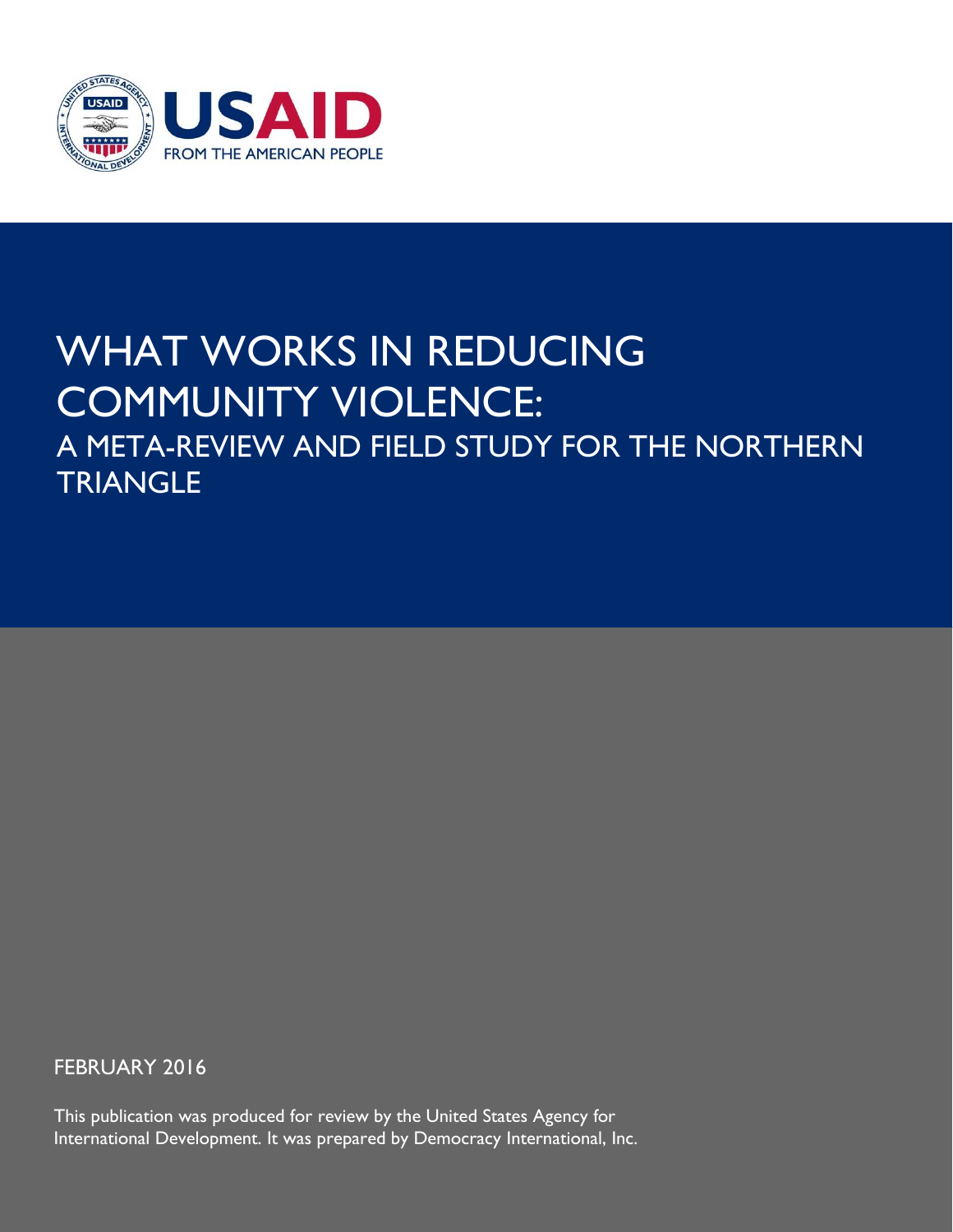#### **DISCLAIMER**

The author's views expressed in this publication do not necessarily reflect the views of the United States Agency for International Development or the United States Government.

Prepared under Task Order AID-OAA-TO-13-00047 under the Democracy and Governance Analytical Services III Indefinite Quantity Contract, AID-OAA-I-10-00004.

**Submitted to:** USAID/LAC/RSD

**Prepared by:** Thomas Abt Christopher Winship

**Contractor:** Democracy International, Inc. 7600 Wisconsin Avenue, Suite 1010 Bethesda, MD 20814 Tel: 301-961-1660 [www.democracyinternational.com](http://www.democracyinternational.com/)

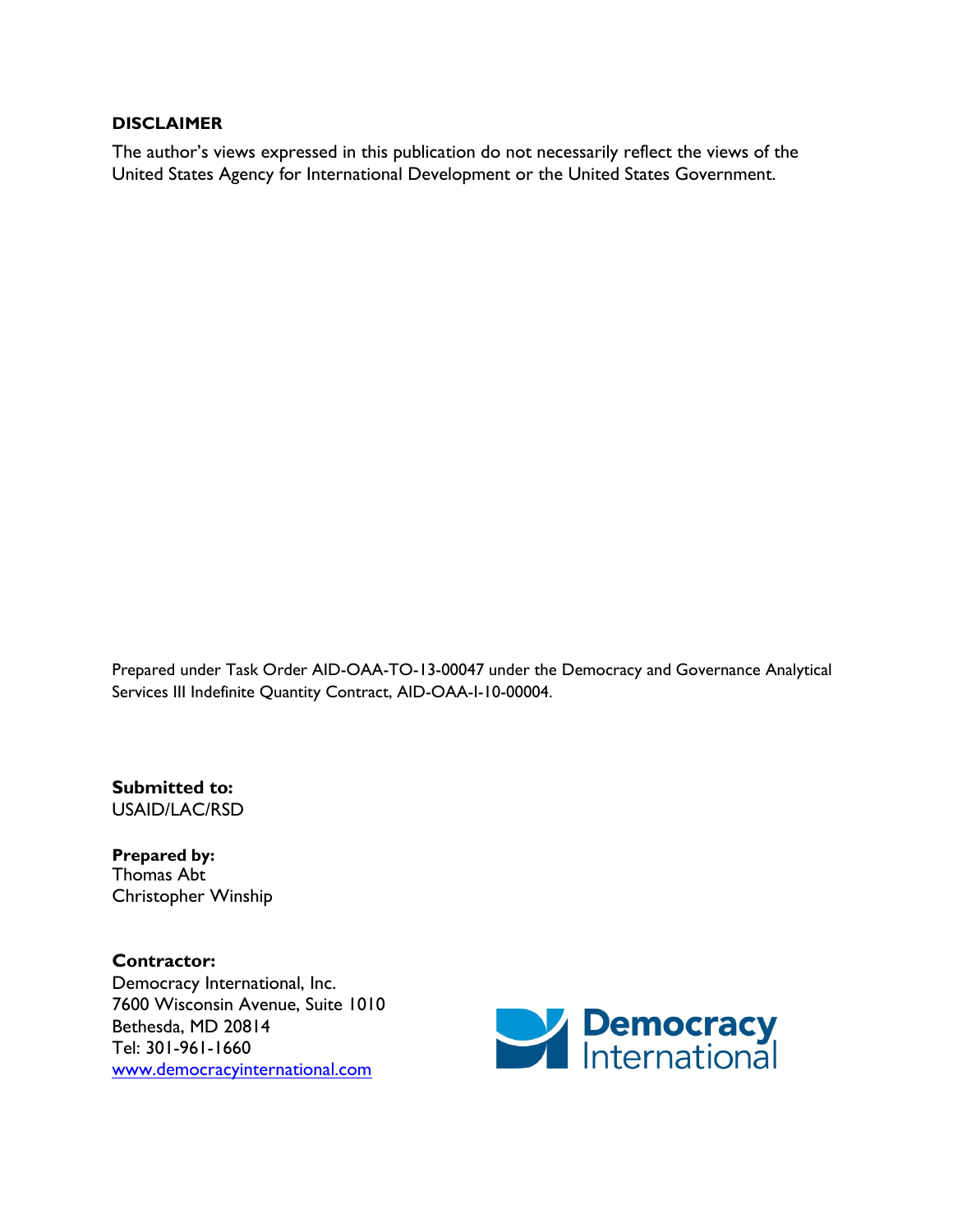## WHAT WORKS IN REDUCING COMMUNITY VIOLENCE: A META-REVIEW AND FIELD STUDY FOR THE NORTHERN TRIANGLE

FEBRUARY 2016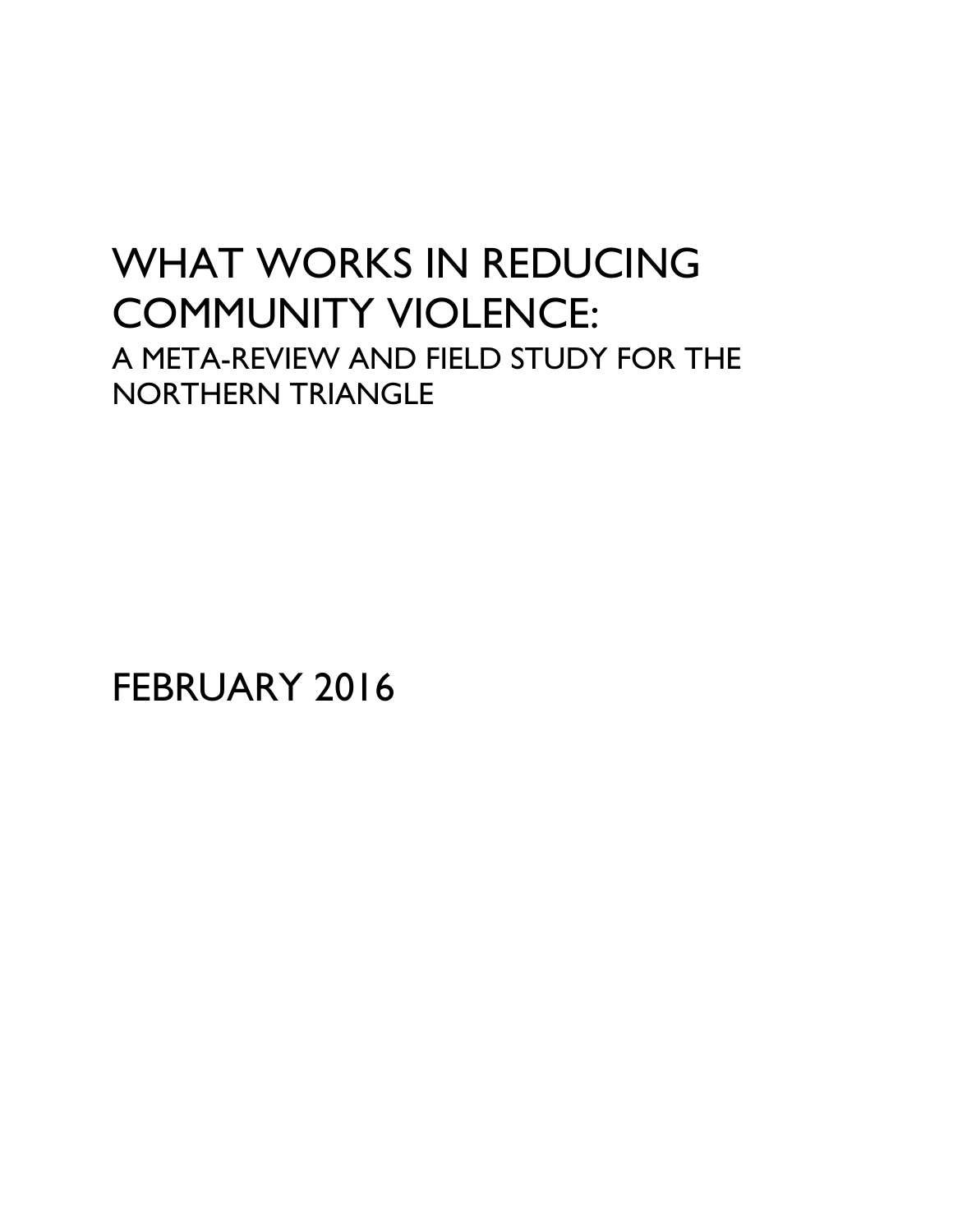# **TABLE OF CONTENTS**

| ANNEX B: PROTOCOL FOR SYSTEMATIC META-REVIEW ON COMMUNITY<br><b>ANNEX C: SYSTEMATIC META-REVIEW RESULTS - IDENTIFIED REVIEWS AND</b> |  |
|--------------------------------------------------------------------------------------------------------------------------------------|--|
| ANNEX D: PROTOCOL FOR FIELD STUDY ON VIOLENCE REDUCTION D-1                                                                          |  |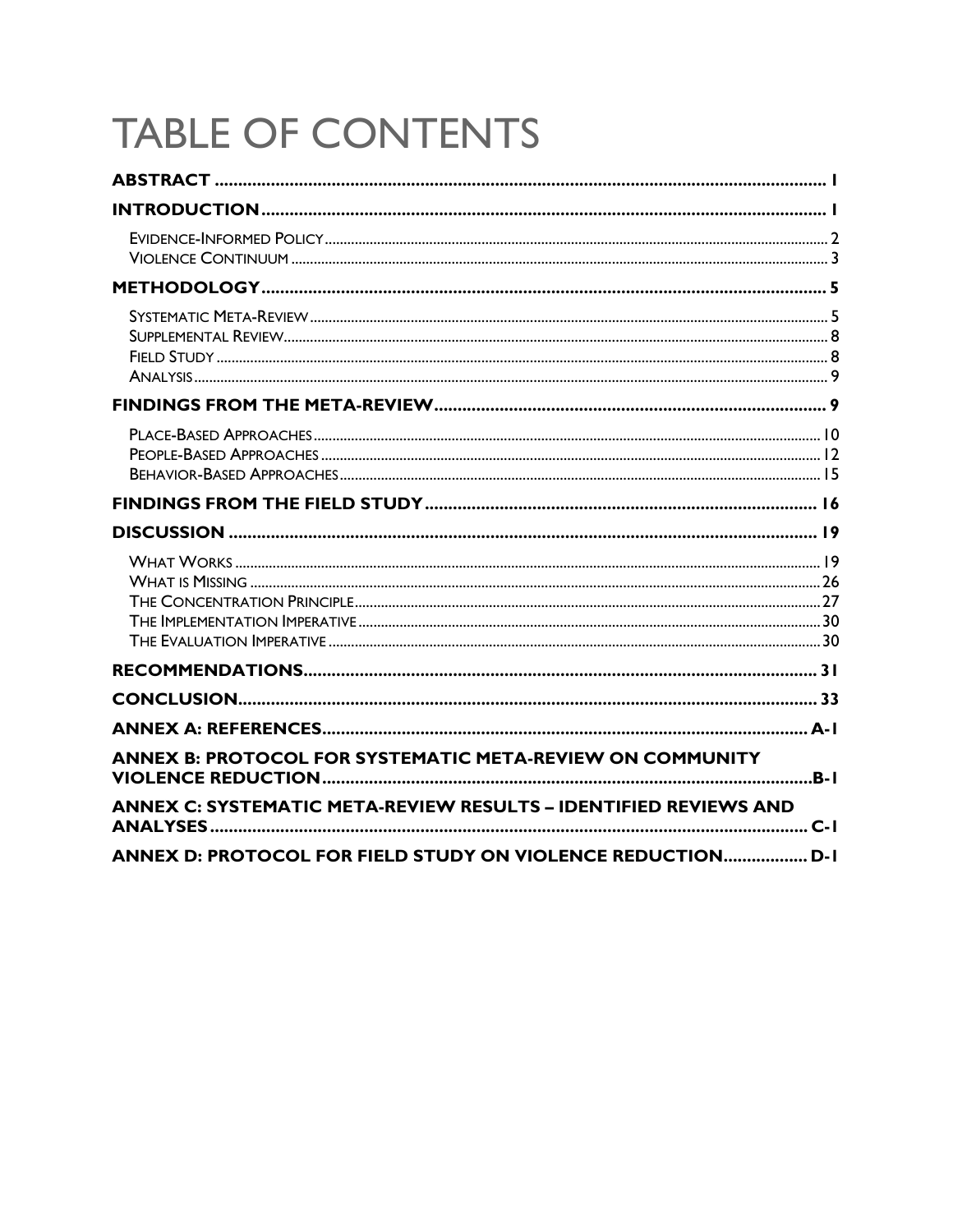# <span id="page-4-0"></span>**ABSTRACT**

This report was commissioned by the U.S. Agency for International Development (USAID) for the Central America Regional Security Initiative (CARSI), a United States government effort primarily executed by both USAID and the U.S. Department of State Bureau of International Narcotics and Law Enforcement Affairs (INL). In preparation for this report, we performed a systematic metareview of 43 reviews, including over 1,400 studies, to identify what works in reducing community violence. In addition, we supplemented our findings with fieldwork in El Salvador, Guatemala, Honduras, and the United States, visiting over 20 sites and conducting over 50 semi-structured interviews.

We found that a few interventions, such as focused deterrence and cognitive behavioral therapy, exhibited moderate to strong effects on crime and violence and were supported by substantial evidence. A few others, such as scared straight and gun buyback programs, clearly demonstrated no or negative effects. The vast majority of programmatic interventions, however, exhibited weak or modest effects. We identified six "elements of effectiveness" shared by the most impactful interventions, including maintaining a specific focus on those most at risk for violence; proactive efforts to prevent violence before it occurs whenever possible; increasing the perceived and actual legitimacy of strategies and institutions; careful attention to program implementation and fidelity; a well-defined and understood theory of change; and active engagement and partnership with critical stakeholders.

Given the modest effects of most interventions, that violence generally clusters around a small number of places, people, and behaviors, and that violence is not displaced from those clusters when they are targeted, we reach the simple yet powerful conclusion that it is advisable to concentrate and coordinate anti-violence efforts where they matter most. We further conclude that increased attention to program implementation and evaluation is necessary. We close with four recommendations to governmental and non-governmental funders with regard to community violence in the Northern Triangle and globally.

# <span id="page-4-1"></span>INTRODUCTION

 $\overline{a}$ 

Latin America has the unfortunate distinction of being the most violent, murderous region in the world, accounting for 9% of the world's population but 33% of its homicides (Jaitman et al., 2015). The countries of the Northern Triangle – El Salvador, Guatemala, and Honduras – are among the most violent in the region. Violence, particularly lethal violence, imposes enormous social and economic burdens on the region. In the Northern Triangle, the costs are truly staggering, with one studying estimating the economic costs of violence for El Salvador, Guatemala, and Honduras at 7.5%, 5.4%, and 7.2% of gross domestic product respectively (Jaitman et al., 2015). With an average homicide rate of 51 per 100,000 inhabits per year (Igarape, 2015), the Northern Triangle is in the midst of a violence epidemic according to international standards.

<span id="page-4-2"></span><sup>1</sup> The authors thank Roberto Patino and Jason Wilks for their invaluable contributions to this report. Without them, this effort would not have been possible.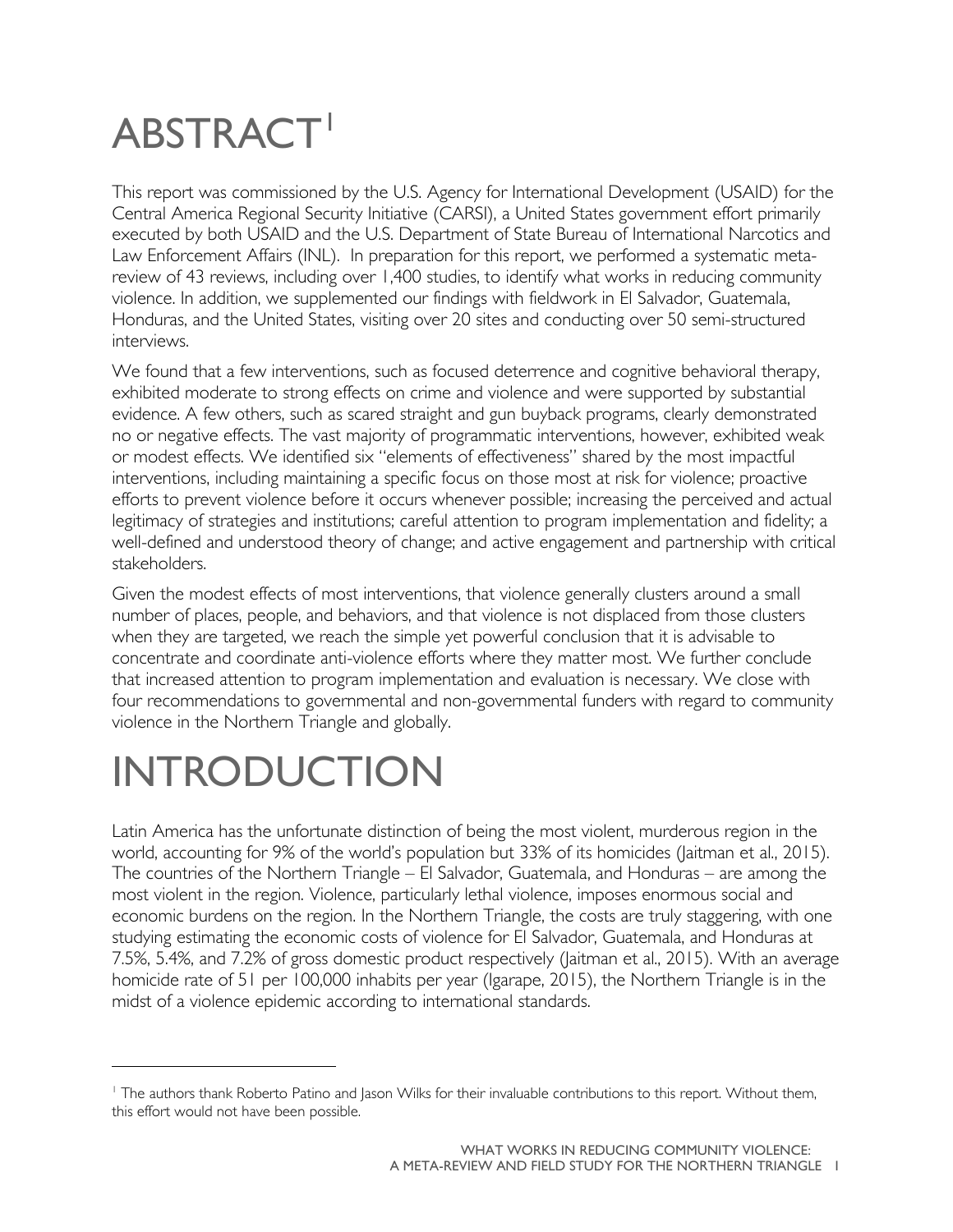Despite the overwhelming urgency of the issue, the phenomenon of violence remains poorly understood in the Northern Triangle. The problem is not simply a lack of knowledge – although major gaps remain – it is that current knowledge, particularly evidence derived from rigorous research and evaluations– is not accessible to policymakers in the region in a readily usable and understandable format.

In this systematic meta-review, we summarize and analyze evidence concerning a vast array of programmatic interventions in order to better inform policies to reduce violence in the region. Specifically, this report is based on three research components:

- 1. A systematic meta-review, or review of reviews, of systematic reviews and meta-analyses considering causal evidence relating to violence reduction;<sup>[2](#page-5-1)</sup>
- 2. A supplemental review considering materials beyond the scope of the meta-review in order to enhance and provide further context for its findings; and
- 3. A field study employing semi-structured interviews and site visits to offer additional guidance regarding implementation and adaptation.<sup>[3](#page-5-2)</sup>

This report may be the first of its kind – "To date, no meta-reviews have included the full range of programs that are intended to prevent youth violence; additionally, no meta-reviews have used both quantitative and qualitative approaches" (Matjasko et al., 2012).<sup>[4](#page-5-3)</sup> Our goal is provide policy recommendations informed by rigorous evidence but grounded in the practical realities of implementation in real-world settings.

## <span id="page-5-0"></span>**EVIDENCE-INFORMED POLICY**

Evidence-informed policy, meaning policy informed by the best evidence and data currently available, has many advantages. The effective use of evidence and data enhances the accuracy, reliability, objectivity, consistency, and transparency of public decision-making. We avoid the more popular term "evidence-based" deliberately, however, as a reminder that public policy can never be based exclusively on science. Evidence and data should be used to improve policy, not replace it entirely (Robinson & Abt, 2016).

In the U.S., both the supply and demand for evidence and data related to crime and violence has increased dramatically in recent years. In Latin America, however, and particularly in the Northern Triangle, the evidence-informed movement is still in its infancy. This report examines causal evidence, little of which exists outside high-income nations. This means that in many instances the recommendations of this report rely on evidence produced in settings quite different from those of the Northern Triangle. It is important to be mindful that in order "to provide effective policy, causal effects must be understood within a larger organizational, political, and social structure" (Sampson, Winship, & Knight, 2013). In this report we identify evidence-informed interventions and strategies, primarily from the U.S., that are worth exploring in the very different contexts of the Northern Triangle. This process of exploration should involve a careful, thoughtful, and inclusive process of adaptation and experimentation with the active participation of local stakeholders.

Our focus on causal evidence also creates a strong bias towards the programmatic interventions that are capable of generating such evidence. Evaluating institutions or systems is a much more

 $\overline{a}$ 

<span id="page-5-1"></span> $2$  Causal evidence is evidence that identifies a causal relationship between an intervention and its intended effect, and is typically generated by evaluations featuring an experimental or quasi-experimental research design.

<span id="page-5-2"></span><sup>&</sup>lt;sup>3</sup> Protocols for the systematic meta-review and field study are provided in Annex B and D respectively.

<span id="page-5-3"></span><sup>&</sup>lt;sup>4</sup> Internal citations and quotations are omitted throughout this report.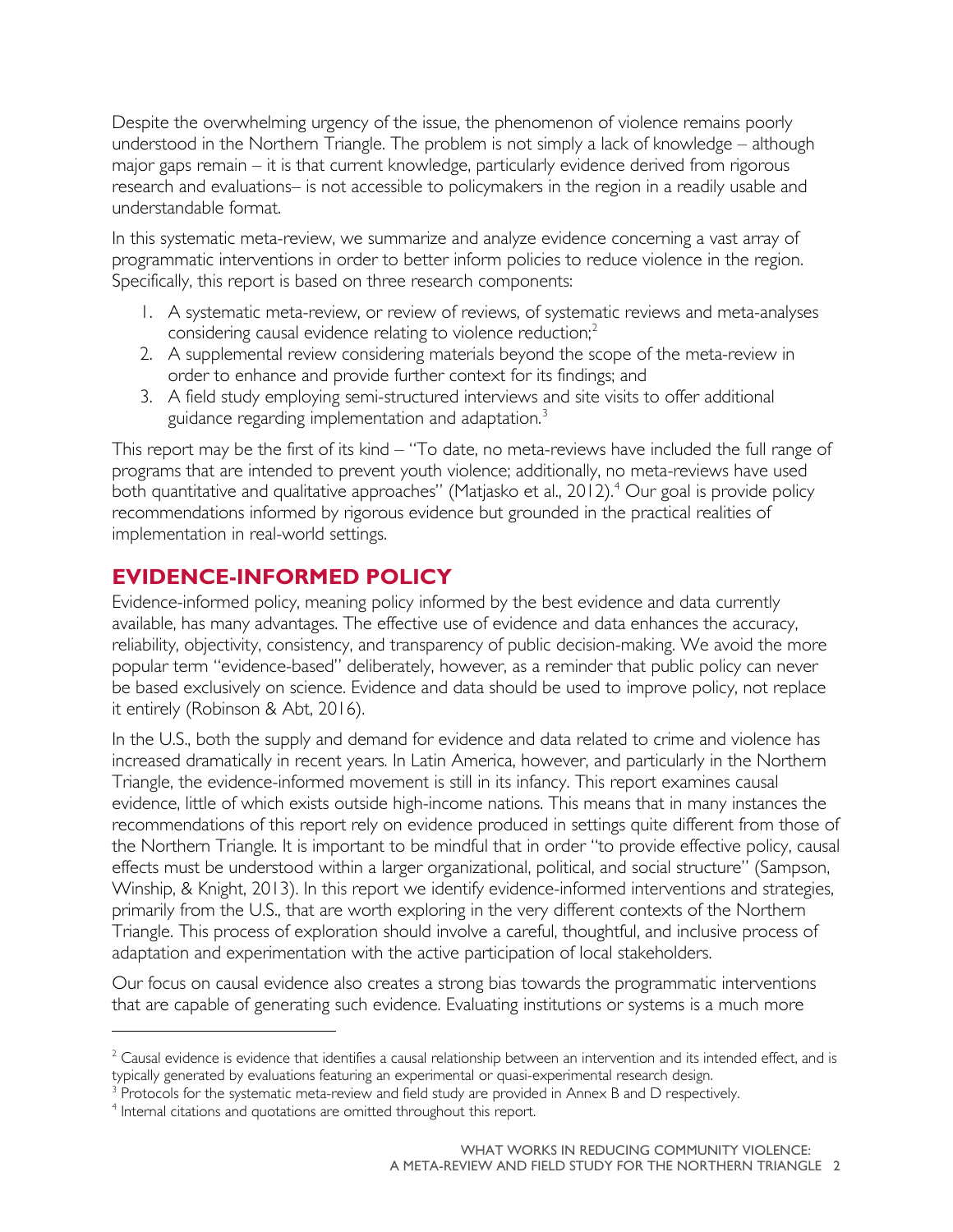complicated exercise where establishing causality may be difficult or even impossible. For this reason, only programmatic evaluations and evidence are discussed here, but it should be remembered that this is only one of several important policy areas concerning crime and violence reduction. For instance, as Manual Eisner (2015) recently argued, "An effective rule of law, based on legitimate law enforcement, victim protection, swift and fair adjudication, moderate punishment, and humane prisons is critical to sustainable reductions in lethal violence."

Our focus on causal evidence is intended to provide us with the most reliable, current evidence of what works to reduce violence, but this does not mean that other evidence and information is not valuable. We simply believe that a better understanding of causal evidence, albeit mostly from highincome counties and programmatic evaluations, can significantly enhance decision-making with regard to violence reduction in the Northern Triangle.

#### <span id="page-6-0"></span>**VIOLENCE CONTINUUM**

 $\overline{a}$ 

For the purposes of this report, we adopt a narrower version of the World Health Organization (WHO) definition of violence as the intentional use of physical force or power, threatened or actual, against another person or group that results in physical injury or death (Krug et al., 2002). We further limit our examination to what we term "community violence." To understand what we mean by this, we first delineate six different dimensions of violent behavior. We then suggest that different forms of violence can be described along a rough continuum according to the associations between these dimensions.<sup>[5](#page-6-1)</sup>

Violence comes in many forms. First, it can vary in its lethality or capacity to cause serious physical injury – a shove versus a fatal shooting. Second, it can occur in different settings – in the privacy of one's home or on a public street. Third, the number of individuals involved may be few, as with a dispute between neighbors, or many, as with conflicts among gangs. Fourth, it may be spontaneous as in a bar brawl or it may be planned as with an assassination. Fifth, it may be expressive of an emotion like anger or instrumental in pursuit of illegal economic activity. Sixth and finally, it may be as frequent as domestic violence or as infrequent as warfare.

These six dimensions are strongly, but not perfectly, associated with each other. To capture these associations we collapse them into a single dimension along a continuum as represented by Figure 1 on the next page. Obviously, this continuum is neither entirely complete nor perfectly accurate, but we believe that viewing violence along a continuum is a helpful means of understanding difference kinds of violence while avoiding overly simplistic categories.

Figure 1 includes six forms of violence: violence among children due to bullying; violence between family members and/or intimate partners; violence among and between community members; violence committed by gang members; violence committed by organized criminal groups; and violence between nation states, i.e. war. These categories are intended to be illustrative, not exhaustive. Community violence is emphasized because it is the focus of this report and because it likely accounts for the largest number of homicides (see discussion below).

<span id="page-6-1"></span><sup>&</sup>lt;sup>5</sup> The World Health Organization, United Nations, and others divide forms of violence into discrete categories (Krug et al., 2002; UNODC, 2013). These schemes are often difficult to use in practice, as violence in the real world generally fails to comply with rigid classification.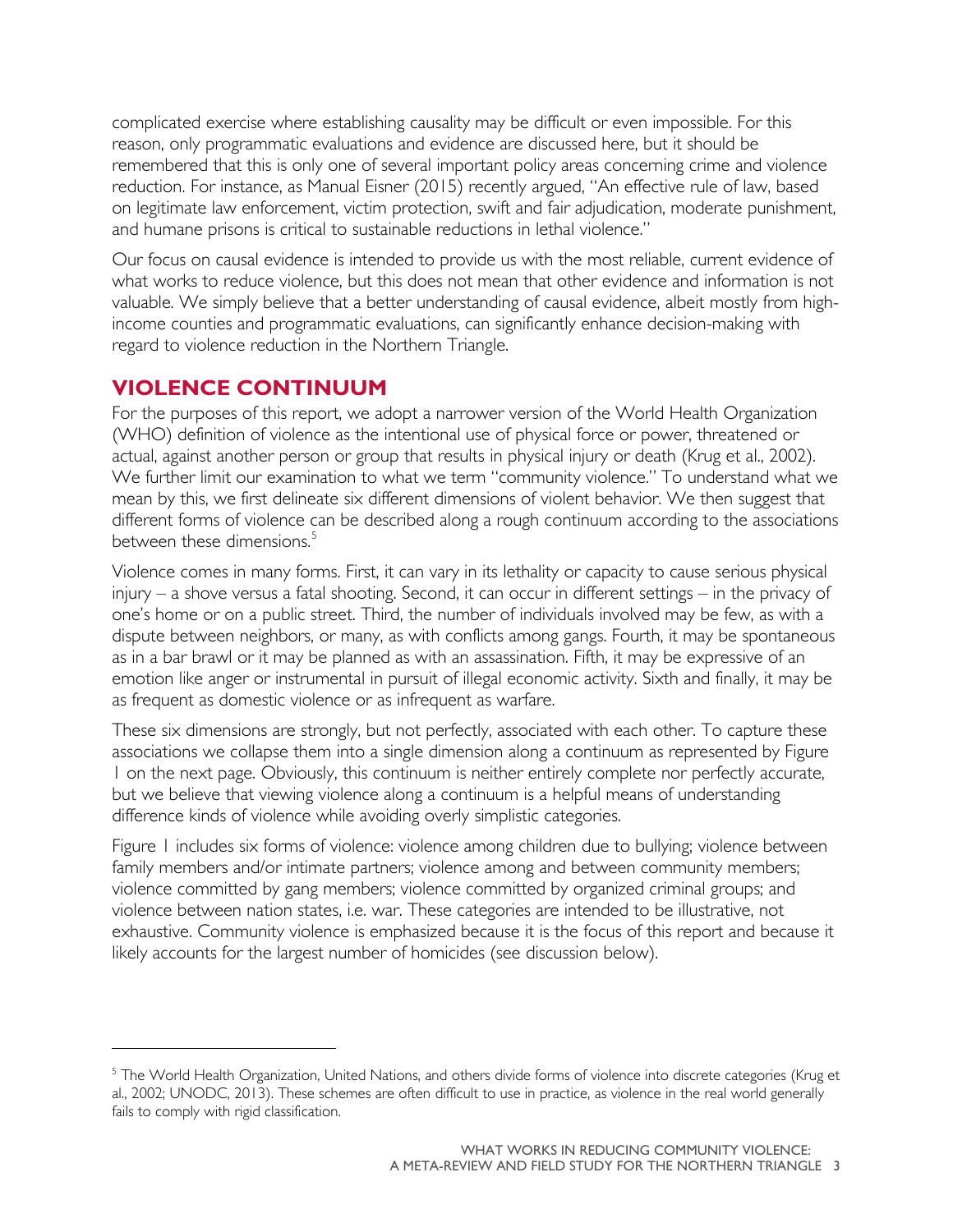#### Figure 1: Continuum of Violence



At one end of the continuum, violence is interpersonal, i.e. generally occurring between individuals known to one other. It occurs frequently but is rarely fatal and unlikely to cause permanent physical injury. It is unplanned, disorganized, emotional, and impulsive in nature. This violence is traditionally a private matter, occurring between friends, schoolmates, or family members. If addressed by public institutions, it will likely involve a wide array of public health stakeholders with limited law enforcement participation, if any. Bullying exemplifies the violence at this end of the continuum.

On the other end of the continuum, violence occurs between groups, often large in size, where individuals are generally unknown to one another. Unlike bullying, this violence is infrequent but severe, often resulting in significant numbers of casualties. It is highly planned, organized, and instrumental by nature. This violence is a generally state matter and traditionally the province of law enforcement and military institutions. Formally declared conflicts between states exemplify the violence at this end of the continuum.

In the middle of this continuum lies community violence, the focus of this report. Community violence, particularly homicide, occurs primarily in public settings. It is interpersonal, taking place between individuals and small groups that may or may not know one another. It is generally unplanned and impulsive in nature but its impact is nevertheless severe, often resulting in death or disabling injury. Its perpetrators and victims are generally, but not exclusively, young men from disadvantaged backgrounds and communities. It may result from disputes or from conventional forms of street crime, e.g. robberies. Community violence implicates both the public health and public safety fields and multi-disciplinary, multi-sector responses.

Other forms of violent behavior exist on the continuum alongside community violence. Categorizations are fluid and overlap with one another. Gang violence, for instance, if it occurs for impulsive reasons involving small, disorganized groups, would also be considered community violence. If the gangs involved are larger and more organized, with the reasons for violence more instrumental in nature, this violence would likely overlap with violence caused by organized crime.

It is generally difficult to disaggregate overall rates of violence into particular categories, and this is particularly so for the countries of the Northern Triangle. The Geneva Declaration Secretariat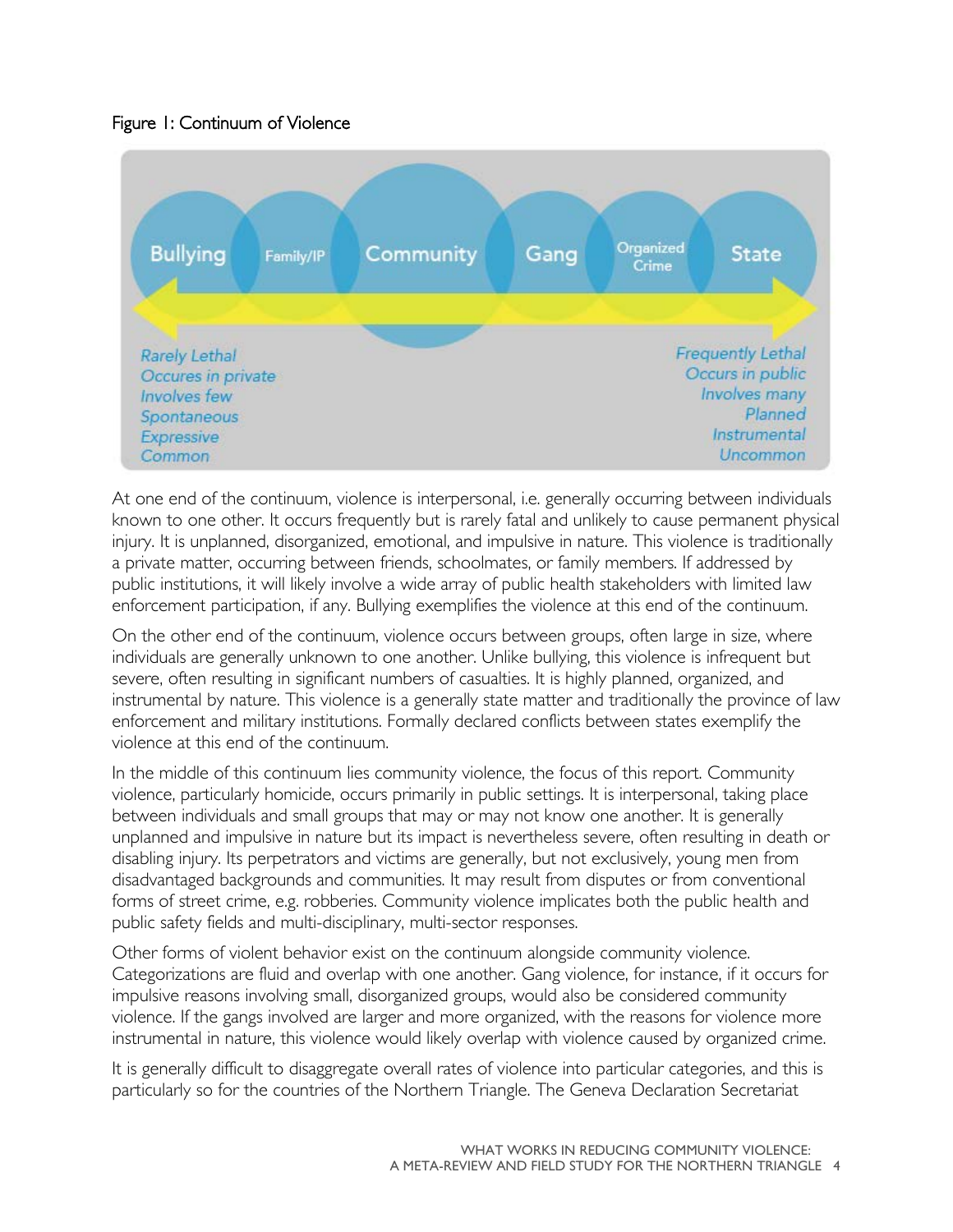(2015) estimates that formal conflicts account for just 15% of all global homicides. The United Nations Office on Drugs and Crime (UNODC, 2014) estimates that 30% of all homicides in Latin America are linked to organized crime or gangs, with high and low estimates varying wildly between approximately 43% and 7% respectively. The same report estimates that across the Americas, family and intimate partner violence accounts for 8.6% of all homicides. Based on these estimates and others, we believe that community violence as defined in this report constitutes the largest single category of lethal violence, but no study has measured violence in the region in precisely these terms.

Further complicating matters, all forms of violence are interconnected. For example, a drug cartel "sicario" or assassin might shoot a public official during the day, stab a stranger during a dispute at a party later that evening, and then abuse his wife and children once he returns home, thus implicating organized criminal, community, and family violence respectively. The contagion between different forms of violence is a subject worthy of serious exploration but beyond the scope of this report.

While violence is clearly interrelated, it is equally clear that different forms of violence are best addressed by different strategies. A key component of any strategy is the number and type of partners to be mobilized. In this regard, responses to violence will differ greatly – a response to bullying may involve coalitions of educators and parents, while addressing organized criminal violence typically demands the coordination of law enforcement groups.

In the Northern Triangle, at least three forms of violence bear special mention alongside community violence: family/intimate partner, gang, and organized criminal violence. Countries in Latin America, but especially the Northern Triangle, suffer from unusually high rates of all three. El Salvador in particular is currently facing crisis levels of lethal violence, driven primarily by violence between and among its largest and most organized gangs  $-$  MS 13 and 18<sup>th</sup> Street – and the government. As discussed later, strategies addressing these forms of violence should be aligned with, but distinct from, the strategies discussed in this report.

## <span id="page-8-0"></span>METHODOLOG

## <span id="page-8-1"></span>**SYSTEMATIC META-REVIEW**

### **SYSTEMATIC REVIEWS AND META-ANALYSES**

Policymakers and practitioners need tools to make use of evidence that is voluminous, diverse, and fragmented across disciplines. For research to be relevant to policy, it must be captured and consolidated in a reliable and accessible manner.

A systematic review uses predetermined and explicit methods to identify, select, appraise, and combine the results from individual studies in a clear, unbiased, and systematic manner. A metaanalysis combines quantitative data from individual studies using established statistical techniques. Systematic reviews may or may not include meta-analyses, and meta-analyses may or may not be systematic in nature (Petrosino & Lavenberg, 2007). This report uses a particular form of systematic review called a meta-review, which is a review of other reviews.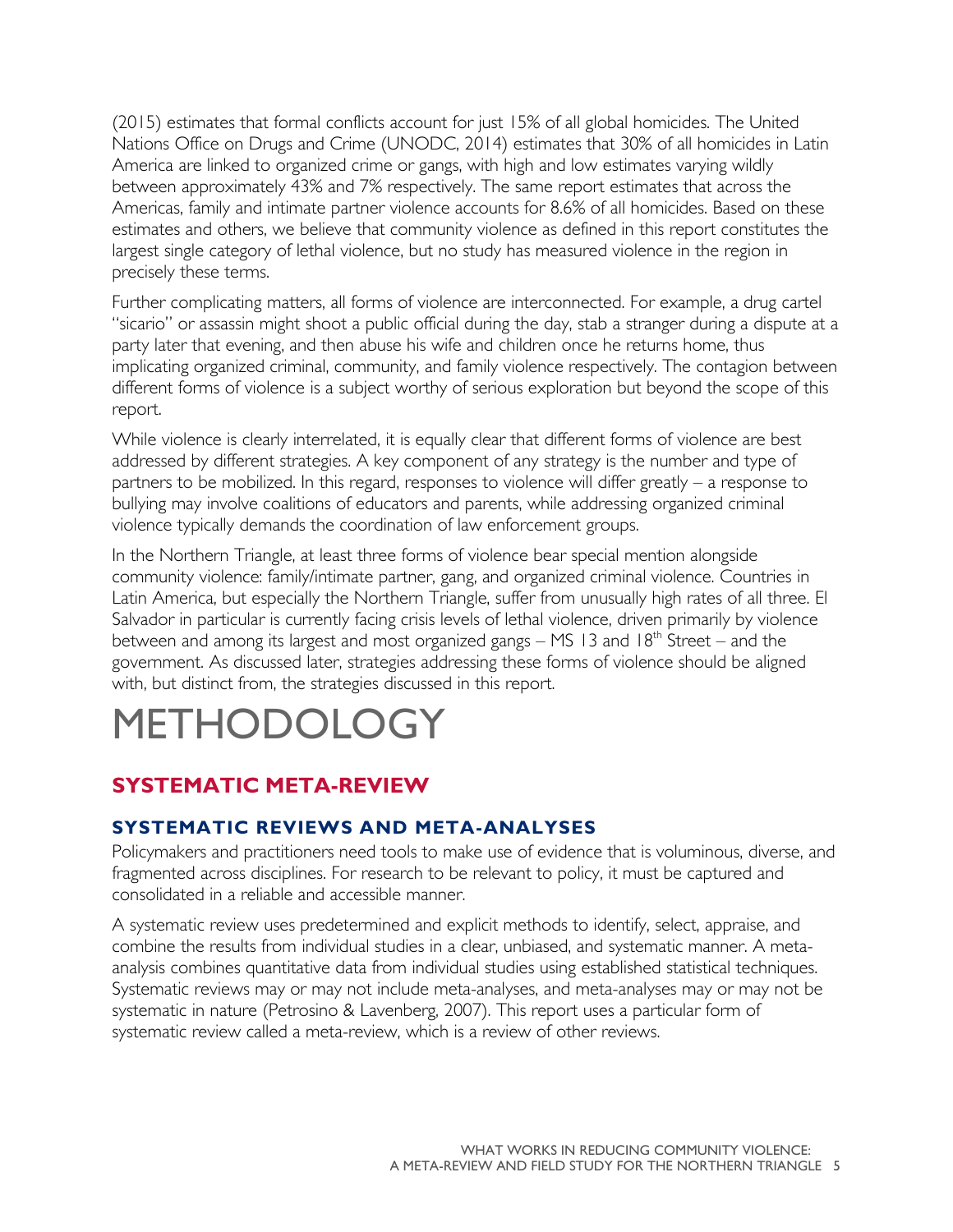Systematic reviews and meta-analyses are designed to overcome limits to the external validity<sup>[6](#page-9-0)</sup> of individual studies (Killias & Villetaz, 2008). These techniques have grown popular as scholars recognize their usefulness for identifying themes and patterns across large numbers of empirical studies (Makarios & Pratt, 2012), and are being employed with increasing frequency in medicine, education, criminal justice, and many other fields (Aos et al., 2006). As Mark Lipsey noted in 1999, "Practice and policy, therefore, are best guided by a cumulation of research evidence sufficient to balance the idiosyncrasies of individual studies and support more robust conclusions than any single study can provide."<sup>[7](#page-9-1)</sup> Ten years later, Lipsey (2009) elaborated further, "The most useful guidance for practitioners, and the most informative perspective for program developers and researchers, will not come from lists of the names of programs shown by research to have positive effects. Rather, they will come from identification of the factors that characterize the most effective programs and the general principles that characterize what works."

Wherever possible, our meta-review follows the protocols and conventions of the Campbell Collaboration, the exemplar for systematic and meta-analytical reviews in the social sciences. "Campbell reviews are intended to provide the most rigorous assessment possible of the effectiveness of studied interventions" (Koper & Mayo-Wilson 2006). The most important distinction between the methodology here and that of Campbell is the unit of analysis – the Campbell methodology compiles individual studies into a systematic review while our methodology compiles individual systematic and meta-analytic reviews into a meta-review, or review of reviews.

#### **ELIGIBILITY CRITERIA**

 $\overline{a}$ 

In order to identify eligible reviews and analyses, we applied following criteria:

- 1. Reviews. Eligible reviews were systematic reviews and/or meta-analyses that synthesized the results of multiple studies. Individual studies were excluded.
- 2. Outcomes. Eligible reviews reported on at least one or more of the following outcomes: crime, violence, victimization, recidivism, and disorder. Reviews concerning specialized types of offenders or forms of violence not directly related to community violence (e.g. mentally ill offenders, sex offenders, family/intimate partner violence) were excluded.
- 3. Quality. Eligible reviews met minimum standards for methodological quality, scoring a six or higher on the AMSTAR<sup>[8](#page-9-2)</sup> eleven-point scale. Additionally, eligible reviews reported only on studies featuring causal evidence generated by experimental or quasi-experimental designs. Reviews with non-causal evidence from non-experimental studies were excluded.
- 4. Time period. Eligible reviews were published between January 1990 and November 2015.
- 5. Geography. Eligible reviewed were published in the Americas, the Caribbean, or Europe.
- 6. Languages. Eligible reviews were written in English and Spanish.
- 7. Sources. Both published and unpublished reviews were eligible for consideration.

<span id="page-9-0"></span><sup>6</sup> Internal validity concerns the extent to which a causal conclusion based on a study is warranted. External validity concerns the extent to which the results of one study, even one with high internal validity, can be generalized to circumstances beyond the study's original setting.

<span id="page-9-1"></span> $^7$  Not all researchers agree with this conclusion. Fagan and Catalano (2012), for instance, argue that "[m]eta-analyses, which advocate for program types or strategies, not specific interventions, have less developmental and risk and protective factor specificity; as a result, practices based on recommendations from meta-analyses may have a diminished likelihood of effectiveness when locally implemented."

<span id="page-9-2"></span><sup>&</sup>lt;sup>8</sup> AMSTAR (A Measurement Tool to Assess Systematic Reviews) is a widely accepted instrument used to assess the methodological quality of systematic reviews.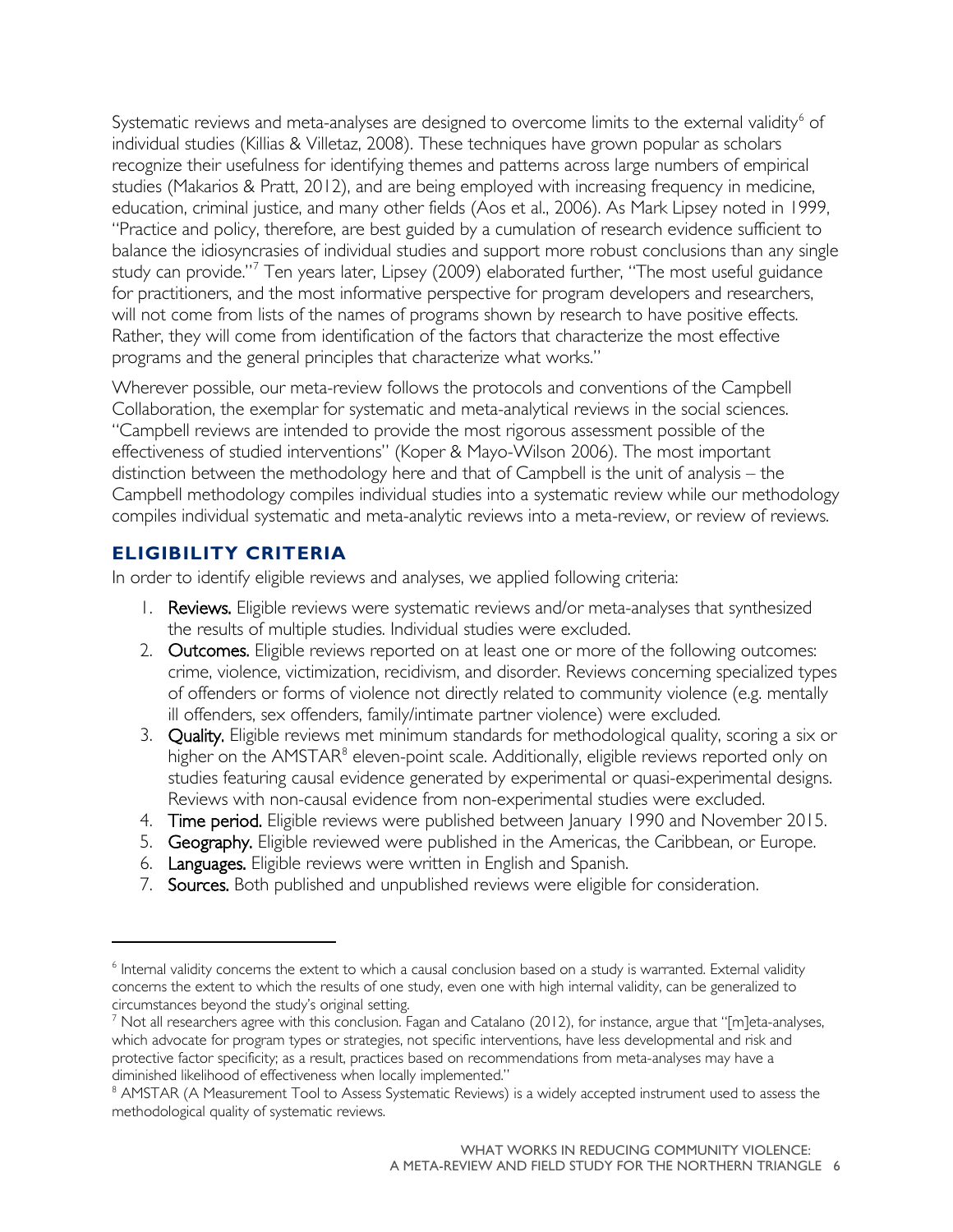#### **SEARCH STRATEGY**

We used multiple strategies to search exhaustively for reviews meeting the above-described criteria. First, keyword searches were performed on thirteen reputable English- and Spanishlanguage online criminal justice and public health databases. Second, hand searches of leading criminal justice and public health journals from both the United States and Latin America were performed. Third, a preliminary list of eligible studies was emailed to leading scholars knowledgeable in areas of crime and violence reduction in an effort to identify additional relevant studies. Finally, we consulted an information specialist in order to ensure that appropriate search strategies were used to identify eligible reviews, including performing a grey literature search.<sup>[9](#page-10-0)</sup> Initial searches were performed in July 2015, with final searches performed in November 2015.

#### **CODING STRATEGY**

A graduate research assistant, in frequent consultation with Mr. Abt and Dr. Winship, coded all eligible reviews on a variety of criteria. Mr. Abt reviewed each eligible study and determined final coding decisions in consultation with Dr. Winship.

#### **POTENTIAL THREATS TO VALIDITY**

Like all research methods, systematic reviews and meta-analysis are not without their limitations. Potential criticisms include the "apples and oranges" threat of mixing dissimilar studies into a single analysis; the "file drawer" problem of selecting only published studies for analysis; and the "garbage in garbage out" challenge, where poor quality studies can compromise analysis (Hollin, 1999).

In this report, we took steps to anticipate and address all three criticisms. First, with regard to "apples and oranges," we grouped similar interventions into categories, analyzing each separately to ensure some comparability. In addition, we decided against a quantitative or meta-analysis of eligible reviews in favor of a more flexible narrative analysis. Second, we addressed the "file drawer" problem by exhaustively searching the grey literature<sup>[10](#page-10-1)</sup> for unpublished studies. Third, to address the "garbage in garbage out" challenge, we screened each review for methodological quality and accepted only reviews with studies that relied on causal evidence generated by experimental or quasi-experimental designs.

A final threat concerns overlap in the reviews considered. More specifically, certain studies may appear in more than one review, limiting the independence of reviews and potentially confounding analysis. We believed the risk here was modest, given the variability of the eligible reviews and the flexibility of our narrative analysis, but where we believe it may have impacted our conclusions or those of the reader we discuss the issue explicitly.

#### **RESULTS**

 $\overline{a}$ 

Our search strategies yielded 5,465 distinct abstracts for review. Of those, 188 were selected for full-text examination. After examination, 43 reviews were selected according to the eligibility criteria.<sup>[11](#page-10-2)</sup> These reviews included a total of 1,435 studies, with a mean of 34 studies per review,

<span id="page-10-0"></span><sup>&</sup>lt;sup>9</sup> We are indebted to Phyllis Schultze for her assistance.

<span id="page-10-1"></span><sup>&</sup>lt;sup>10</sup> Grey literature is information or research published outside of traditional commercial or academic publishing and distribution channels.

<span id="page-10-2"></span><sup>&</sup>lt;sup>11</sup> A list of the eligible reviews is provided in Annex C.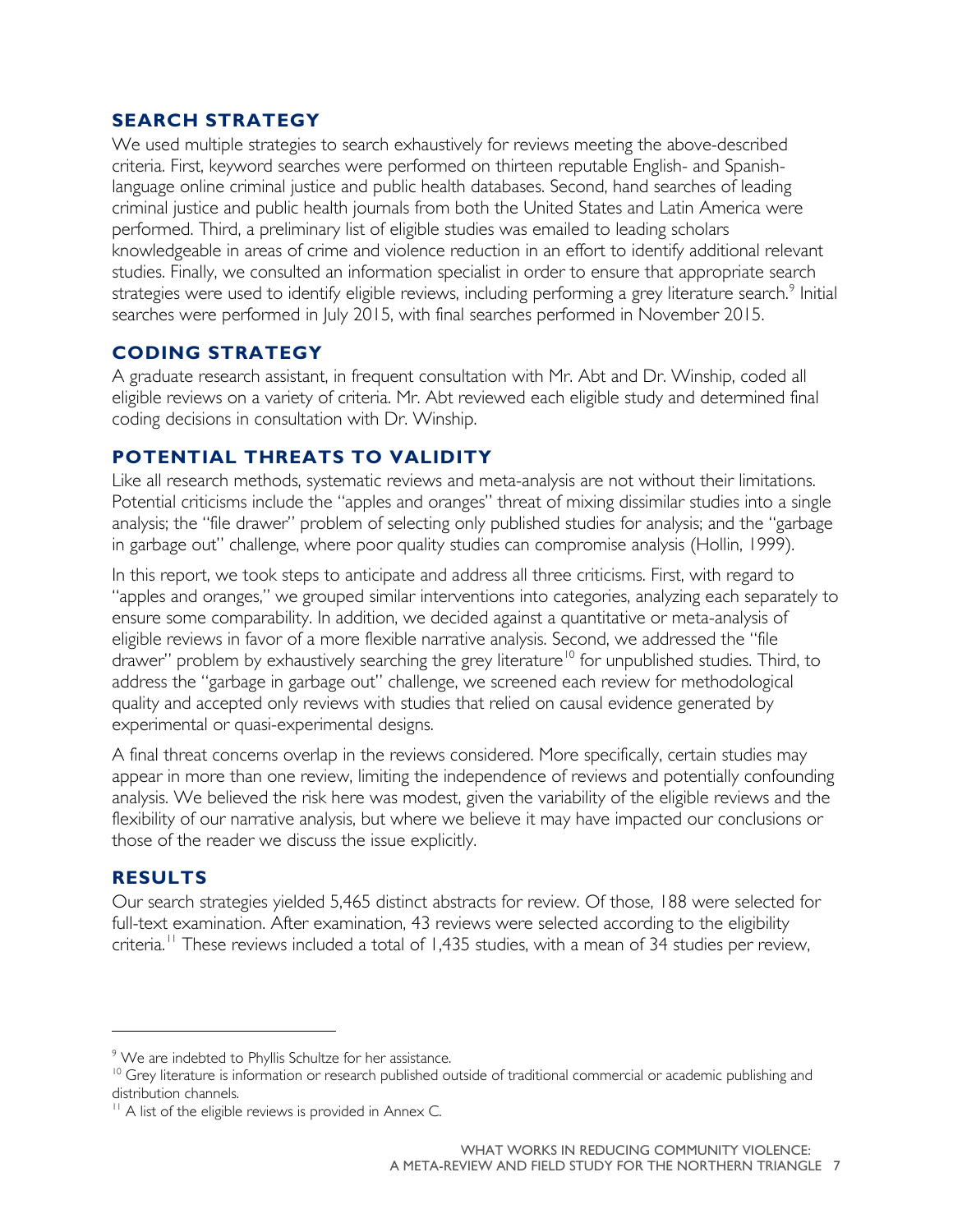#### Table 1: Characteristics of Eligible Reviews

|                                  | N                        | %              |
|----------------------------------|--------------------------|----------------|
| Publication type                 |                          |                |
| Journal article/Campbell Review  | 36                       | 84             |
| Government/technical report      | 5                        | 12             |
| Dissertation/thesis              | I                        | $\overline{2}$ |
| Conference paper                 | I                        | $\overline{2}$ |
| Total published                  | 36                       | 84             |
| Total unpublished                | $\overline{7}$           | 16             |
| Year of publication              |                          |                |
| 1990-1994                        | 0                        | 0              |
| 1995-1999                        | $\overline{1}$           | $\overline{2}$ |
| 2000-2004                        | $\overline{4}$           | 9              |
| 2005-2009                        | 7                        | 40             |
| 2010-2014                        | 7                        | 40             |
| 2015 onwards                     | $\overline{4}$           | 9              |
| Place of Publication             |                          |                |
| <b>United States</b>             | 30                       | 71             |
| United Kingdom                   | 6                        | 4              |
| Netherlands                      | 2                        | 5              |
| Canada                           | $\overline{2}$           | 5              |
| Spain                            | $\overline{2}$           | 5              |
| Language                         |                          |                |
| English                          | 43                       | 100            |
| Intervention Focus <sup>A</sup>  |                          |                |
| Place                            | $ 0\rangle$              | 23             |
| People                           | 24                       | 56             |
| Behavior                         | $\overline{0}$           | 23             |
| Intervention Level <sup>BC</sup> |                          |                |
| Primary Prevention               | 3                        | 30             |
| Secondary Prevention             | 7                        | 16             |
| Tertiary Prevention              | 7                        | 16             |
| Suppression                      | $\overline{\phantom{a}}$ | 26             |
| Rehabilitation                   | 9                        | 44             |
| <b>Total Reviews</b>             | 43                       | 100            |

AOne review (Fagan and Catalano, 2012) concerned studies with two areas of focus (place and people).

<sup>B</sup>For the sake of clarity, we separate tertiary prevention from rehabilitation strategies, as we observe that combining them frequently causes confusion among practitioners in the field.

<sup>C</sup>Several reviews concerned studies of interventions with multiple levels.

ranging from 3 to 200, examining 30 separate crime and violence control strategies. The mean AMSTAR rating was 9.0 on a scale from zero to eleven, indicating that most reviews were of good

quality, with all reviews receiving a score of six or higher. 16% of the eligible reviews were unpublished, indicating that the search strategy was effective in addressing the threat of publication bias. 71% of eligible reviews were published in the U.S.; disappointingly, none were published in Latin America. Finally, only 14% of all interventions were classified as either secondary or tertiary prevention strategies. The table below further describes the characteristics of the selected studies:

#### <span id="page-11-0"></span>**SUPPLEMENTAL REVIEW**

In addition to eligible reviews, our searches identified a number of resources that, while not eligible for inclusion in our meta-review, were too useful to exclude entirely, including other relevant metareviews and important individual studies. When cited in the report, care is taken not to conflate these materials with eligible reviews, which were determinative in terms of our conclusions and recommendations. In legal terminology, the authority of supplemental materials was merely persuasive, not mandatory.

#### <span id="page-11-1"></span>**FIELD STUDY**

In order to provide additional guidance regarding implementation and adaptation, we selected and visited programs in the U.S. that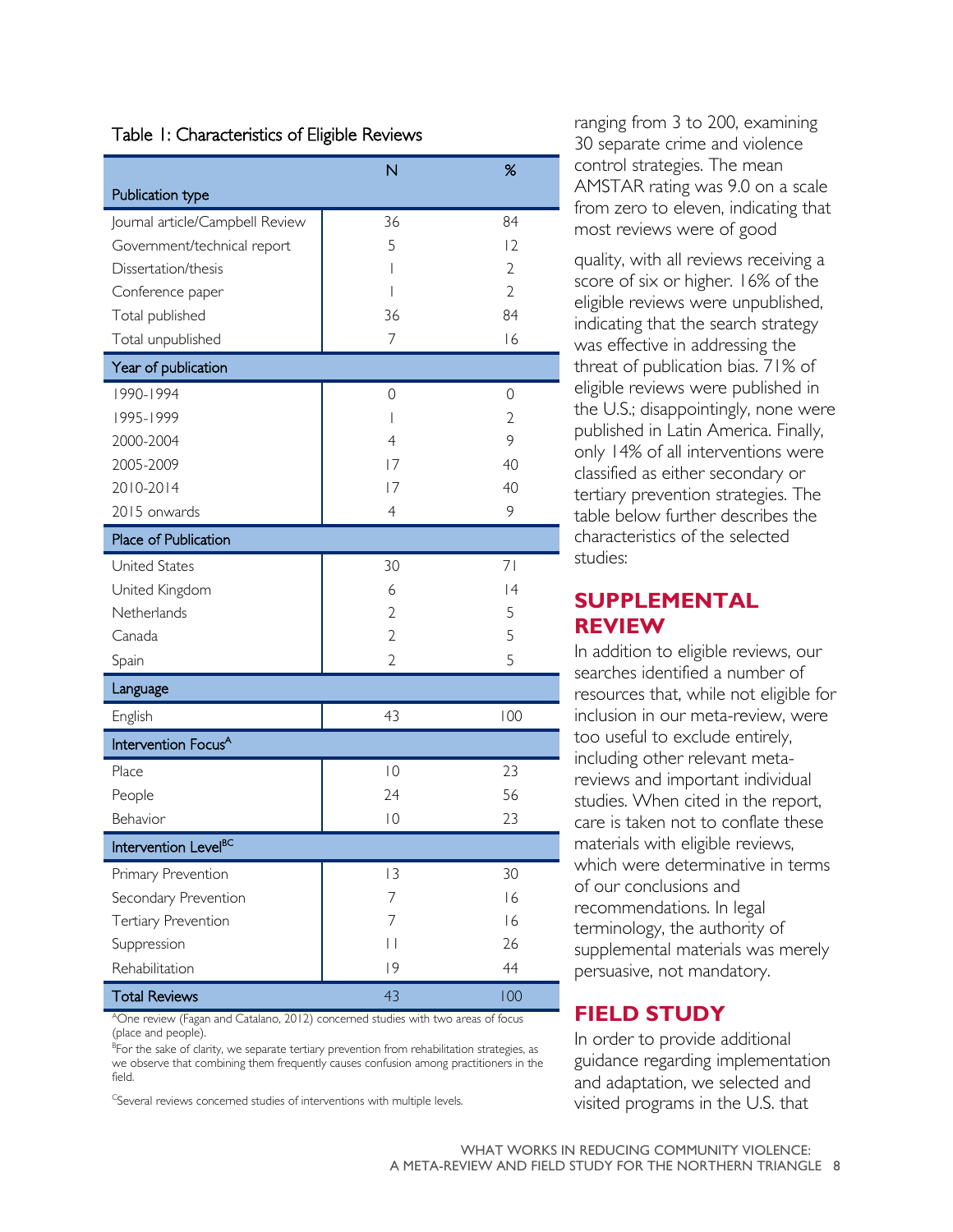were representative of leading interventions identified by the meta-review. We conducted semistructured interviews with intervention leadership, management, staff, and participants, as such formats are recommended when individuals are interviewed only once (Bernard, 1988). In each interview, we asked subjects a standardized set of questions in order to identify the conceptual, operational, and contextual components of their intervention's effectiveness. In total, we visited 11 sites in 5 states, conducting a total of 27 semi-structured interviews.

In addition, we travelled to El Salvador, Guatemala, and Honduras in order to better appreciate the context in which our findings, conclusions, and recommendations might be applied. In each country, we conducted semi-structured interviews with representatives from local government, law enforcement, non-governmental organizations, the faith-based community, and community representatives, along with USAID and INL leadership, management, and staff. We asked subjects a similarly standardized set of questions concerning the nature and concentration of local violence and the capacity of local institutions to address such violence. In total, we visited 11 sites across three countries, conducting a total of 24 semi-structured interviews.

## <span id="page-12-0"></span>**ANALYSIS**

This report summarizes the causal evidence produced by our systematic meta-review, then supplements and enhances those findings with additional research and fieldwork that are generally non-causal and/or descriptive in nature. The benefit of this approach is that it enables us to provide guidance in the areas most lacking in the field of evidence-informed policy: synthesis, emphasis, practice, and adaptation. The risk associated with this approach is that if components are not carefully separated and remain independent from one another, it may not be clear to the reader how we reach our conclusions, and what evidence – causal, non-causal, or descriptive – we rely on. In order to eliminate (or at least mitigate) these risks, we discuss our meta-review and fieldwork findings in separate sections.

It should be noted that a formal meta-analysis of the reviews produced by the systematic review was considered but ultimately rejected. In some cases it is possible to perform a meta-analysis aggregating individual meta-analyses. In this case, the broad scope of the review, which was a significant advantage in terms of comprehensiveness, produced a large number of reviews that were highly variable in nature, with differing units of analysis, intervention delivery, comparison groups, and statistical techniques, among other dissimilarities. This made a quantitative synthesis of such reviews unreliable. Additionally, where we reach conclusions, the evidence is quite clear, minimizing the need for technical discussions concerning statistical power or to reconcile conflicting results (Koper & Mayo-Wilson 2006). In short, we agreed with others (Koper & Mayo-Wilson 2006, Gravel et al., 2012) who have decided against statistically aggregating incommensurate studies.

# <span id="page-12-1"></span>FINDINGS FROM THE META-REVIEW

A key conclusion of this report is that the "available empirical and theoretical evidence suggests that crime is concentrated at a small number of high-risk places during high-risk times and generated by a small number of very risky people" (Braga, 2015). Further, "Crime should be analyzed in multiple units, or categories, including offenders, criminal networks, victims, micro-places (hot spots), communities, times, days of the week, and other categories" (Sherman, 2012).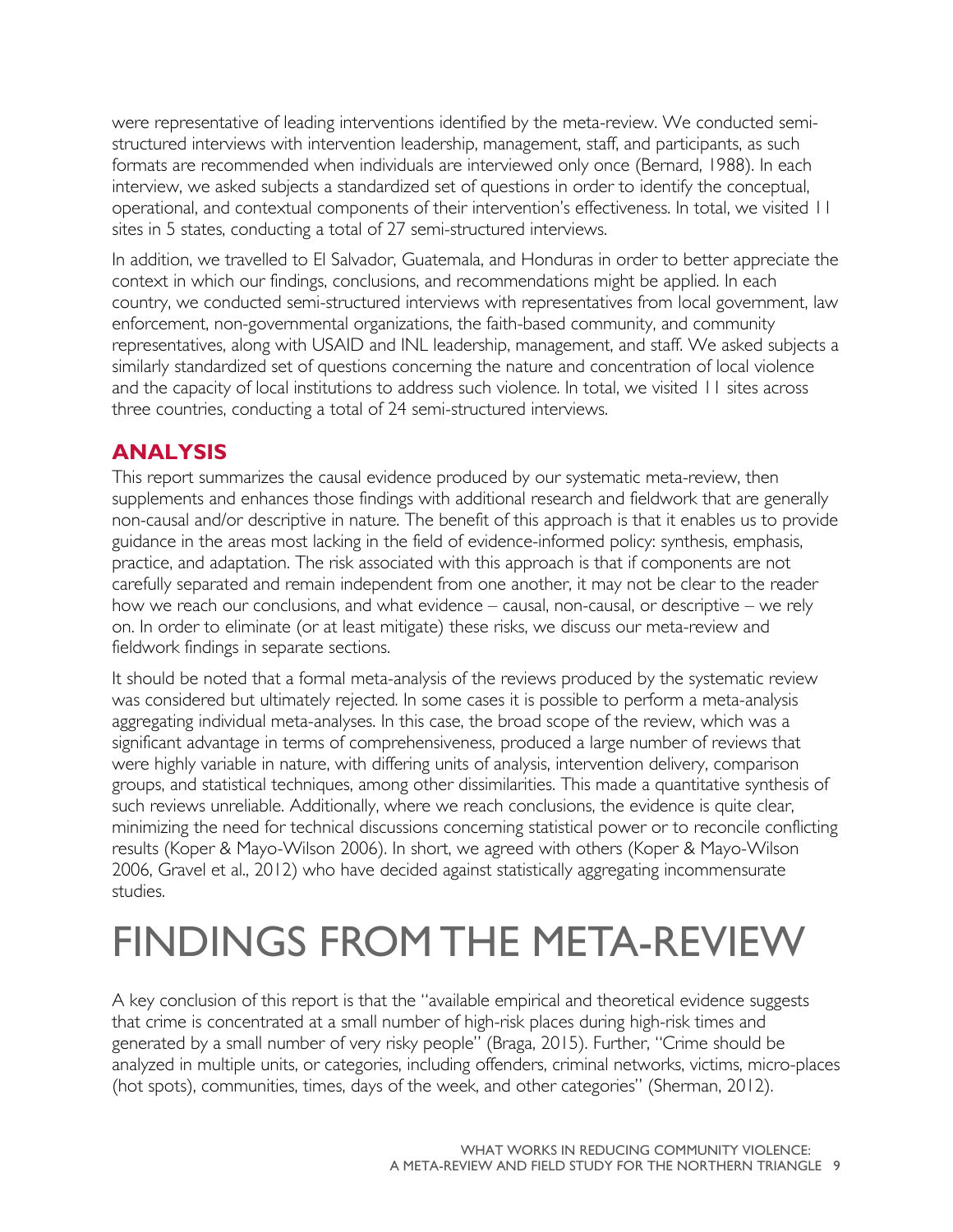Balancing the need for both accuracy and simplicity, we categorize and discuss interventions as either place, people, or behavior-based.

Place-based interventions target the geographic locations where violence occurs, people-based interventions focus on the individuals and groups who perpetrate violence, and behavior-based interventions concentrate on behavior that may be likely to trigger violence, such as carrying firearms, selling illegal drugs, excessive consumption of alcohol, and belonging to a gang, among others. We believe a place/people/behavior-based framework is helpful to policymakers, who can quickly grasp that in order to reduce violence they must focus on where violence happens, who is involved, and how those involved are behaving.

In the tables below, we describe interventions according to the strength of the evidence supporting them, the size of their impacts, as well as their relevant outcomes, intervention level, and sources. Judgments as to the strength of the evidence were made relative to the other evidence identified in the meta-review, with an emphasis on whether and how many randomized controlled trials<sup>[12](#page-13-1)</sup> had tested the strategy. Characterizations of intervention impact are drawn primarily from the conclusions of the review authors.

Outcomes for crime and violence are place-based in that they measure change in a specific geographic area. Outcomes for recidivism measure changes in reoffending among those subject to the intervention.

With regard to program level, primary prevention interventions reduce risk behaviors associated with violence in the general population. Secondary and tertiary prevention reduces violent behavior in those at risk for or already engaging in violence respectively. Suppression reduces violence via deterrence, generally but not exclusively using threats of arrest and incarceration. Rehabilitation interventions generally assist former offenders to reenter society after they have been adjudicated or imprisoned. These descriptions and labels are imperfect but have the benefit of being easily recognized by practitioners in the field.

#### <span id="page-13-0"></span>**PLACE-BASED APPROACHES**

Our searches returned 9 eligible reviews discussing 7 discrete strategies for place-based crime and violence reduction.

| Intervention                          | Evidence | Impact | Outcomes        | Level       | Source(s)                            |
|---------------------------------------|----------|--------|-----------------|-------------|--------------------------------------|
| Hot spots policing                    | Strong   | Modest | Crime; violence | Suppression | Braga et al., 2012                   |
| Disorder (broken<br>windows) policing | Strong   | Modest | Crime; violence | Suppression | Braga et al., 2015;<br>Distler, 2011 |

#### Table 2: Place-Based Approaches

 $\overline{a}$ 

<span id="page-13-1"></span> $12$  A randomized controlled trial (RCT) is a type of scientific experiment, where subjects are randomly allocated to different treatments for the purposes of comparison. RCTs are widely considered the "gold standard" for scientifically determining the effectiveness of a given treatment or intervention.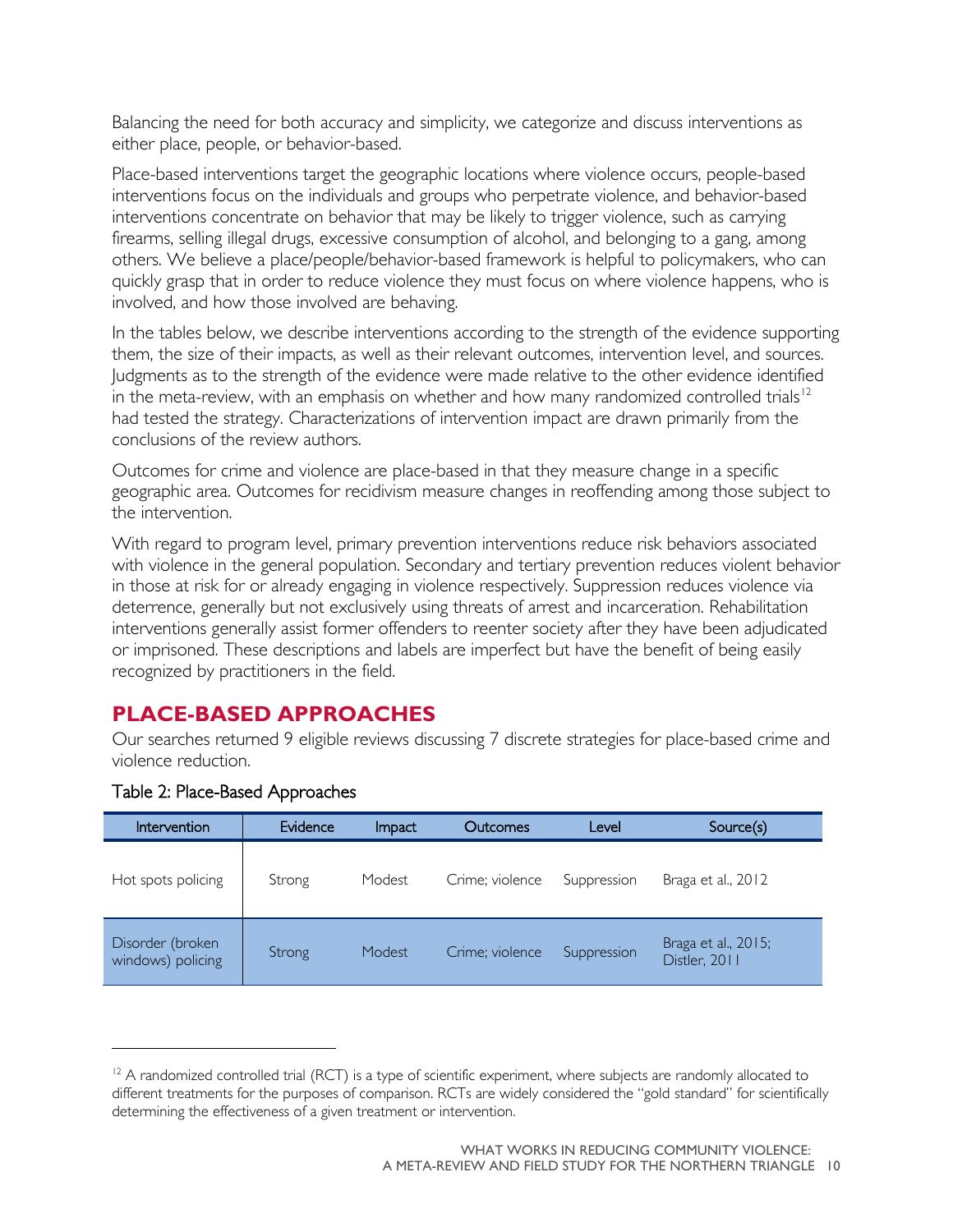| Community-<br>oriented policing | Moderate | None     | Crime: violence | Suppression           | Gill et al., 2015                                                                                             |
|---------------------------------|----------|----------|-----------------|-----------------------|---------------------------------------------------------------------------------------------------------------|
| Urban renewal                   | Modest   | Modest   | Crime; violence | Primary<br>prevention | Cassidy et al., 2014                                                                                          |
| <b>CPTED</b>                    | Moderate | Modest   | Crime; violence | Primary<br>prevention | Cassidy et al., 2014;<br>Farrington et al., 2007;<br>Farrington & Welsh,<br>2002; Welsh &<br>Farrington, 2009 |
| Neighborhood<br>watch           | Modest   | Modest   | Crime; violence | Primary<br>prevention | Bennett et al., 2006                                                                                          |
| Poverty<br>deconcentration      | Modest   | Moderate | Crime, violence | Primary<br>prevention | Cassidy et al., 2014;<br>Fagan & Catalano<br>(2012)                                                           |

Hot spots policing strategies focus on small geographic areas where crime is concentrated. Braga et al.'s Campbell review (2012), with 19 evaluations, 10 of which were randomized controlled trials, provided strong evidence of effectiveness clearly establishing two important policy points. First, focusing police efforts on micro-locations yields positive benefits. Second, when hot spots are targeted, crime is not displaced. In fact, crime and violence are more likely to decrease for those living near or adjacent to hot spots enforcement. That said, the impact of these interventions was modest, with results ranging from no change to a 33% reduction in violence. Hot spots policing also performed better when combined with problem-oriented policing.

Disorder policing, also known as broken windows policing, addresses physical and social disorder in neighborhoods in order to prevent crime and violence. With 9 of 28 studies using randomized controlled trials, Braga et al.'s Campbell review (2015) clearly established that broken windows is has modest crime control benefits. That said, certain approaches work better than others, with community and problem-oriented approaches preferred over aggressive "zero tolerance" strategies, which can create community tension and undermine collective efficacy.<sup>[13](#page-14-0)</sup> Distler's (2012) review largely reinforced these findings, albeit with a smaller effect size.

Community policing leverages partnerships with residents and the community in order to reduce crime and disorder. Gill et al. (2015) analyzed 25 studies, only one of which was a randomized controlled trial, and found that community-oriented policing had no discernable impact on crime and violence, although it did positively affect citizen satisfaction, perceptions of disorder, and police legitimacy. These findings were consistent with those of the prestigious National Research Council (Skogan & Frydl, 2004).

Urban renewal involves the improvement of various elements of the physical environment, including but not limited to transportation, housing, lighting, and vegetation. Cassidy et al. (2014) examined five studies, only one of which featured randomized assignment. They found that urban renewal was associated with reduced crime and violence, especially in Medellín, Colombia, as well as improvements in police legitimacy and collective efficacy, but the number and quality of studies supporting this finding was limited.

 $\overline{a}$ 

<span id="page-14-0"></span><sup>&</sup>lt;sup>13</sup> Collective efficacy concerns the link between community cohesion and shared expectations for action, and is associated with reduced community violence (Sampson, 2004).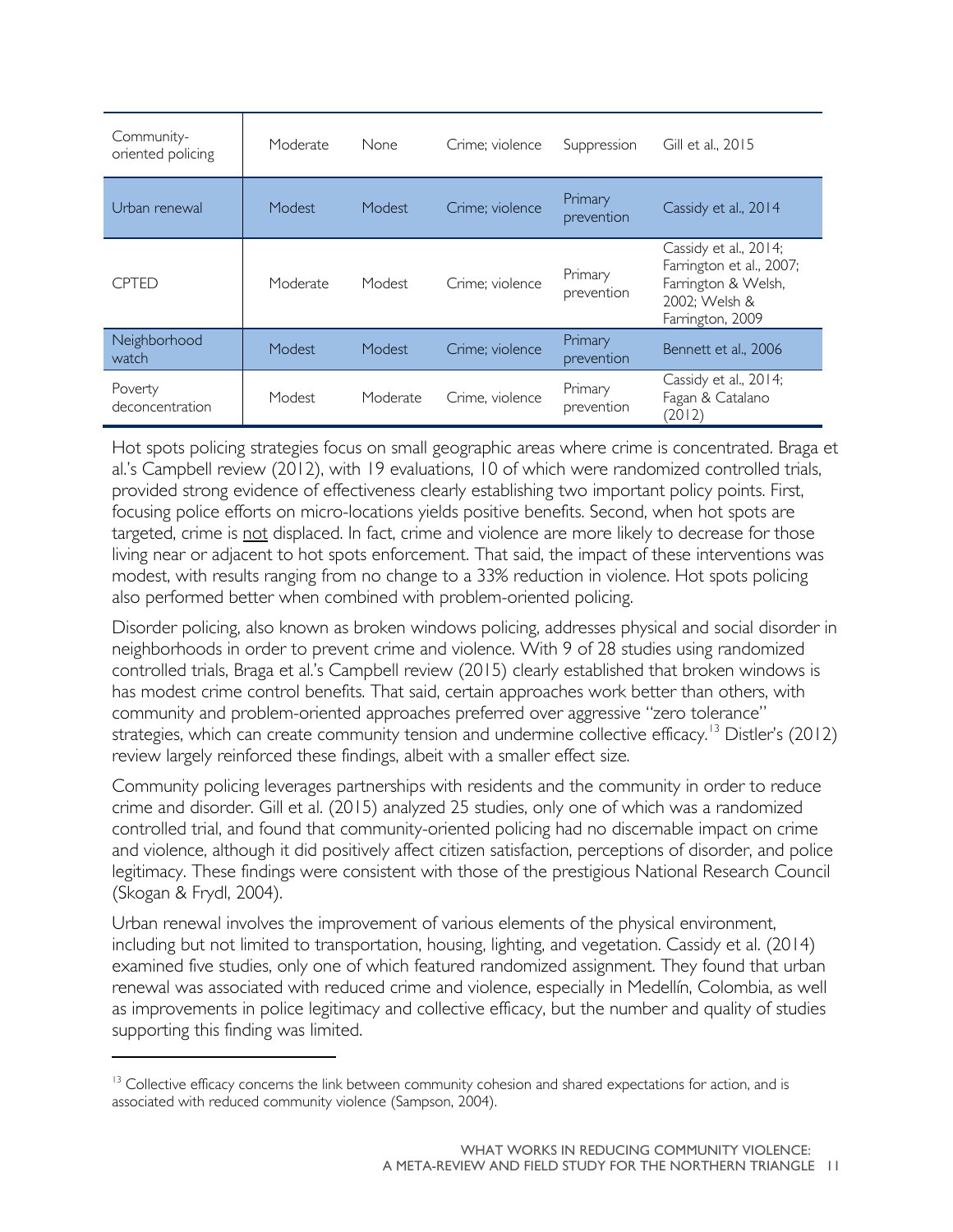CPTED, or Crime Prevention Through Environmental Design, seeks to deter or prevent crime through manipulation of the physical environment. Three reviews examined the effects of CPTED (Cassidy et al., 2014; Farrington et al., 2007; Welsh & Farrington, 2009; Farrington & Welsh, 2002) and found only modest, if any, impacts on crime and especially violence. Additionally, certain CPTED elements can create a "fortress mentality" whereby residents withdraw behind walls, fences, and fortified homes, thereby undermining collective efficacy.

Lastly, neighborhood watch programs engage community residents to increase surveillance and prevent crime. Bennett et al. (2006) reviewed the effects of neighborhood watch but found only modest impacts on crime and violence. Cassidy et al. (2014) found stronger effects for poverty deconcentration, either by encouraging the poor to move to wealthier areas or vice versa, but their conclusions were drawn from a sample of only four studies, one of which was also cited by Fagan and Catalano (2012).

### <span id="page-15-0"></span>**PEOPLE-BASED APPROACHES**

Our searches returned 23 eligible reviews identifying 14 discrete people-based strategies to reduce crime and violence.

| Intervention                    | Evidence | Impact | Outcomes        | Level                                                                 | Source(s)                                                                                                                                                                        |
|---------------------------------|----------|--------|-----------------|-----------------------------------------------------------------------|----------------------------------------------------------------------------------------------------------------------------------------------------------------------------------|
| Problem-oriented<br>policing    | Moderate | Modest | Crime; violence | Suppression                                                           | Weisburd et al., 2010                                                                                                                                                            |
| Procedural justice              | Modest   | Modest | Recidivism      | Suppression                                                           | Mazerolle et al., 2013                                                                                                                                                           |
| Focused deterrence              | Moderate | Strong | Crime; violence | Suppression;<br>tertiary<br>prevention                                | Braga & Weisburd,<br>2012                                                                                                                                                        |
| Cognitive behavioral<br>therapy | Strong   | Strong | Recidivism      | Tertiary<br>prevention;<br>secondary<br>prevention;<br>rehabilitation | Lipsey et al., 2007;<br>Hockenhull et al.,<br>2012                                                                                                                               |
| RNR framework                   | Strong   | Strong | Recidivism      | Rehabilitation                                                        | Dowden et al., 2003;<br>Dowden & Andrews,<br>2000; Garrido &<br>Quinto, 2007; Jolliffe<br>& Farrington, 2007;<br>Killias & Villetaz, 2008;<br>Lipsey, 1999; Smith et<br>al. 2009 |
| Vocational training             | Mixed    | Modest | Recidivism      | Secondary<br>prevention;<br>primary<br>prevention;<br>rehabilitation  | Aos et al., 2006;<br>Visher et al., 2005                                                                                                                                         |

#### Table 3: People-Based Approaches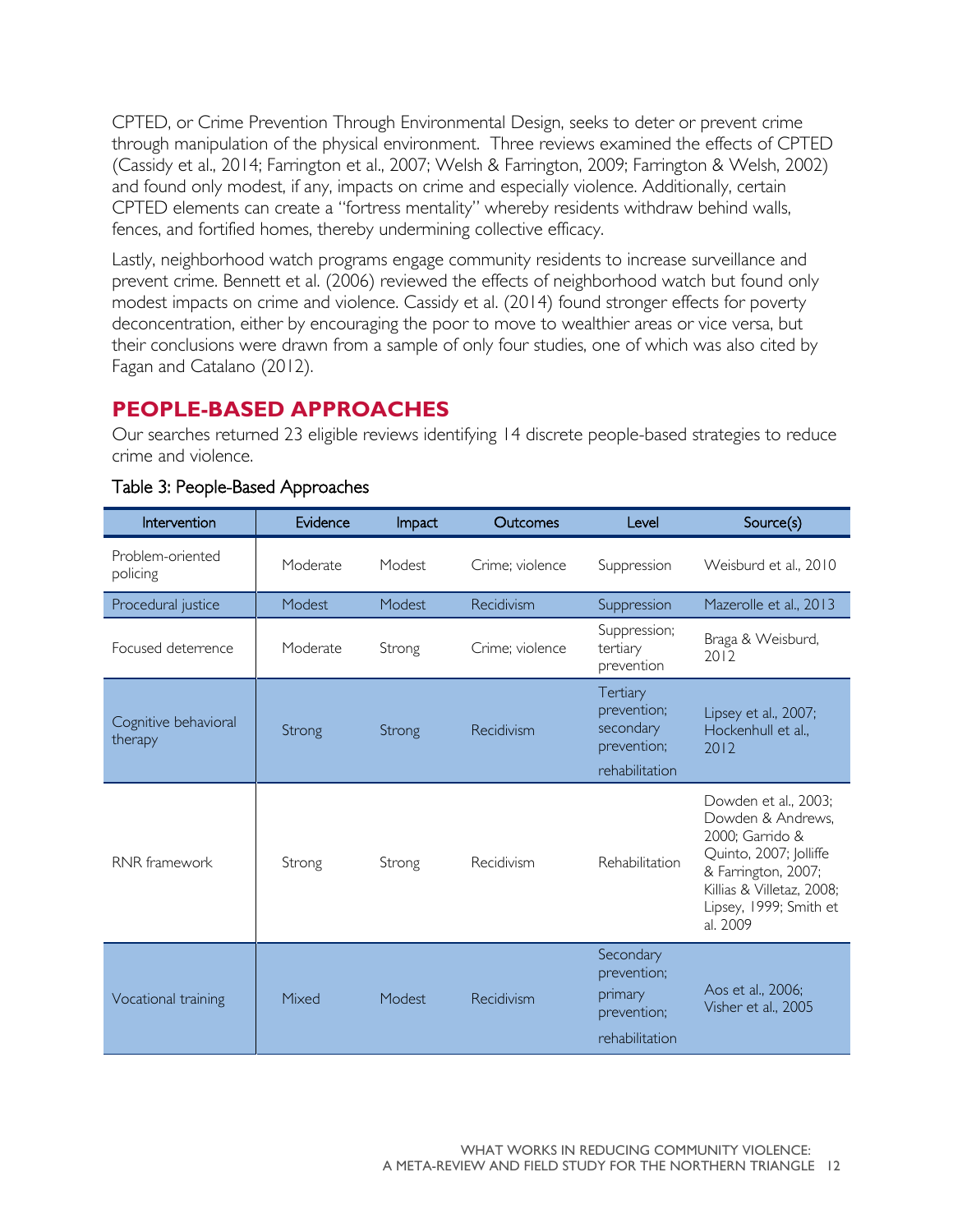| Mentoring                | Modest   | Modest   | Recidivism                                                    | Secondary<br>prevention;<br>primary<br>prevention | Joliffe & Farrington,<br>2007; Fagan &<br>Catalano, 2012 |
|--------------------------|----------|----------|---------------------------------------------------------------|---------------------------------------------------|----------------------------------------------------------|
| School-based<br>programs | Moderate | Mixed    | Secondary<br>prevention;<br>Violence<br>primary<br>prevention |                                                   | Alford & Derzon,<br>2012; Fagan &<br>Catalano, 2012      |
| Family-based<br>programs | Moderate | Moderate | Violence                                                      | Secondary<br>prevention;<br>primary<br>prevention | Fagan & Catalano,<br>2012                                |
| Juvenile curfews         | Moderate | None     | Crime; violence                                               | Primary<br>prevention                             | Adams, 2003                                              |
| Restorative justice      | Moderate | Modest   | Recidivism                                                    | Rehabilitation                                    | Lattimer et al., 2005;<br>Sherman et al., 2015           |
| Aftercare programs       | Moderate | Modest   | Recidivism                                                    | Rehabilitation                                    | James et al., 2013;<br>Weaver & Campbell,<br>2015        |
| Electronic monitoring    | Strong   | None     | Recidivism                                                    | Rehabilitation                                    | Aos et al., 2006;<br>Renzema and Mayo-<br>Wilson, 2005   |
| Boot camp                | Strong   | None     | Recidivism                                                    | <b>Rehabilitation</b>                             | Mitchell et al., 2007                                    |
| Scared straight          | Strong   | Negative | Recidivism                                                    | Rehabilitation                                    | Petrosino et al., 2013                                   |

Problem-oriented policing uses analysis to tailor police responses to specific public safety problems using the SARA (scanning, analysis, response, assessment) method. Despite widespread adoption, Weisburd et al. (2010) identified only 10 eligible studies, none of which were randomized controlled trials, showing a modest average impact on crime and violence.<sup>[14](#page-16-0)</sup> Interestingly, problemoriented policing appears to improve the performance of other policing strategies, such as hot spots, disorder, and community-oriented policing, and may have greater impact in a supporting rather than leading role in police strategies to reduce crime and violence.

Procedural justice seeks to improve police legitimacy and increase voluntary compliance with the law by providing greater transparency, demonstrating neutrality and trustworthiness, and showing respect for citizens, thereby increasing public confidence in the process by which policing is conducted. Mazerolle et al. (2013) reviewed 30 studies, 4 of which were randomized controlled trials, and demonstrated that such techniques enhance cooperation and satisfaction with police. Most importantly for this meta-review, they also examined 15 studies that addressed whether procedural justice impact recidivism and revictimization. Here the results were more equivocal, with a very small but statistically significant reduction in reoffending.

Focused deterrence, as demonstrated by Braga and Weisburd (2012), has the largest direct impact on crime and violence, by far, of any intervention in this report. Focused deterrence involves the identification of specific offenders and offending groups, the mobilization of a diverse group of law

 $\overline{a}$ 

<span id="page-16-0"></span> $14$  Weisburd et al. also discussed 45 pre/post studies that were technically ineligible for inclusion but whose results were overwhelmingly in favor of problem-oriented policing effectiveness. Of the 45 studies, 43 reported a decline in crime or disorder, with a sizeable 44.45% decrease on average.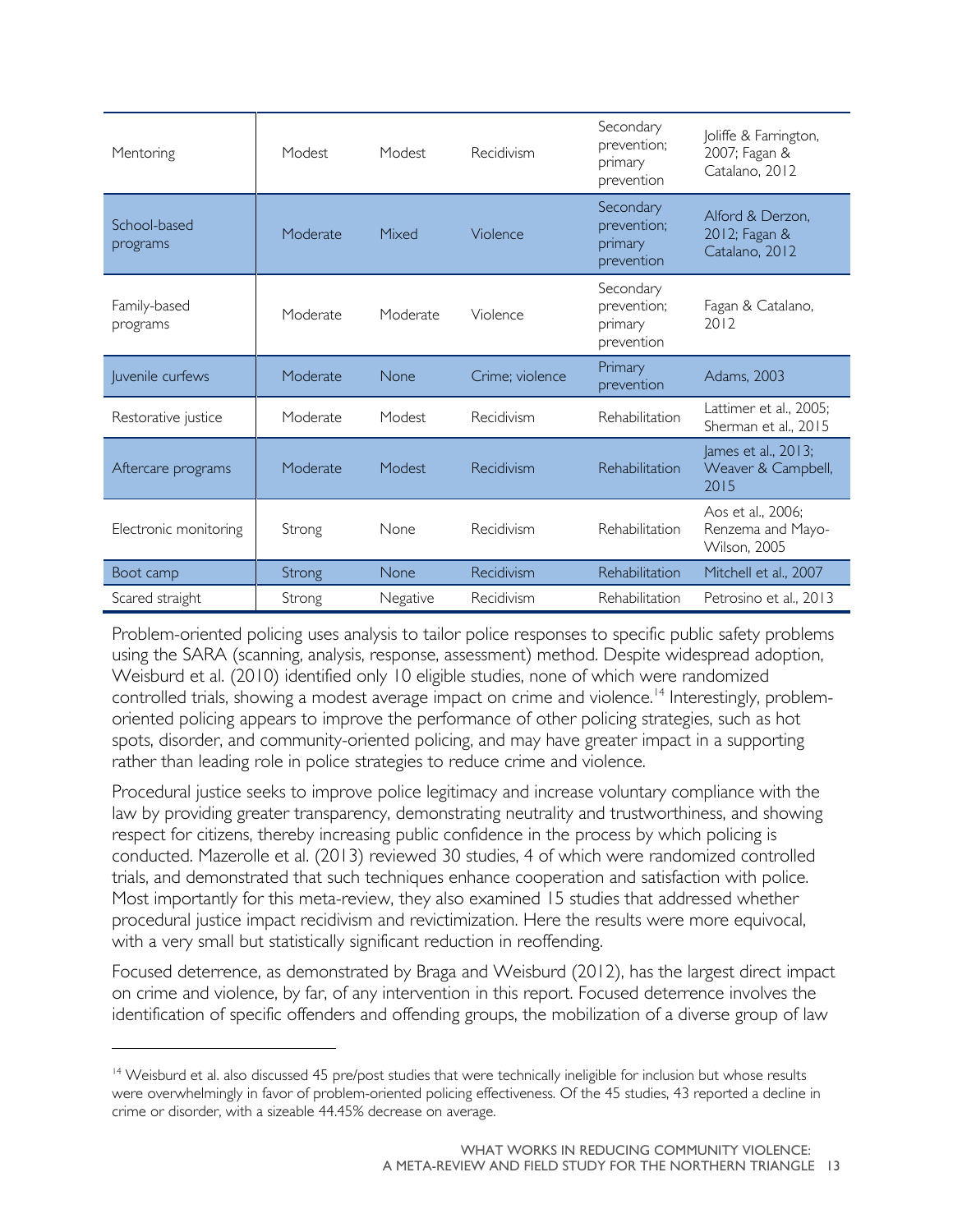enforcement, social services, and community stakeholders, the framing of a response using both sanctions and rewards, and direct, repeated communication with the individuals and groups in order to stop their violent behavior. While the authors urged caution in interpreting their results due to the absence of randomized controlled trials, they reported that 9 of 10 interventions substantially reduced crime and violence, with homicide reductions ranging from 34% to 63%. Since publication of the review, more studies have documented additional examples of focused deterrence success (Corsaro & Engel, 2015).

Cognitive behavioral therapy (CBT) uses clinical psychological techniques to alter the distorted thinking and behavior of criminal and juvenile offenders. Lipsey et al.'s Campbell review (2007) strongly reinforced, with 58 studies, 19 of which were randomized controlled trials, what numerous reviews had established before: CBT works. CBT has been effective in reducing recidivism of juvenile and adult offenders, in institutional or community settings, as part of a broader program or as a stand-alone intervention. No other intervention in this report can match its reliability and versatility. CBT was associated with a relatively large 25% average decrease in recidivism, but when the most effective types of CBT were used, recidivism declined 52%. These most positive results were not an outlier –approximately 1 in 5 interventions studied produced such effects or better. Hockenhull et al. (2012) further reinforced the findings of Lipsey et al. with respect to CBT.

Recidivism reduction interventions that employ a risk/needs/responsivity framework (CBT is one such program) generate much stronger results than those that do not. This is well established by five reviews (Lipsey, 1999; Dowden et al., 2003; Dowden & Andrews, 2000; Smith et al. 2009) and others not eligible for this meta-review. An important additional finding is that these programs can also work as effectively in community settings as correctional ones (Killias & Villetaz, 2008). These treatments are effective (although less so) even with violent offenders, both adult and juvenile, particularly when CBT is used (Garrido & Quinto, 2007; Jolliffe & Farrington, 2007).

Visher et al. (2005) and Aos et al. (2006) disagreed as to whether vocational training has modest impacts on recidivism, reflecting a broader uncertainty in the field as to the effectiveness of standalone employment and training programs.

Jolliffe and Farrington (2007) conducted a "rapid evidence assessment" of 18 studies examining the impact mentoring on "at risk" youth. Overall, mentoring reduced subsequent offending by 4 to 11%, but this result was primarily driven by studies of lower methodological quality. Only 7 of the 18 studies showed statistically significant reductions, however, and mentoring was successful only when it was one of several interventions given. Given these results, "Mentoring is a promising, but not proven intervention," the authors concluded. Fagan and Catalano (2012) identified a single randomized controlled trial demonstrating the effectiveness of a mentoring program.

Fagan and Catalano (2012) identified 10 effective school-based anti-violence interventions, but Alford and Derzon (2012), using an admittedly potentially "overly conservative" approach, found only one school-based anti-violence intervention out of 24 eligible interventions showing significant positive effects. Many programs featured CBT as a central component of their intervention. Early childhood programs such as the famous Perry Preschool program appeared to have especially strong and well-established effects.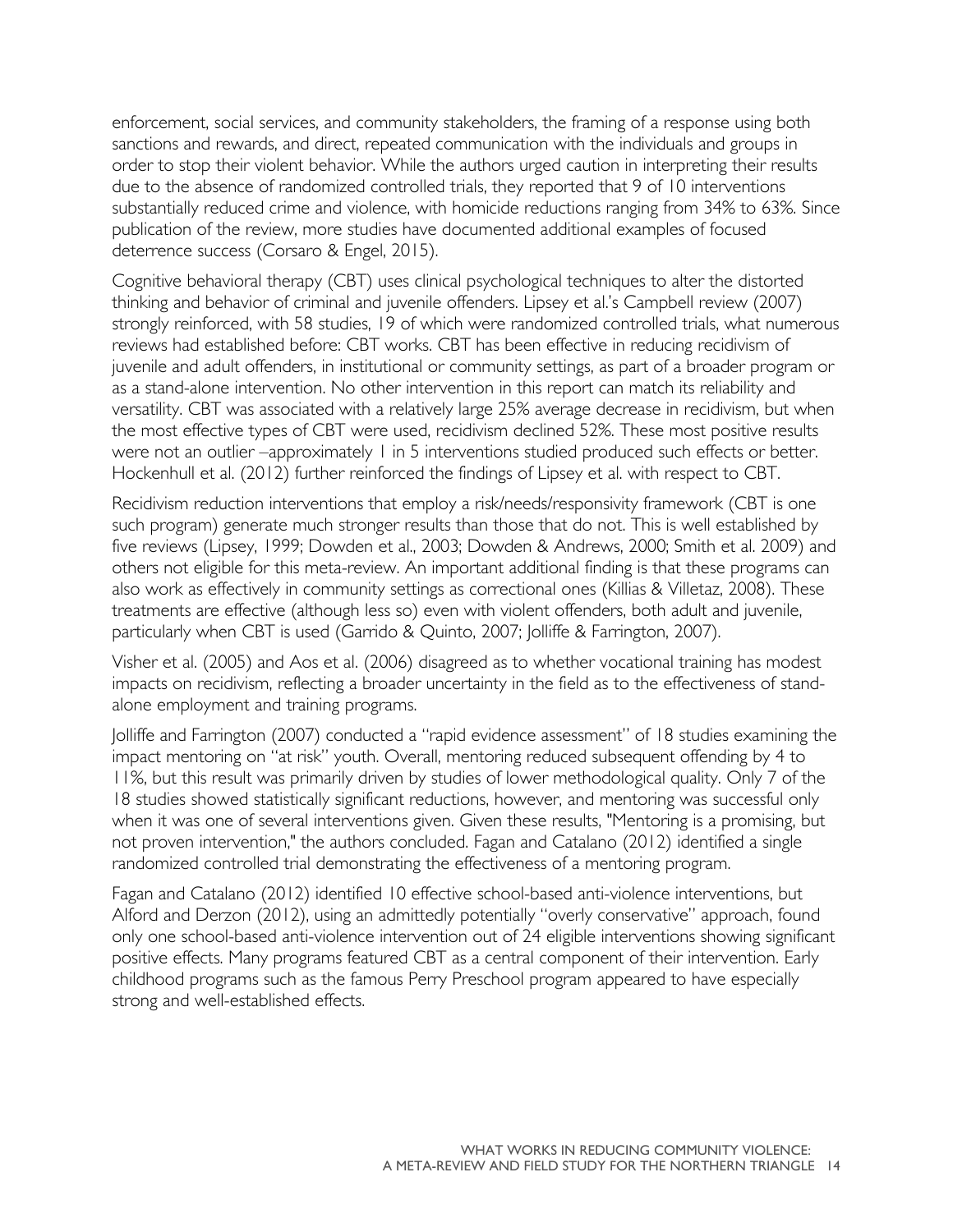Fagan and Catalano (2012) identified 4 studies supporting the effectiveness of family-based anti-violence interventions, including the well-known Multi-Systemic Therapy (MST)<sup>[15](#page-18-1)</sup> and Multidimensional Treatment Foster Care (MTFC) interventions. While this is an admittedly small number of studies, each was a randomized controlled trial. These programs often prominently feature CBT, among other techniques.

Sherman et al. (2015) and Lattimer et al. (2005) both found moderate support for modest impacts with regard to restorative justice, whereby offenders and their victims are brought together to collectively address the aftermath of the offense. A practical limitation in the application of these interventions is the requirement of affirmative consent from both the victim and offender.

Weaver and Campbell (2015) found no impact overall for juvenile aftercare programs, which employ reintegrative services to prepare youth for reentry into their communities. However, the intervention appeared more effective for older youth with more violent histories. James et al. (2013) found a small impact of such programs when well implemented.

Renzema and Mayo-Wilson (2005) and Aos et al. (2006) agreed that electronic monitoring in the U.S. has no impact on recidivism when compared to traditional community supervision, but Di Tella and Schargrodsky (2013) found in a natural randomized experiment that electronic monitoring in Buenos Aires reduced crime at less cost as compared with prison.

Finally, the evidence is clear that surveillance, deterrence, and discipline strategies are ineffective at best in reducing recidivism among youth (Mitchell et al., 2007; Petrosino et al., 2013; Adams, 2003). While boots camps and juvenile curfews have no impacts, Scared Straight programs actually cause harm in that they are associated with modest increases in juvenile recidivism.

## <span id="page-18-0"></span>**BEHAVIOR-BASED APPROACHES**

Our searches returned 10 eligible reviews concerning 9 discrete strategies for behavior-based crime and violence reduction.

| Approach                                   | Evidence | <b>Impact</b> | Outcome         | Level                                  | <b>Studies</b>                                              |
|--------------------------------------------|----------|---------------|-----------------|----------------------------------------|-------------------------------------------------------------|
| Gun<br>enforcement                         | Moderate | Moderate      | Crime: violence | Suppression                            | Koper & Mayo-<br>Wilson, 2006;<br>Makarios &<br>Pratt, 2012 |
| Comprehensive<br>gun violence<br>reduction | Moderate | Strong        | Crime; violence | Suppression;<br>tertiary<br>prevention | Petrosino et al<br>2015                                     |
| Gun buybacks                               | Strong   | <b>None</b>   | Crime; violence | Primary<br>prevention                  | Makarios &<br>Pratt, 2012                                   |
| Gun legislation                            | Mixed    | Modest        | Crime; violence | Primary<br>prevention                  | Makarios &<br>Pratt, 2012                                   |

#### Table 4: Behavior-Based Approaches

 $\overline{a}$ 

<span id="page-18-1"></span><sup>&</sup>lt;sup>15</sup> It should be noted that there appears to be some evidence questioning the effectiveness of Multi-Systemic Therapy (Littell et al., 2005).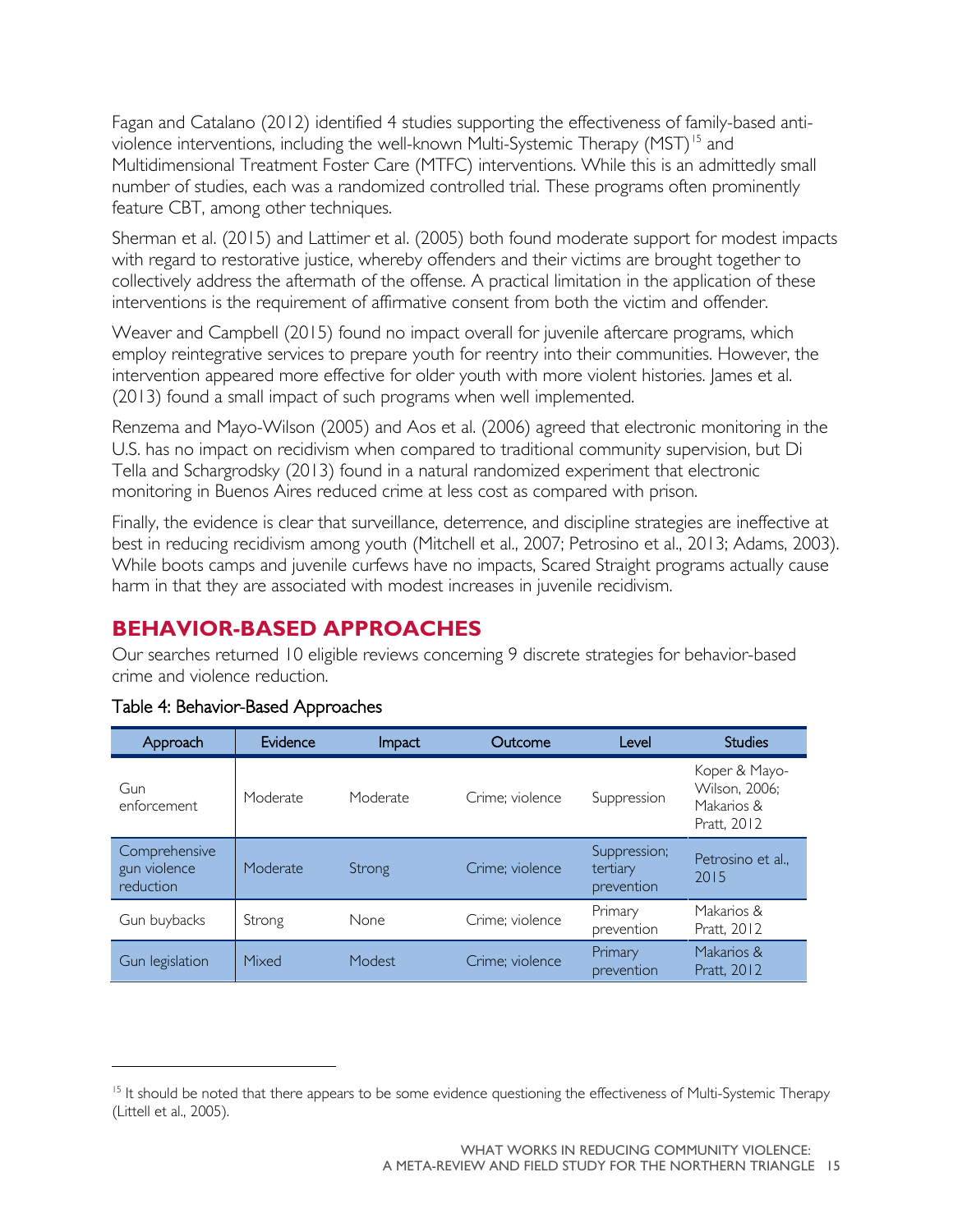| Drug courts and<br>treatment    | Recidivism<br>Strong<br>Strong |               | Rehabilitation  | Holloway et al.,<br>2006; Mitchell et<br>al., 2007;<br>Mitchell et al<br>2012; Shaffer,<br>2006 |                                                       |
|---------------------------------|--------------------------------|---------------|-----------------|-------------------------------------------------------------------------------------------------|-------------------------------------------------------|
| Drug<br>enforcement             | Moderate                       | Negative      | Violence        | Suppression                                                                                     | Mazerolle et al.,<br>2006; Werb et<br>al., 2011       |
| Gang behavior<br>regulation     | Modest                         | Moderate      | Crime; violence | Tertiary<br>prevention                                                                          | Gravel et al.,<br>2012                                |
| Gang prevention                 | Modest                         | <b>Modest</b> | Crime; violence | Primary<br>prevention                                                                           | Gravel et al.,<br>2012                                |
| Comprehensive<br>gang reduction | Modest                         | None          | Crime; violence | Not<br>applicable                                                                               | Gravel et al.,<br>2012:<br>Hodgkinson et<br>al., 2009 |

Two reviews (Koper and Mayo-Wilson, 2006; Makarios and Pratt, 2012) find that targeted gun enforcement is moderately effective in reducing gun crime and violence, while gun buybacks are ineffective and that the evidence anti-gun legislation is mixed at best. Petrosino et al. (2015) found that 10 of 11 cross-sector, multi-agency interventions achieved significant reductions in gun violence, but as discussed further below most of these were focused deterrence initiatives.

Somewhat conversely, four reviews here (Holloway et al., 2006; Mitchell et al., 2012; Mitchell et al., 2007; Shaffer, 2006) reinforce the well-established finding that drug treatment and drug courts can significantly impact recidivism. Drug enforcement, however, appears to have limited impact (Mazerolle et al., 2006) and may actually increase violence by destabilizing drug markets and increase violence among drug sellers (Werb et al., 2011).

Lastly, Gravel et al. (2012) conducted a wide-ranging review of gang control strategies, although, much like our work here, its diversity ultimately precluded a quantitative analysis of results. Based on a set of relatively relaxed criteria, the authors identified a set of 38 studies for review. Dividing these into categories, they found that gang prevention strategies showed little signs of effectiveness because of an overly broad approach that included many youth who were unlikely to join a gang. The authors also found that strategies seeking to regulate the behavior of gangs showed some signs of effectiveness, especially those adopting a focused deterrence approach. Programs strictly focused on providing prosocial alternatives to gang members were less effective than those focused on preventing specific gang behaviors. Finally, the authors found that comprehensive and holistic strategies were not effective at reducing gang activity. This finding was reinforced by Hodgkinson et al. (2009), who found that comprehensive gang intervention had only a small, nonstatistically significant effect as compared to non-comprehensive strategies.

## <span id="page-19-0"></span>FINDINGS FROM THE FIELD STUDY

We performed field research in order to supplement the findings of the systematic meta-review and to provide practical guidance concerning program implementation and adaptation. In the U.S., we sought to identify the conceptual, operational, and contextual components shared by leading evidence-informed interventions. In the Northern Triangle, we focused on better understanding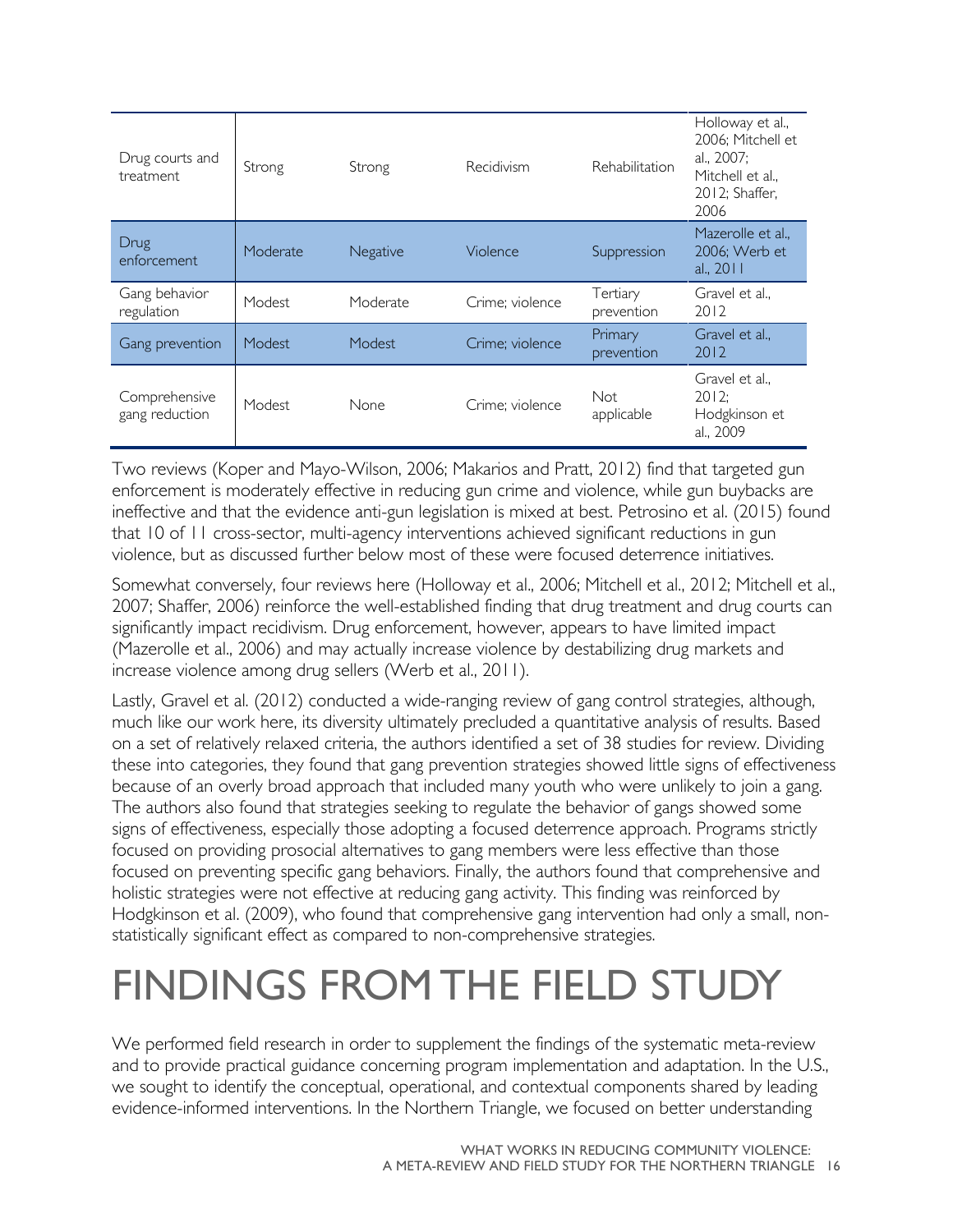the nature of the violence confronting each country along with the local capacity to adapt and implement evidence-informed solutions.

In the U.S., we conducted site visits and semi-structured interviews in Boston, Chicago, Providence, Los Angeles, and Philadelphia, examining five leading interventions including cognitive behavioral therapy, focused deterrence, hot spots policing, streetworkers and violence interruption, and the comprehensive approach to violence reduction. While it is difficult to generalize across interventions, we observed a number of shared characteristics that may prove useful for future adaptation and implementation.

First, the leading interventions examined in the U.S. made great efforts to identify and engage where the risk of violence was greatest.<sup>[16](#page-20-0)</sup> Dr. Gary Slutkin, founder and CEO of Cure Violence, approaches violence as an infectious disease. He noted that Cure Violence focuses on the highestrisk, contagious individuals with regard to violence and that "specificity was required" in order to successfully change behavior and transform community norms (G. Slutkin, September 16, 2015).

Second, each intervention made extensive efforts to meet high-risk individuals "where they were at," both literally and figuratively. Intensive outreach and follow-up was a hallmark of these programs, as those at the highest risk for violence were often disconnected from mainstream institutions and society. In addition, they approached this cohort in a non-judgmental, compassionate manner while still demanding accountability. Christopher Mallette, Executive Director of the Chicago Violence Reduction Strategy, noted that programs need "folks who can honestly engage these people in a sincere, authentic way, treating them as people and letting them know they are part of the social fabric of the community" (C. Mallette, July 29, 2015). Keeping promises and maintaining credibility was seen as essential in order to retain one's "license to operate" in high-risk environments.

Third, given the inherent risks and demands associated with these efforts, effective safety planning, real-time communication, and flexible but extended hours were all considered necessities. Ordinary bureaucratic structures were not effective in such dynamic settings, so they were discarded in favor of more flexible, responsive arrangements. Molly Baldwin, Founder and Chief Executive Officer of Roca, Inc., stated, "We have to think about safety every day so that young people and the people they work with can be safe" (M. Baldwin, October 7, 2015).

Fourth, each intervention examined had a carefully developed and well-understood theory of change. "Staying true to the model" was frequently emphasized and significant attention was paid to effective implementation. While intervention leaders and staff were passionate about their work, they recognized that enthusiasm alone was insufficient to reduce violence and that their zeal had to be supported by effective implementation along with sound management and administration practices. Anthony Watson, Director of the Becoming a Man program, stated, "I'm going to make a plan to intentionally work with these young men and provide something different than what they may be used to seeing" (A. Watson, July 27, 2015).

Fifth, the effective use of analysis, data, and evaluation was central to the performance of the interventions studied. Furthermore, evaluation was used as a tool to monitor and drive implementation and performance. As noted by Kevin Bethel, Deputy Commissioner of the Philadelphia Police Department, to be successful you must "use the data" (K. Bethel, July 23, 2015).

 $\overline{a}$ 

<span id="page-20-0"></span><sup>&</sup>lt;sup>16</sup> Secondary prevention programs like Becoming A Man focused on at-risk youth, but not the highest risk youth.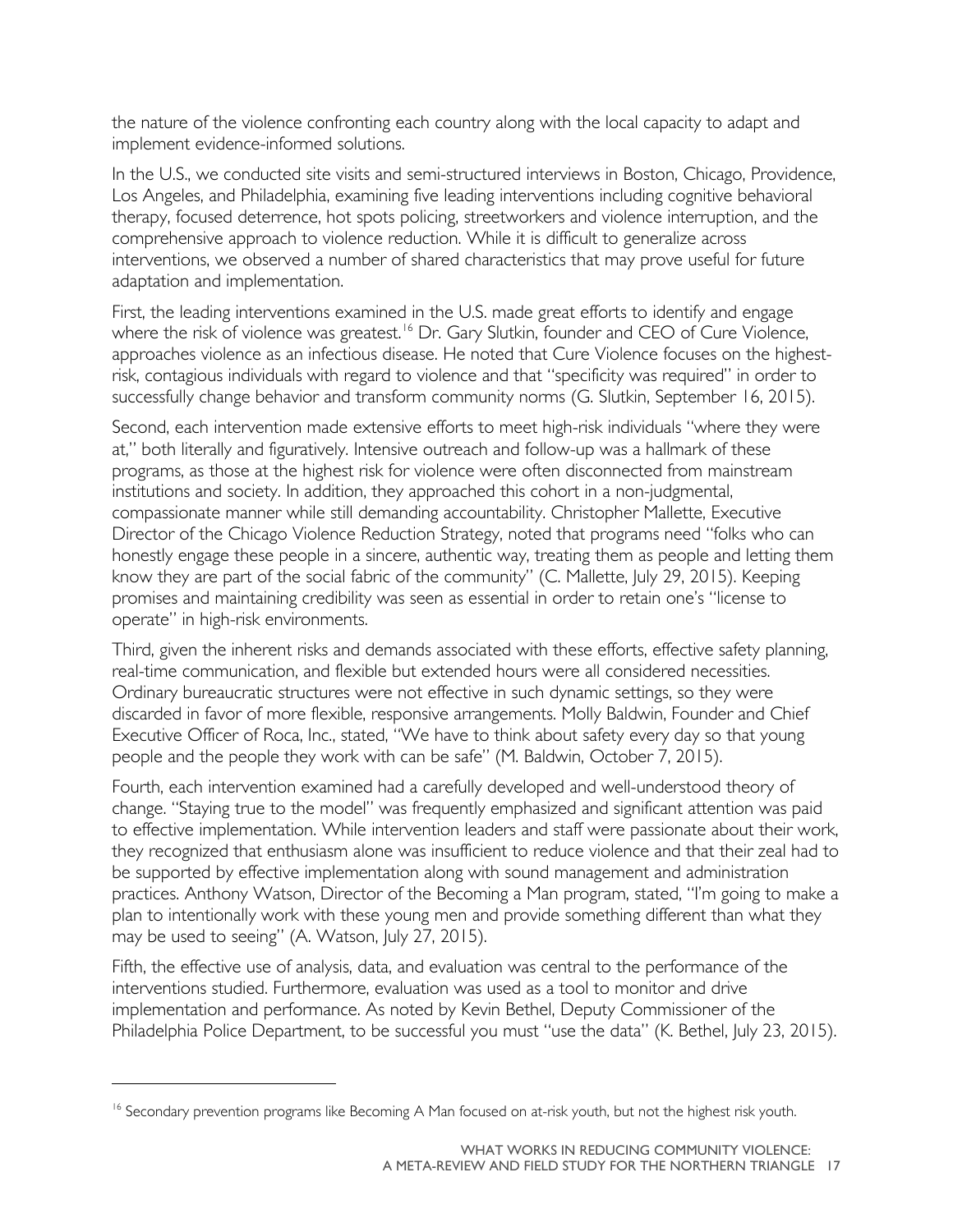Sixth, interview subjects universally emphasized the importance of people both inside and outside their organizations. The effective hiring and training of staff was considered a non-negotiable prerequisite of effectiveness. In addition, all subjects believed deeply in the value of partnerships and felt that they could not be successful without the support of outside partners. As Christopher Mallette noted, "It has to be integrated – are your partners willing to integrate their efforts, so that it's one group standing in front of the violent cohort" (C. Mallette, July 29, 2015).

In the Northern Triangle, we conducted visits and interviews in Guatemala City, San Salvador, San Pedro Sula, and Tegucigalpa, meeting with a wide variety of governmental and non-governmental actors. Based on these interactions, we observed a number of common themes, especially in relation to those from the U.S.

First, the passion and commitment of interview subjects matched or exceeded that of the U.S. subjects. Many of the efforts we witnessed were nothing short of heroic and often associated with significant personal risk for those involved. The work of faith-based leaders was particularly powerful, as they were frequently the only ones able to work closely with youth and in areas controlled by gangs or organized crime. As Father Francisco Iznardo, Director of Proyecto Educativo Laboral Puente Belice in Guatemala, stated, "We invest in youth in vulnerable communities, we believe that youth are valuable and if they have opportunities they take them" (F. Iznardo, August 18, 2015).

Second, while there were examples of programs focusing efforts on those most at risk for violence, this was not done consistently or systematically. While partly due to the difficulties and risks associated with such efforts, the inability to focus resources where they were needed most was due mostly to a lack of specific information concerning the scope, scale, and nature of violence in the region. While generalities concerning violence were freely available, precise information concerning where violence concentrated was not accessible to the subjects we interviewed unless they generated it themselves, and then usually only through informal means.

Third, while there were examples of thoughtfully planned and executed interventions, they often lacked the clinical and analytical rigor of their U.S. counterparts. One positive example came from Proyecto Residencial Libertad in El Salvador. As explained by Coordinator Katy Tovar, "Our model has 4 elements: development of social skills through sports and culture with the help of psychologists, opportunities for youth for them to improve their life conditions, prevention of health problems through improving the environment and education, and development of community leadership to make the project sustainable in the future" (K. Tovar, August 20, 2015).

Fourth, few if any programs made effective use of data, particularly with regard to programmatic outcomes. This was one of the biggest obstacles that we observed. In addition, researcher/practitioner partnerships were rare, with few if any programs rigorously evaluating their performance.

Fifth, while many subjects embraced the principle of partnership in theory, real barriers existed to collaboration across and even within sectors. Marco Castillo, Director of Grupo Ceiba in Guatemala, acknowledged difficulties but stated, "Working with the community and coordinating with the police are two of the pillars of our work – they are complimentary, not exclusive" (M. Castillo, August 18, 2015).

Cutting across all themes, we found a widespread lack of capacity in three critical and interrelated areas. First, it was difficult to find reliable data and statistics concerning even the most basic facts relevant to violence reduction. This will be discussed in further detail below. Second, a pervasive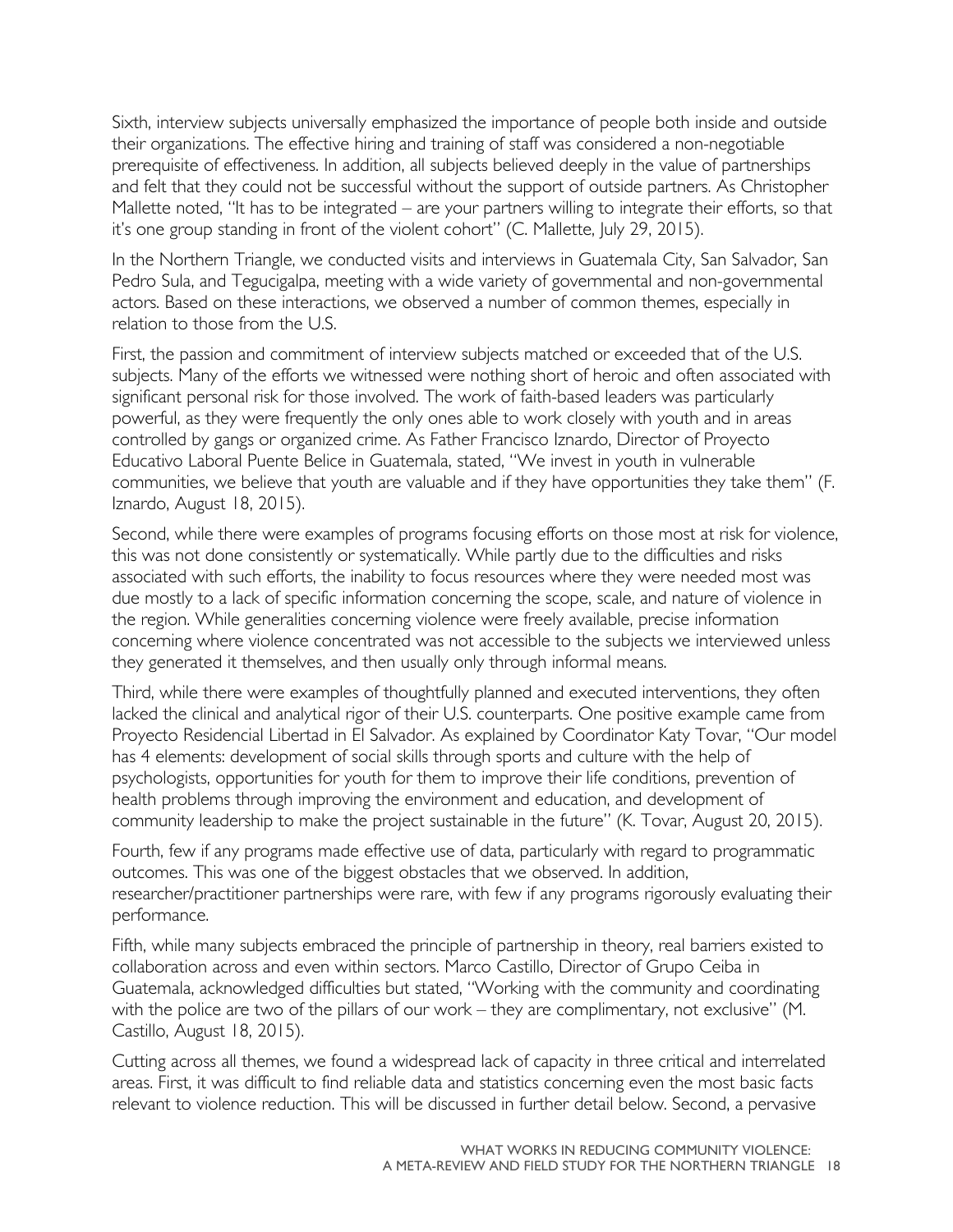atmosphere of fear, anger, and mistrust appeared to prevent essential coordination across sectors and disciplines. Third, the state lacked the ability to administer fundamental justice-related tasks including the investigation, arrest, prosecution, and sentencing of offenders. Current conviction rates for homicide are approximately 5, 7, and 3 per 100 convictions in El Salvador, Guatemala, and Honduras respectively (Eisner, 2015). While we observed many exciting and hopeful instances of positive action and change, these efforts occurred against the backdrop of incapacity described here.

# <span id="page-22-0"></span>**DISCUSSION**

Based on the meta-analysis and field study described above, we reach a number of conclusions concerning what works to reduce violence, both in terms of individual interventions and multiple interventions working in combination.

## <span id="page-22-1"></span>**WHAT WORKS**

#### **ELEMENTS OF EFFECTIVENESS**

There appear to be six "elements of effectiveness" that successful violence reduction interventions generally share:

- Specificity. Violence is "sticky," i.e. it clusters together, so focusing on the people, places, and behaviors most at risk for violence is critical.
- Proactivity. Violence should be prevented before it occurs whenever possible, either through deterrence or prevention. Active engagement with high-risk populations is critical. Reacting after the fact is necessary but not sufficient.
- Legitimacy. Interventions that create a positive feedback loop between formal (e.g. police) and informal social control (e.g. communities) are more likely to sustainably succeed.
- Capacity. Even the best interventions fail if they are not implemented effectively or lack sufficient resources.
- Theory. A well-defined, well-understood theory of change is critical for both implementation and evaluation.
- Partnership. Interventions do not exist in a vacuum. Actively engaging and partnering with critical stakeholders is essential.

In many respects, what doesn't work in reducing violence is simply the opposite of what does. Ineffective interventions are generally overbroad and reactive in their focus, lacking in legitimacy, improperly implemented, lacking a sound theory of change, and working in isolation or even in conflict with other organizations.

#### **FOCUSED DETERRENCE AND COGNITIVE BEHAVIORAL THERAPY**

Of the 30 strategies examined by the meta-review, two stand out in terms of evidentiary strength and relevance to violent offending specifically: focused deterrence and CBT. We discuss each in turn.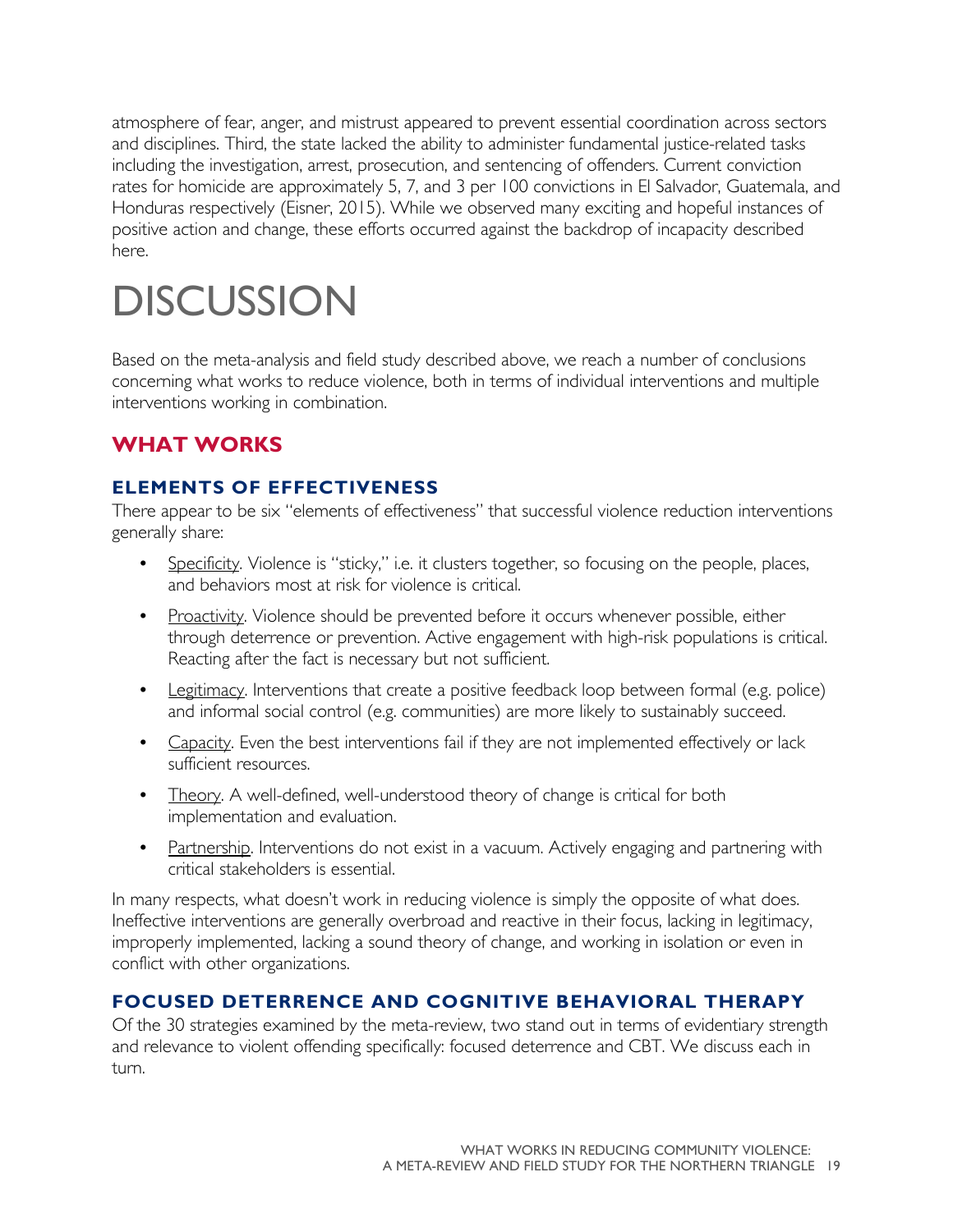Focused deterrence, also known as the "Pulling Levers" strategy, generally features the following components:

- Selection of a crime problem, typically youth or gun homicide.
- Using data and intelligence to identify and analyze key groups of offenders and their behavior.
- Assembly of a multi-sector task force generally including law enforcement agencies, service providers, and community representatives.
- Conducting special enforcement operations directed at those groups, using any legal means necessary, to substantially influence their behavior.
- Supplementing enforcement operations with concrete offers of assistance to those groups, as well as engaging "the moral voice of the community."
- Communicating clearly, directly, and repeatedly with offending groups, informing them that they are under scrutiny, that their behavior (such as shootings) will trigger responses, and they can avoid such responses by changing their behavior. Much of this communication occurs during "forums," "notifications," or "call-ins" – a key feature of focused deterrence. During these meetings, the multi-sector task force engages with offending group members face-to-face, placing them on notice that their actions will have either positive or negative consequences, both for themselves individually for the entire group (Braga & Weisburd 2012).

To summarize, these interventions deter violent behavior by reaching out directly to offending individuals and groups, explicitly stating that violence will no longer be tolerated, and then backing that message with credible threats of enforcement and credible promises of assistance, i.e. "pulling every lever" to influence offender behavior (Gravel et al. 2012).

Focused deterrence distinguishes itself from other strategies with a laser-like focus on (a) the specific groups most likely to offend, (b) the specific behavior it seeks to change, and (c) the specific message delivered to the groups about the behavior. Often relating to gun violence, the message is simple: stop shooting and we will help you, keep shooting and we will put you in prison. "Pulling levers focused deterrence strategies are highly targeted interventions that are not broadly diffused across large populations or large areas" (Braga & Weisburd, 2012). When successful, these interventions carefully maintain their focus on a specific behavior, e.g. gun violence, and not criminal behavior or identity more generally. The message is not "stop all crime" or "leave the gang," it is simply "stop shooting, stop killing."

Another key element of the intervention is the balancing of deterrence with concrete offers of assistance and community engagement. These strategies enhance the perceived legitimacy of the effort among both offenders and the community. Braga and Weisburd (2012) observed that, "the large effects we observe come precisely from the multi-faceted ways in which this program influences criminals." As they noted later (2014), "Other prevention frameworks, such as community social control and procedural fairness, might help explain the observed impacts of focused deterrence programs on crime."

To learn more about focused deterrence, we visited the Violence Reduction Strategy (VRS) in Chicago, Illinois. In a recently published quasi-experimental study, researchers found that gang members participating in Chicago VRS were 23% less likely to be involved in shootings and 32% less likely to be become a gunshot victim in the year after treatment as compared with similar gang factions (Papachristos & Kirk, 2015). Based on these results, the authors concluded, "[F]ocused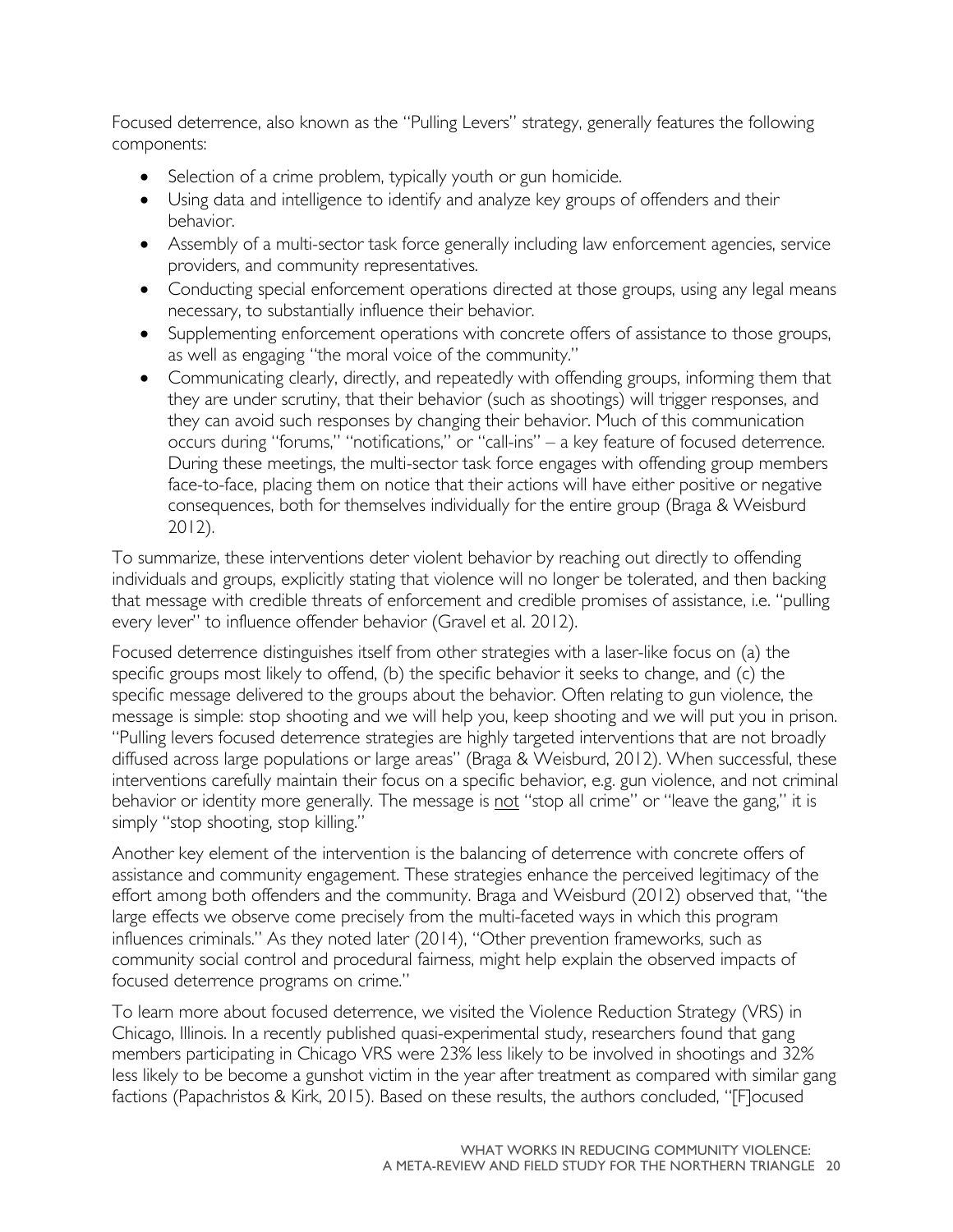intervention efforts such as VRS can produce significant reductions in gun violence, but especially gunshot victimization, among gangs."

VRS is supported by the National Network for Safe Communities (NNSC), which assists in the implementation of focused deterrence strategies across the U.S. We conducted semi-structured interviews with VRS and NNSC leaders and managers in order to identify the key conceptual, operational, and contextual components of focused deterrence. A key driver of intervention effectiveness, according to those interviewed, was an emphasis on group behavior. Group dynamics and social norms are primarily responsible for violent behavior, subjects believed, as opposed to structural factors or other forms of crime. In order to shift group behavior, many subjects stated that ties to the community must be reestablished, as violent groups are part of a larger community that does not approve of such behavior. Finally, in order to properly deter and incentivize group behavior, maintaining credibility by following through on promises of both enforcement and assistance to the entire group was deemed critical.

Operationally, careful analysis and the use of data were deemed essential for both identifying key groups of offenders and understanding their activities and behavior. Additionally, subjects believed that success depended heavily on strong partnerships between stakeholders who may have never interacted before. Sufficient administrative support and effective project management was also considered a necessity.

Contextually and with regard to the adaptability of focused deterrence to the context of the Northern Triangle, there are several potential obstacles. First, focused deterrence relies heavily on the capacity and legitimacy of law enforcement, both of which are frequently uncertain. Second, it requires strong partnerships between police, service providers, and community members, all of which may be especially difficult to establish in the atmosphere of fear and distrust that often pervades communities in the region. Third, the ability to conduct effective data analysis is critical, and capacity for such work is lacking. Fourth, there is a key challenge relating to the nature and scale of the problem –the groups driving violence in the region are significantly larger, more organized, and more dangerous than those in the U.S.

These obstacles are reasons for caution, not inaction. Exploration and experimentation with focused deterrence strategies in the region should begin slowly, but it should begin. The strategy itself is inherently flexible, beginning in each instance with a careful local assessment of violent offending and then developing tailored responses in response. Thus, focused deterrence in the Northern Triangle would likely look considerably different than it does in the U.S. Finally, there is always the option to decide against using such strategies if they are supported by the local assessment.

CBT focuses on changing the distorted thinking and behavior of criminal and juvenile offenders, including self-justificatory thinking, misinterpretation of social cues, displacement of blame, deficient moral reasoning, and schemas of dominance and entitlement, among others (Lipsey et al., 2007). CBT assumes that such deficits are changeable rather than inherent and works to correct them using a set of structured techniques including cognitive skills training, anger management, and various supplementary components related to social skills, moral development, and relapse prevention.

It is important to note that not all CBT programs are equally effective. According to Lipsey et al. (2007), key drivers of CBT effectiveness include focusing on high-risk offenders, ensuring sound implementation, and including certain programmatic components while excluding others. Anger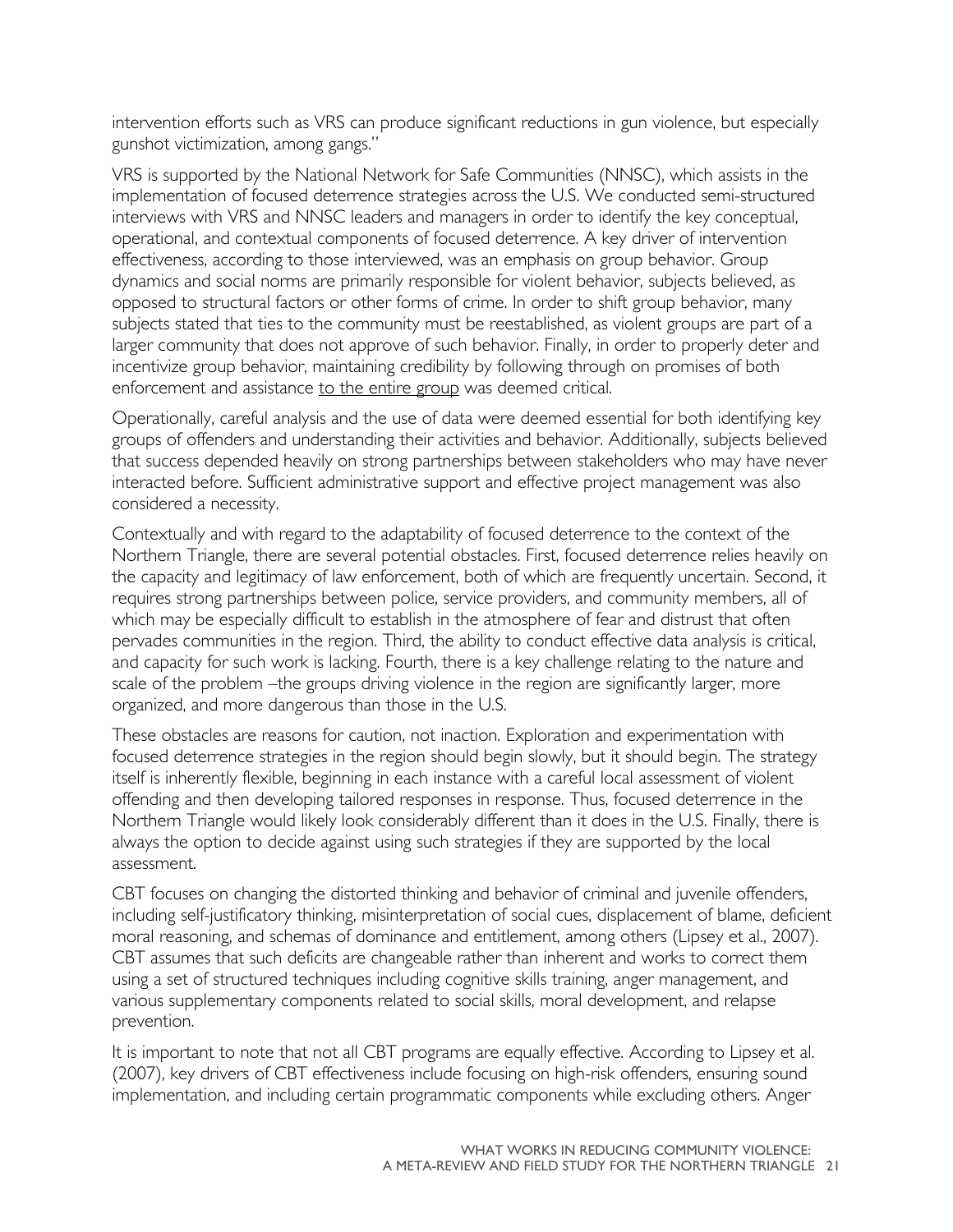control and interpersonal problem solving components<sup>[17](#page-25-0)</sup> were associated with stronger effects, while victim impact and behavior modification components<sup>[18](#page-25-1)</sup> were associated with weaker effects. Sound implementation includes the limiting of treatment dropouts, careful monitoring of treatment implementation, and adequate training for treatment providers.

Additionally, Lipsey et al. made a number of important observations with regard to the flexibility of CBT. First, CBT was more effective when combined with other services, rather than when operating as a stand-alone intervention. Examples of such services included mental health counseling, employment and vocational training, and educational programs. Second, "brand name" versions of CBT did not outperform "generic" versions, meaning that it is "the general CBT approach, and not any specific version, that is responsible for the overall positive effects on recidivism." Third, CBT was as effective for juveniles as adults and could therefore be useful in both juvenile justice and criminal justice settings. Fourth, the setting of CBT treatment did not affect its performance. Offenders treated in prison performed as well as offenders treated in the community.

Moving beyond Lipsey et al.'s review, those surveying the evidence supporting CBT appear unanimous: "There is a clear consensus that cognitive/behavioural programmes in general are effective in reducing the likelihood of re-offending" (Davis et al., 2008). "[It is a] striking fact that meta-analyses of the offender treatment literature have consistently favored cognitive-behavioral interventions over other treatment modalities" (Smith et al., 2009). "Cognitive-behavioral programs appear to show the most favorable results" (Jaitman & Compean, 2015). The Washington State Institute for Public Policy, a U.S. national leader in juvenile and criminal justice cost-benefit analysis, recently reported that CBT for adult offenders yields a savings of \$26 for every dollar invested, with a 100% likelihood that the benefits of CBT will exceed its costs (Lee et al., 2015).

To learn more about CBT, we visited the well-known Becoming a Man (BAM) program in Chicago, Illinois. In two separate randomized controlled trials, BAM participants were arrested substantially less than those who did not participate (Heller et al., 2015). The first study included 2,740 males in  $7<sup>th</sup>$  through 10<sup>th</sup> grade across 18 public schools. Over the course of one academic year, participants received BAM group counseling once a week, along with one session of after-school sports programming that incorporated BAM principles. During the span of the program, BAM participants were 44% less likely to be arrested for a violent crime than the control group and 36% less likely to be arrested for any other crime. In addition, participants were more engaged in school, which the authors forecasted could lead to a 7-22% improvement in graduation rates. The second study included 2,064 male 9th and 10th graders across 9 public high schools and found 31% reduction in arrests for BAM participants.

Heller et al. (2015) explain the BAM results using a concept called "automaticity." To save time and energy, human beings react automatically to wide range of everyday situations. Disadvantaged youth demonstrate no more automaticity than mainstream youth, but they may simply suffer greater consequences for their automatic responses. For these youth, automatic responses that may be appropriate "on the street" may not translate into success in the classroom, and vice versa.

 $\overline{a}$ 

<span id="page-25-0"></span><sup>&</sup>lt;sup>17</sup> Anger control concerns identifying triggers and cues that arouse anger and maintaining self-control. Interpersonal problem solving involves skills for dealing with interpersonal conflict and peer pressure (Lipsey et al., 2007).

<span id="page-25-1"></span><sup>&</sup>lt;sup>18</sup> Victim impact concerns encouraging offenders to consider the impact of their behavior on their victims. Behavior modification involves contracts and/or reward/penalty schemes to reinforce and incentivize appropriate behavior (Lipsey et al., 2007).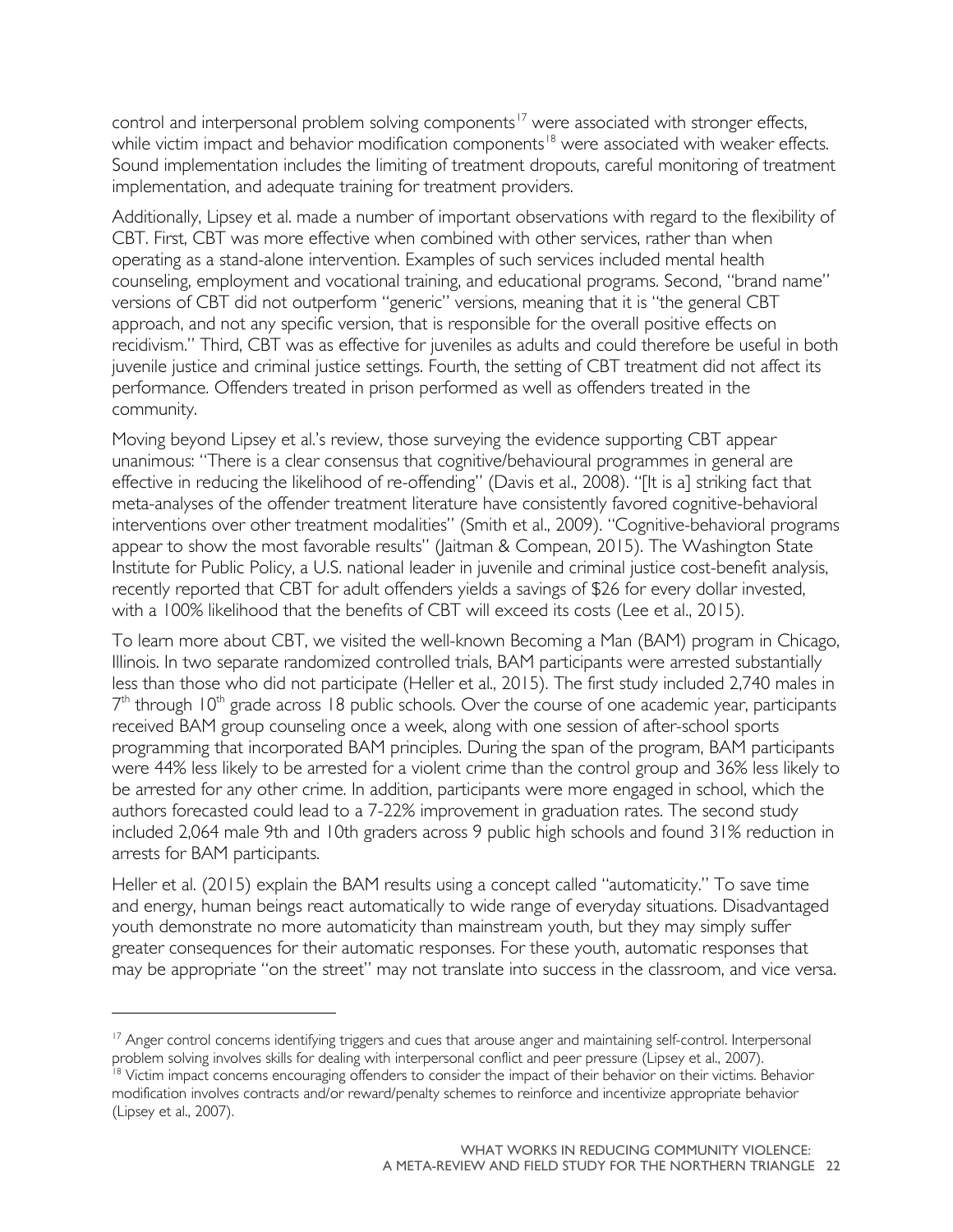BAM attempts to reduce automaticity by helping youth slow down their thinking, recognize their automatic responses, and consider whether those responses are contextually appropriate. Participants are not asked to choose "school life" over "street life," but instead are trained to tailor their responses to whatever context they are in, i.e. don't bring the street to school and vice versa.

Heller et al. used games that provoked retaliation for unfair behavior to directly measure the impact of BAM on automaticity, and found that the program increased the response time of youth by 79%. They note that the BAM intervention is "manualized" for replication and has "a level of cost-effectiveness that is at least as favorable as almost any other crime-prevention intervention that has been studied seriously." Heller et al. conclude, "Our results suggest that it is possible to generate sizable changes in outcomes by helping disadvantaged youths recognize their automatic responses and make better decisions."

We interviewed members of BAM leadership, management, staff, and students. In each interview, we asked subjects to identify the conceptual, operational, and contextual components of BAM's effectiveness. Conceptually, there was broad agreement among subjects at all levels that there were three essential elements for BAM: authentic youth engagement, clinically rigorous CBTinformed counseling, and "men's work."

Authentic youth engagement meant that program staff are fully capable of meeting at-risk youth "where they're at," respecting, and earning respect from, program participants. This does not mean that program staff must be of the same race, class, or background as participants – many are not. It does mean that staff must be able to interact authentically with youth and be "real" with them, empathizing but also challenging when appropriate.

Clinically rigorous CBT was another key driver of effectiveness. Subjects believed that while BAM would have been a somewhat successful program based just on youth engagement, CBT supercharged the program's performance. BAM carefully implements its CBT curriculum with rigorous hiring standards and training – staff must complete 300 hours of training prior to working with youth.

Men's work, while appearing to be loosely connected to the men's movement that emerged in the U.S. and Europe in the 1960s, is really the distinctive creation of BAM's creator, Anthony DiVittorio. While it has no evidentiary base, men's work is an essential element of the overall program and appeared to be one of the most appealing parts of the program for many participants. The appeal of men's work may lie in the establishment of formal rites of passage to adulthood, many of which are missing from modern life, particularly for the young men most at risk for violence.

Operationally, leadership, management, and staff had a rigorous understanding of BAM's theory of change and had spent a great deal of time isolating the core elements of the program's effectiveness. They focused on effective implementation and carefully monitored fidelity to their model.

With regard to context, BAM subjects felt that if the program retained its three essential elements and sufficient attention was paid to hiring and training, the program could be replicated elsewhere. While BAM's school-based context was not considered essential, making sure that participants attended regularly was critical, so a community-based setting would need some alternative means of ensuring consistent attendance. Beyond the essential elements, hiring, and training, BAM subjects believed that the program could be adapted to be other settings. "We feel confident that the six values of BAM will prepare young men to succeed across different urban contexts, but are mindful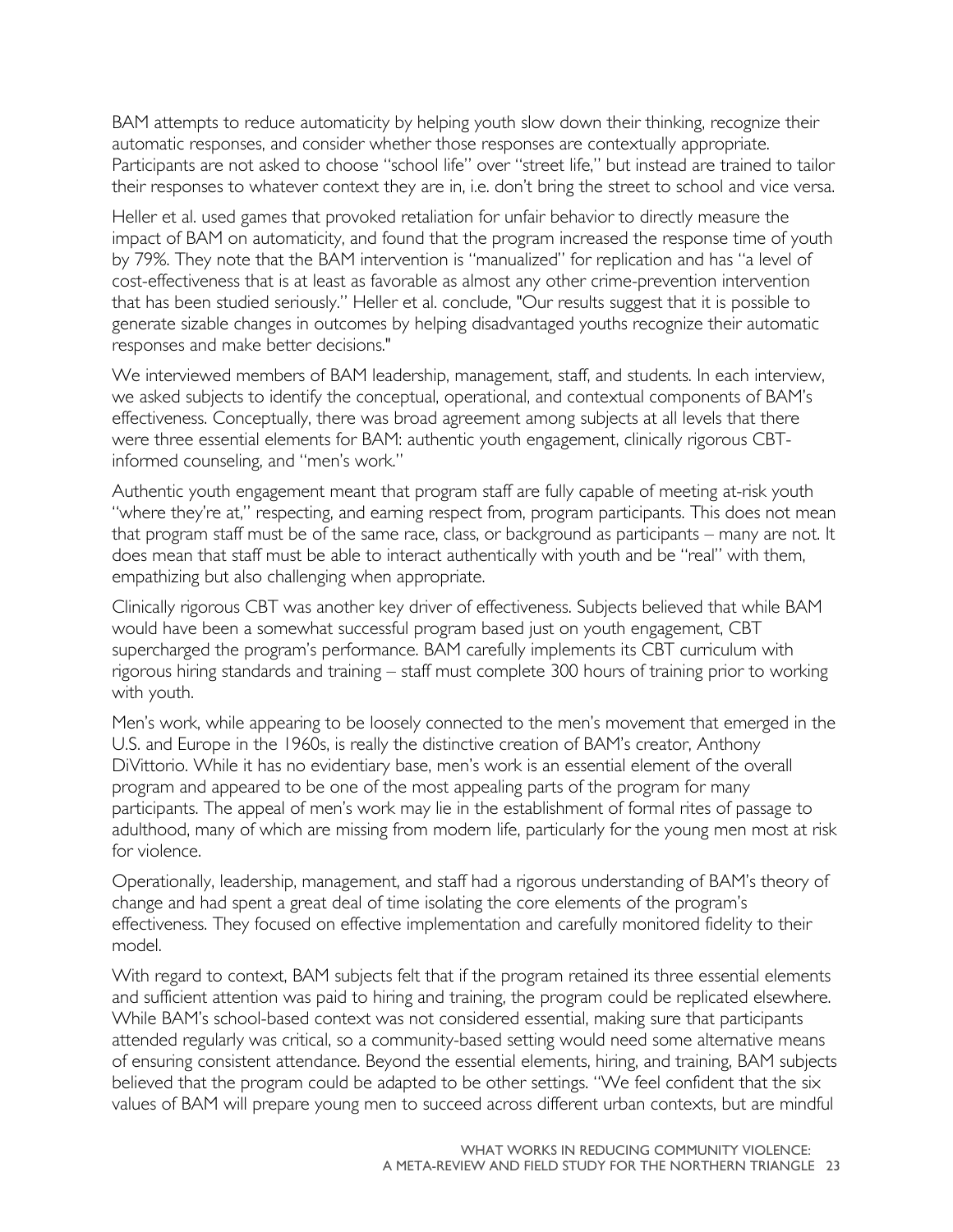that responsiveness to the community served and the counselors' cultural competence are important in delivering BAM successfully anywhere" (A. DiVittorio, July 29, 2015).<sup>[19](#page-27-0)</sup>

It should be noted that BAM was not designed to be a violence reduction program, but it deals directly with the precursors to violence – respect, anger and conflict. It should be further noted that BAM does not engage youth at the highest risk for violence, most of which are not in school. Thus, while other CBT programs have been successful with the most high-risk offenders, BAM is currently most suitable for youth at an elevated but not highest risk for violence and offending.

CBT has been successfully implemented in settings possibly even more challenging than the Northern Triangle. Blattman et al. (2015) conducted a randomized controlled trial of the Sustainable Transformation of Youth in Liberia (STYL) program – a CBT-informed intervention in Liberia, Africa. The evaluators recruited 999 criminally engaged Liberian men, randomly assigned half to eight weeks of CBT with an emphasis on self-control skills and positive, noncriminal selfimage. In addition, participants were also randomly assigned \$200 cash payments for program participation. CBT was associated with a 20-50% reduction in crime and violence. Cash raised incomes and reduced crime in the short-run but the effects quickly dissipated. When CBT and cash payments were combined, the effects of the CBT were extended at least a year, which the authors theorized was because cash provided participants more time to practice and reinforce the training.

With STYL, program participants learned to manage emotions by practicing nonaggressive responses, recognizing signs of anger, and using distracting or calming techniques. They also studied goal setting by breaking down goals into sub-goals and planning to accomplish them via concrete actions. Finally, participants changed their appearance through haircuts, shaves, improved personal hygiene, and new clothing and then practiced re-engaging in mainstream society by re-establishing ties with family, engaging in routine activities like shopping and banking, and recruiting members of their local community to act as mentors.

Blattman et al. noted that the possibilities for replicating the results of STYL (and CBT) are promising. First, STYL was adapted from and consistent with established U.S. CBT programs with a strong evidence base. Second, STYL used local facilitators and recruited them from previous graduates, enhancing scalability. Third, STYL was both inexpensive and short in duration. Fourth, the program was memorialized in manuals, curricula, and training guidelines to ensure fidelity. "Overall, these results echo the effects of adolescent CBT programs in Chicago that target similar automatic behaviors" (Blattman et al., 2015).

In conclusion, there is strong case for greater investment in CBT programs generally, and for replications (with adaptation) of BAM and STYL in particular. CBT programs have proven effective, cost and time-efficient, politically and culturally neutral, and adaptable to a wide range of settings, populations, and contexts.

#### **POLICING**

 $\overline{a}$ 

Overall, the various effect sizes of the policing strategies identified were modest to moderate, but it is clear that, despite inconsistent implementation, the right combination of policing strategies are essential to crime and violence reduction. When police adopt problem-solving approaches, they maximize their impact while minimizing collateral effects on the community. When they adopt zero-tolerance, aggressive order maintenance strategies, the opposite occurs. When they focus on

<span id="page-27-0"></span><sup>&</sup>lt;sup>19</sup> The six core values of BAM are integrity, accountability, self-determination, positive anger expression, visionary goal setting, and respect for womanhood.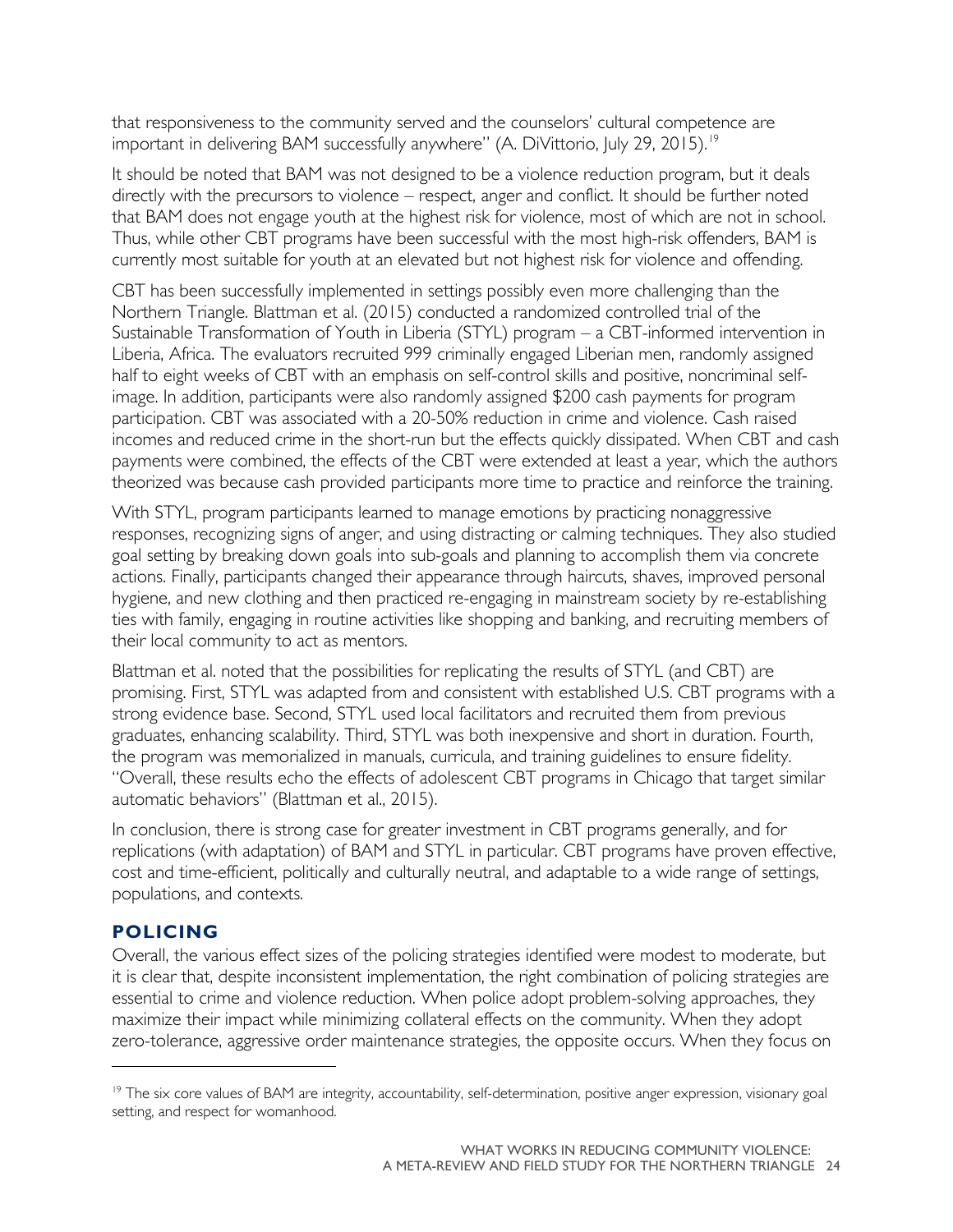problems such as hot spots, gun carrying, and disorder, they are more effective than when they do not. As noted by the National Research Council, "There is strong research evidence that the more focused and specific the strategies of the police… the more effective police will be in controlling crime and disorder" (Skogan & Frydl, 2004).

Consistent implementation has been a major challenge for the police strategies identified in the meta-review. While this is due in part to institutional resistance, a lack of theoretical clarity is also to blame in and among the models discussed in this report. This is especially so with communityoriented policing, which despite billions of dollars in public investment has shown no consistent impact on crime or violence in the U.S. From a values perspective, we agree with Braga (2015), "Community policing should be the foundation of any general crime prevention approach," but clearly more work is needed to combine the spirit of community-oriented policing with more rigorous strategies and models. Procedural justice is emerging as an evidence-informed alternative means of improving legitimacy of the police, and could greatly strengthen the community-oriented policing framework even if it is unlikely to replace it entirely.

#### **REHABILITATION**

One of the strongest findings of the meta-review is that well-designed, well-implemented recidivism reduction programs are effective. This is so for adult and juvenile offenders, violent offenders, drug offenders, and others. Importantly, many of these interventions work equally well in community settings as in correctional ones. As summarized by Lipsey and Cullen (2007):

The preponderance of research evidence, therefore, supports the general conclusion that rehabilitation treatment is capable of reducing the re-offense rates of convicted offenders and that it has greater capability for doing so than correctional sanctions. The volume of research and the consistency of the findings of the systematic reviews make this a sufficiently sound general conclusion, bordering on beyond a reasonable doubt, to provide a basis for correctional practice and policy.

Given the combination of high rates of impunity and prison overcrowding (Jaitman & Compean, 2015) and that rehabilitation works as well in the community as it does behind bars, it may be worth reconsidering certain sentencing and incarceration policies in the region. Recidivism reduction programs are likely suitable alternatives to incarceration for a broad array of less serious offenses, reserving scarce prison space for only the most deserving and violent crimes. This argument is reinforced further by the current state of most detention facilities in the region, which are often overcrowded, dangerous, unsafe, and unhealthy. Given this, rehabilitation in the region should be community-based and not corrections-based until conditions improve. The first priority for any correctional facility is to be safe, secure, and humane – once that is accomplished, programming for rehabilitation and reentry can begin.

#### **GANGS**

Both Gravel et al. (2013) and Hodgkinson et al. (2009) note with disapproval the weak and fractured state of gang-related research despite decades of effort. In addition, the Campbell Collaboration has commissioned systematic reviews on the effectiveness of CBT for preventing youth gang involvement (Fisher et al., 2008), providing opportunities to prevent youth gang involvement (Fisher et al., 2008), and preventive interventions to reduce youth gang involvement in low- and middle-income countries (Higginson et al., 2015). In each instance, researchers could not identify a sufficient number of rigorous studies to perform a review – a fairly remarkable outcome.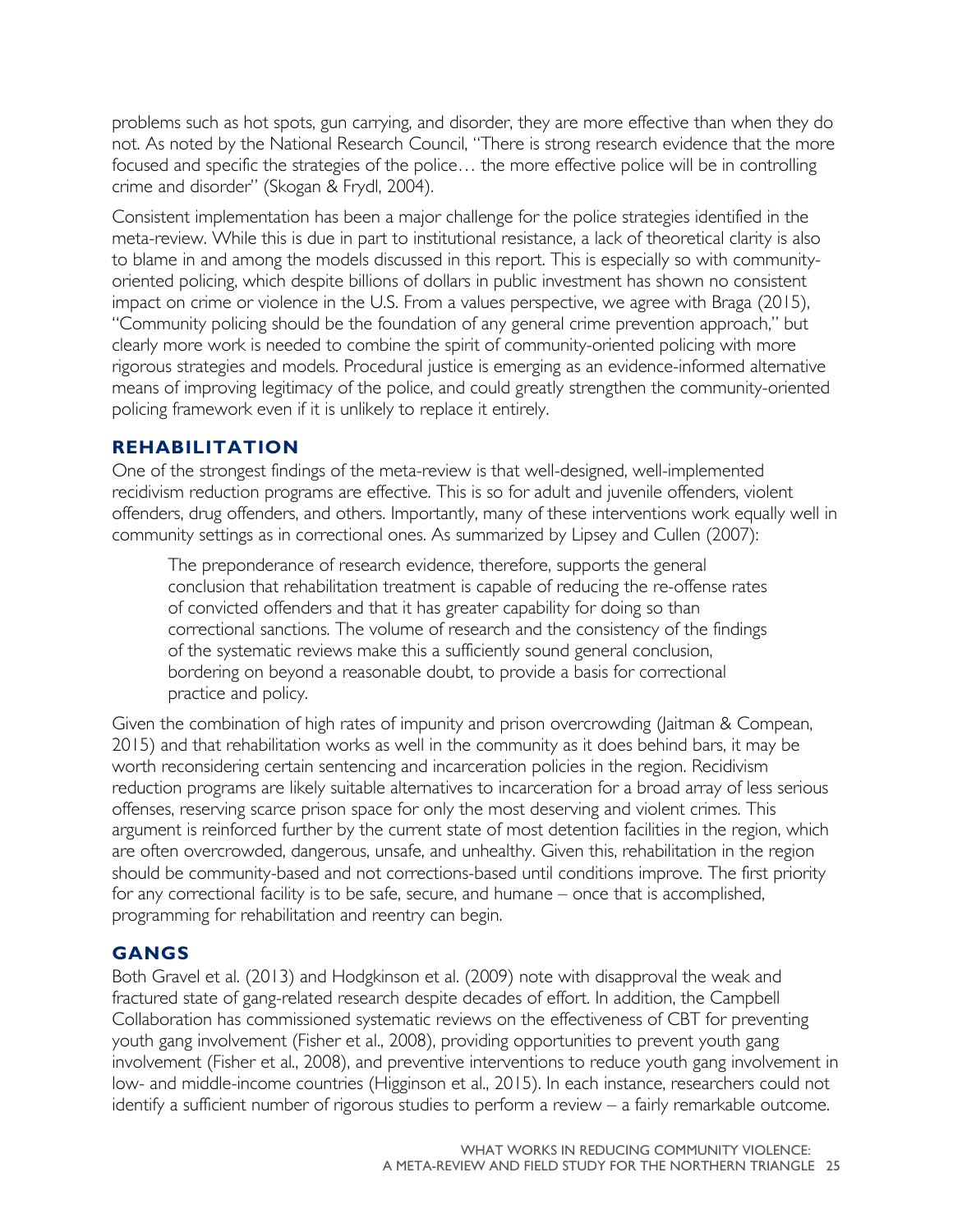Gravel et al. (2013), in their review, suggest that more generalized delinquency, crime, and violence strategies may be more effective than those tailored specifically to gangs, as focusing on gang identity may only serve to increase social cohesion between gang members. We believe that reframing policy approaches to gangs in this manner may be promising.

#### **FIREARMS AND ILLEGAL DRUGS**

Between 2005-2012, the UNODC (2014) estimates that 72.9%, 81.2%, and 81.8% of all homicides were committed with firearms in El Salvador, Guatemala, and Honduras respectively – almost double the average global rate of 44%. We found that directed gun patrols are moderately effective at reducing gun crime, gun buybacks are not, and the evidence concerning gun legislation is mixed. While a more thorough examination of this issue is beyond the scope of this report, $^{20}$  $^{20}$  $^{20}$  it appears that on a programmatic level, policymakers should not necessarily focus on restricting access to all guns, but instead focus efforts on those guns most likely to be used based on where they are carried and who is carrying them. In addition to be being consistent with the evidence, these more targeted strategies are likely feasible as a matter of politics and budgets.

Again, while a broader examination of drug laws is beyond the scope of this report, on a programmatic level we found that aggressive drug enforcement yields little anti-drug benefits and generally increases violence. Alternatively, drug courts and treatment have a long history of effectiveness. It appears that while violence and drugs are interrelated, aggressive enforcement should be reserved for former, with treatment prioritized for the latter.

### <span id="page-29-0"></span>**WHAT IS MISSING**

 $\overline{a}$ 

As stated previously, our search strategies for the meta-review were extensive, covering over 2,200 individual studies. Despite best efforts, our searches may nevertheless have missed a small number of relevant reviews, and many reviews were intentionally excluded based on our eligibility criteria. While we are confident in our methodology, we were surprised that some of the betterknown primary and secondary prevention strategies were not captured in our searches.

There may be at least two explanations for such absences. First, many evaluations of prevention programs do not measure crime and violence outcomes directly, instead targeting risk factors such as drug use and aggression. Our criteria focused direct outcomes only, so these evaluations would be excluded from our review. Second, evaluations of early prevention programs must follow subjects for an extended period of time until they reach, at a minimum, early adulthood in order to measure criminal and violent offending. Tracking such data is an expensive and lengthy process, so it is rarely attempted. Consequently, if there are relatively few studies on a given policy question, no systematic review or meta-analysis would be attempted, and thus no such review would be available to be captured by our searches.

Whatever the reason, it is important to note that the absence of evidence, especially in this area, is not necessarily an indication of ineffectiveness with regard to violence reduction. It simply means that such evidence was not available to be captured by our search strategies.

<span id="page-29-1"></span> $20$  Hahn et. al (2005) conducted a systematic review of firearms laws and were unable to determine the effects, if any, of such laws.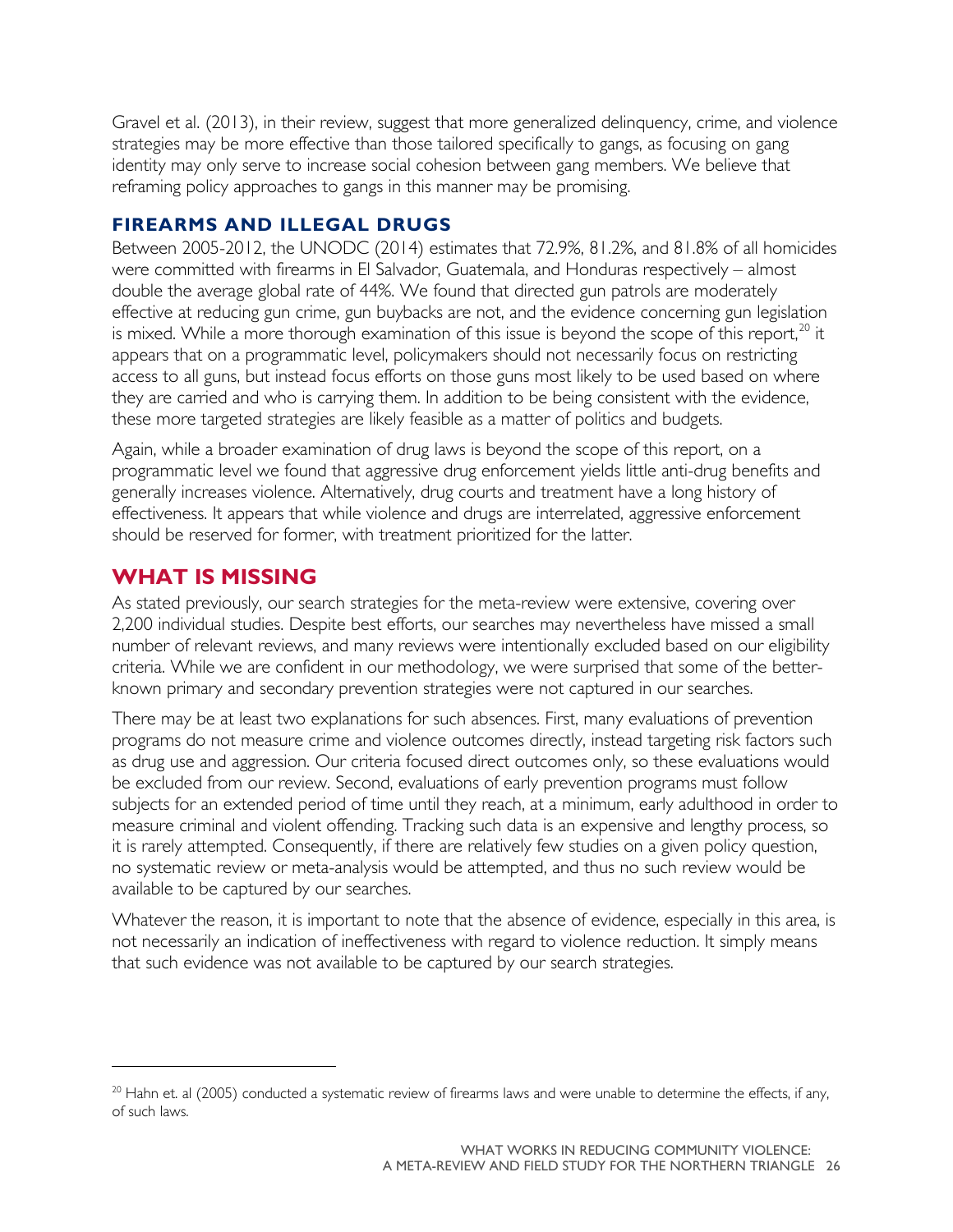## <span id="page-30-0"></span>**THE CONCENTRATION PRINCIPLE**

Of the 30 strategies identified above, only four (focused deterrence, CBT, the risk/needs/responsivity model, drug courts and treatment) demonstrated clearly significant positive effects on crime and violence. Another three (scared straight, boot camp, gun buybacks) clearly demonstrated no or negative impact. The rest – two-thirds of all strategies – were associated with only modest or moderate effects. In short, a few programs work well, a few don't, and most work a bit. Additionally, even the best interventions are not powerful enough to permanently reverse high rates of violence on their own. Absent a magic bullet, success may lie in the accumulation of individually modest but collectively robust programmatic effects. Risk and protective factors are cumulative by nature (U.S. Surgeon General, 2001), so a strategy that builds impact over multiple interventions makes sense.

Leveraging multiple programmatic effects must be done thoughtfully, otherwise it simply amounts to policy "more-ism." One of the most powerful criminological findings from the past two decades is that violence is sticky, clustering in specific places, among specific people, and around specific behaviors. In Boston, 1% of youth aged 15-24 were responsible for over 50% of city-wide shootings, and 70% of total shootings over a three decade period were concentrated in an area covering approximately 5% of the city (Braga & Winship, 2015). In Minneapolis, in 1986 50% of 323,000 calls for police service came from 3% of addresses (Sherman, Gartin & Buerger,1989). In five Latin American cities, 50% of homicides occur in 1.59% of blocks (CAF, 2014). In Venezuela, 80% of homicides in Sucre, Caracas came from just 6% of its street segments (Beliz, 2015). In most major cities, 0.5% of the population is responsible for 75% of the homicides (Muggah, 2015).

It follows that programmatic interventions targeting these clusters are more likely to be effective than those that do not. Across the spectrum of anti-violence programming, it is well established that interventions that focus on the highest risk places, people, and behaviors generate the strongest effects. This is true of interventions relating to policing (Braga, 2015), gang reduction (Gravel et al., 2012), youth firearm violence reduction (Petrosino et al., 2015), youth violence prevention (Matjasko et al., 2012); and adult and juvenile recidivism reduction (Hollin, 1999; Lipsey & Cullen, 2007).

Accumulating effects and directing them towards a small number of places, people, behaviors will fail if crime is displaced and simply "moves around the corner." This commonsense notion of a "balloon effect" (squeeze one end, the other expands) is responsible for much of the pessimism surrounding crime and violence control. If displacement effects were frequent and significant, any efforts to pinpoint crime and violence would be pointless. Fortunately, a robust body of rigorous evidence clearly establishes that when crime and violence are targeted, displacement is minimal and the impact to surrounding areas is more likely to be positive than negative. "[O]ver 30 years of research evidence on this topic… suggests that crime relocates in only a minority of instances. More commonly, it has been found that the opposite, a diffusion of crime reduction benefits in nearby areas not targeted by interventions, occurs at a rate that is about equal to observations of displacement" (Johnson et al., 2014). Similarly, "Since 1990, there have been five main reviews of empirical studies that report on displacement… All five reviews arrive at the same basic conclusions: there is little evidence that crime prevention strategies lead to displacement" (Telep et al., 2014).

While the evidence is clear with regard to displacement of crime and violence generally, it is equally clear that highly motivated and sophisticated criminal organizations such as transnational drug cartels are capable of relocating or otherwise responding to targeted interventions. This fact is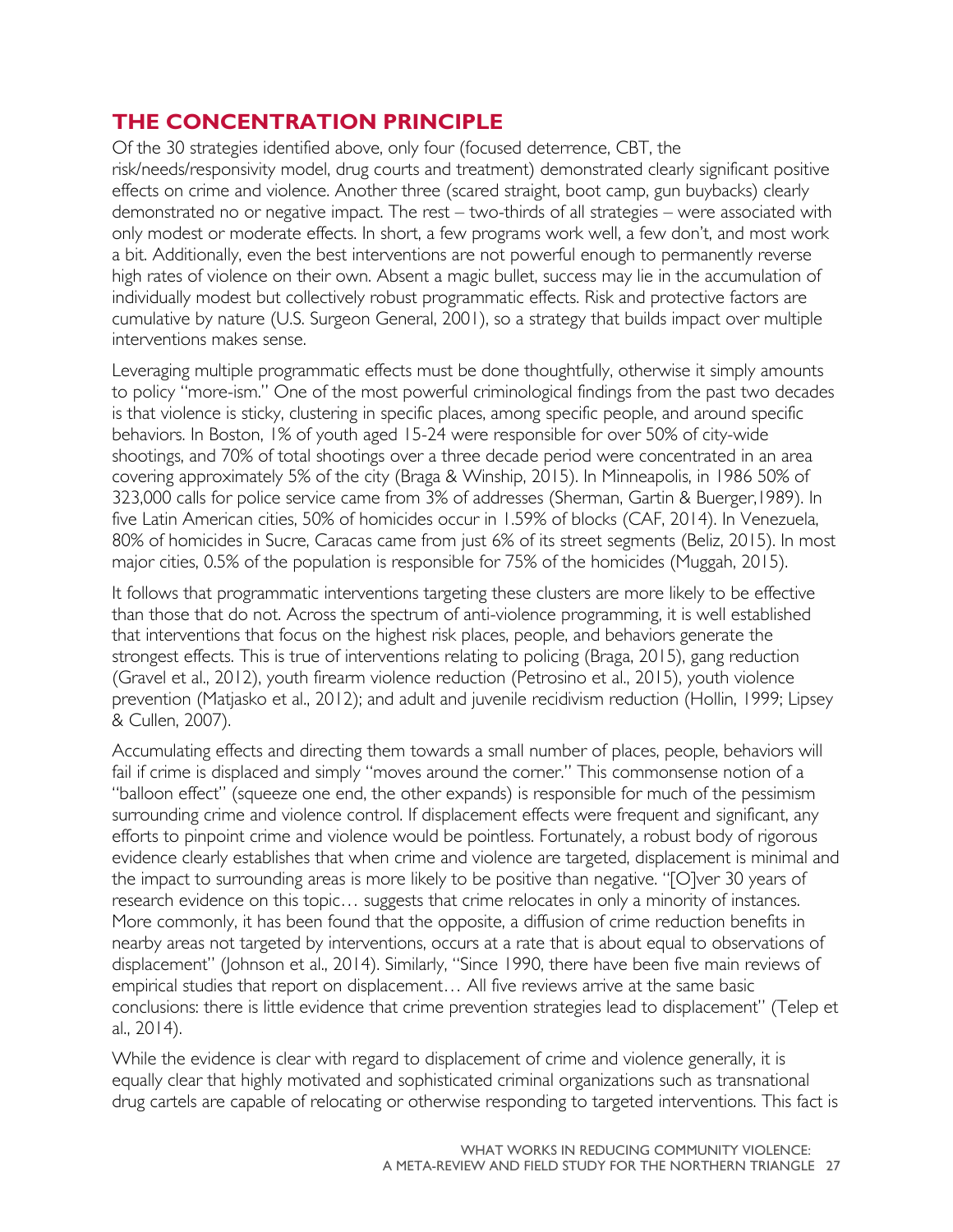not an argument against targeted interventions; it is merely a qualifier, reinforcing our earlier point that different strategies are required for different forms of crime and violence.

Given that most programmatic interventions on crime and violence have modest impacts, that crime and violence cluster around small numbers of places, people, and behaviors, and that targeting such clusters does not lead to displacement, the case for the concentration of efforts is clear. In order to achieve significant reductions in violence, resources should be amassed and aligned where they will be most effective. Concentrating efforts is intuitive, backed by strong evidence, and perhaps most importantly, economically and administratively feasible. Public and private institutions responding to violence lack the capacity to be everywhere, but they can be where it matters most.

A corollary of the case for concentration is the need for coordination. Unfortunately, there is little practical guidance for policymakers on how to identify the right mix of interventions for the right places, people, and behaviors, or on how to coordinate them effectively (Abt, 2014). Additionally, the case for "comprehensive" programs is decidedly mixed. Gravel et al. (2012) and Matjasko et al. (2012) found comprehensive or holistic approaches to be ineffective due to the inherent implementation challenges associated with getting numerous stakeholders and institutions "on the same page." Makarios and Pratt (2012) and Petrosino et al. (2015) claim such approaches work because they capitalize on the strength and diversity of multiple stakeholders. Finally, Hodgkinson et al. (2009) simply found insufficient evidence to reach a definitive conclusion either way.

Interestingly, whether one believes these approaches to be effective depends heavily on how one defines the term "comprehensive." More specifically, when focused deterrence interventions are included in the definition of comprehensive, the strong effects of those programs generally sway such reviews in their favor. When such interventions are excluded, researchers generally find such interventions wanting. As illustrated by Gravel et al. (2012),

"Comprehensive and holistic strategies, despite their promises, have not been shown to be consistently effective… For the Spergel Model specifically, lack of guidance on implementation, unrealistic expectations regarding stakeholder partnerships, and reliance on a one-size-fits-all approach may have hindered such programs. However, comprehensive programs such as Project Safe Neighborhoods in Chicago, combining a [focused deterrence] strategy with community outreach, have shown clear signs of effectiveness."

Thus, the impacts of focused deterrence programs appear to swing the evidence in favor of or against comprehensive approaches, depending on whether they included in the definition of the term. As further noted by Gravel et al., less is generally more when it comes to comprehensiveness:

"[w]hile it is an admirable goal to tackle a problem on every front, all at once, it requires tremendous organization and the simultaneous commitment from numerous – sometimes very numerous – stakeholders. This is simply not realistic. Targeting the most pressing issue (e.g., gun violence) and focusing resources on a smaller problem might lead to increased effectiveness and might rally a community behind small victories in order to expand to greater victories."

Finally, Fagan and Catalano (2012), in a systematic review of youth violence literature, found the following: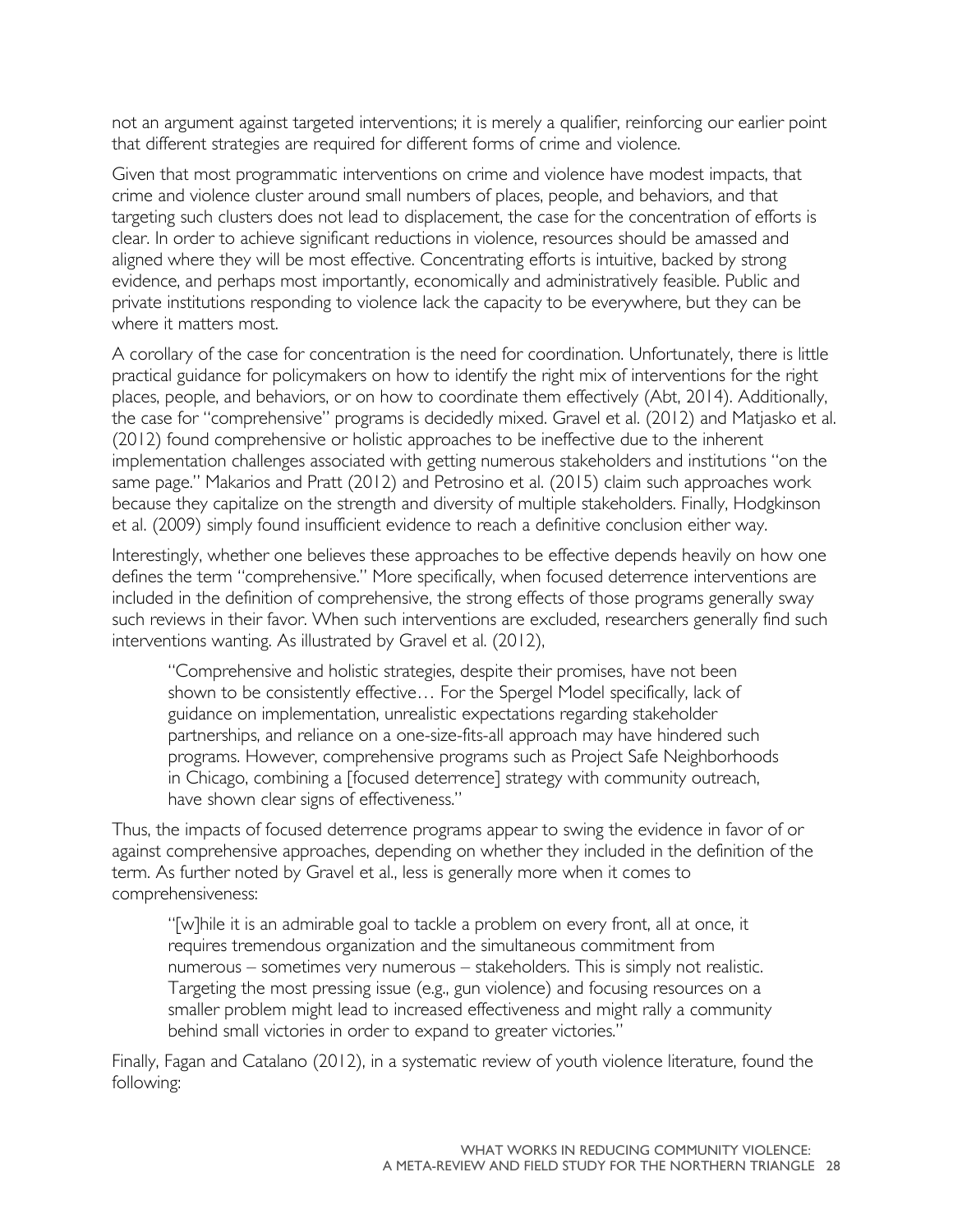"Prevention science tends to promote multicomponent interventions… as most effective because they can simultaneously address multiple causes of problem behaviors, but some findings suggest that significant and meaningfully large decreases in violence can also be evidenced when focusing on a narrow set of risk and protective/promotive factors in just one domain."

We believe that complete comprehensiveness, while laudable in theory, is unlikely to be achievable in practice. The best case for multi-disciplinary collaboration recognizes that the capacity to coordinate is a finite resource to be used judiciously. The primary threat to the effectiveness of comprehensive interventions is implementation failure, caused by overloading limited coordination capacity, so overgeneralization should be avoided. Comprehensive efforts should focus first and foremost on the places, people, and behaviors most important to the issue at hand: violence. In short, comprehensiveness should not be pursued at the expense of concentration.

In public health terminology, indicated and selected populations must be prioritized over universal ones, with tertiary and secondary prevention strategies emphasized over primary ones. Limbos et al. (2007), who conducted a systematic review of 41 youth violence interventions and found that effectiveness increased as the intervention level moved from primary through secondary to tertiary prevention. Focusing on the 15 of 41 studies in the review that were randomized controlled trials, the authors noted that two of six (33%) primary interventions, three of seven (43%) of secondary interventions, and two of two (100%) tertiary interventions were effective in reducing violent behavior in youth. As Matjasko et al. (2012) observed, "[P]rograms that target selected and indicated populations tend to have larger effect sizes than those that do not. This finding has been replicated in multiple studies."<sup>[21](#page-32-0)</sup>

The City of Los Angeles Gang Reduction and Youth Development (GRYD) Program is one of the best examples of the comprehensive approach. No other effort in the U.S. matches its scope – GRYD manages or coordinates a wide range of primary prevention, secondary prevention, intervention, and suppression strategies and maintains an annual budget exceeding \$20 million. Despite its massive scale, GRYD remains focused on the key places and people that matter most to violence reduction. As to place, GRYD operates in specific "GRYD zones" where gang violence is most common. With regard to people, GRYD uses a Youth Services Eligibility Tool (YSET) to identify youth at elevated risk for gang involvement. A final evaluation is pending, but in the first five years of operation GRYD zones experienced a 48% decrease in assaults against officers with lethal weapons, a 23% decrease in gang-related fights, and a 33% reduction in total homicides (Swift, 2012).

One practical recommendation for applying the concentration principle and its coordination corollary is to begin by identifying risk places, people, and behaviors most closely associated with violence. Next, identify the small number of stakeholders whose participation is absolutely necessary to successfully address those factors. As noted by David Kennedy, Director of the NNSC, "most 'comprehensive' strategies get everybody together and then say, what are we going to do? This approach has a small core group figure out what will work, and then brings together those needed to do it" (D. Kennedy, October 1, 2015).

 $\overline{a}$ 

<span id="page-32-0"></span><sup>&</sup>lt;sup>21</sup> Fagan and Catalano (2012) found differently, concluding, "This review demonstrates that universal services can be effective in reducing violent behaviors, as can interventions targeting selective and indicated youth." That said, selected and indicated outperformed universal interventions in their study.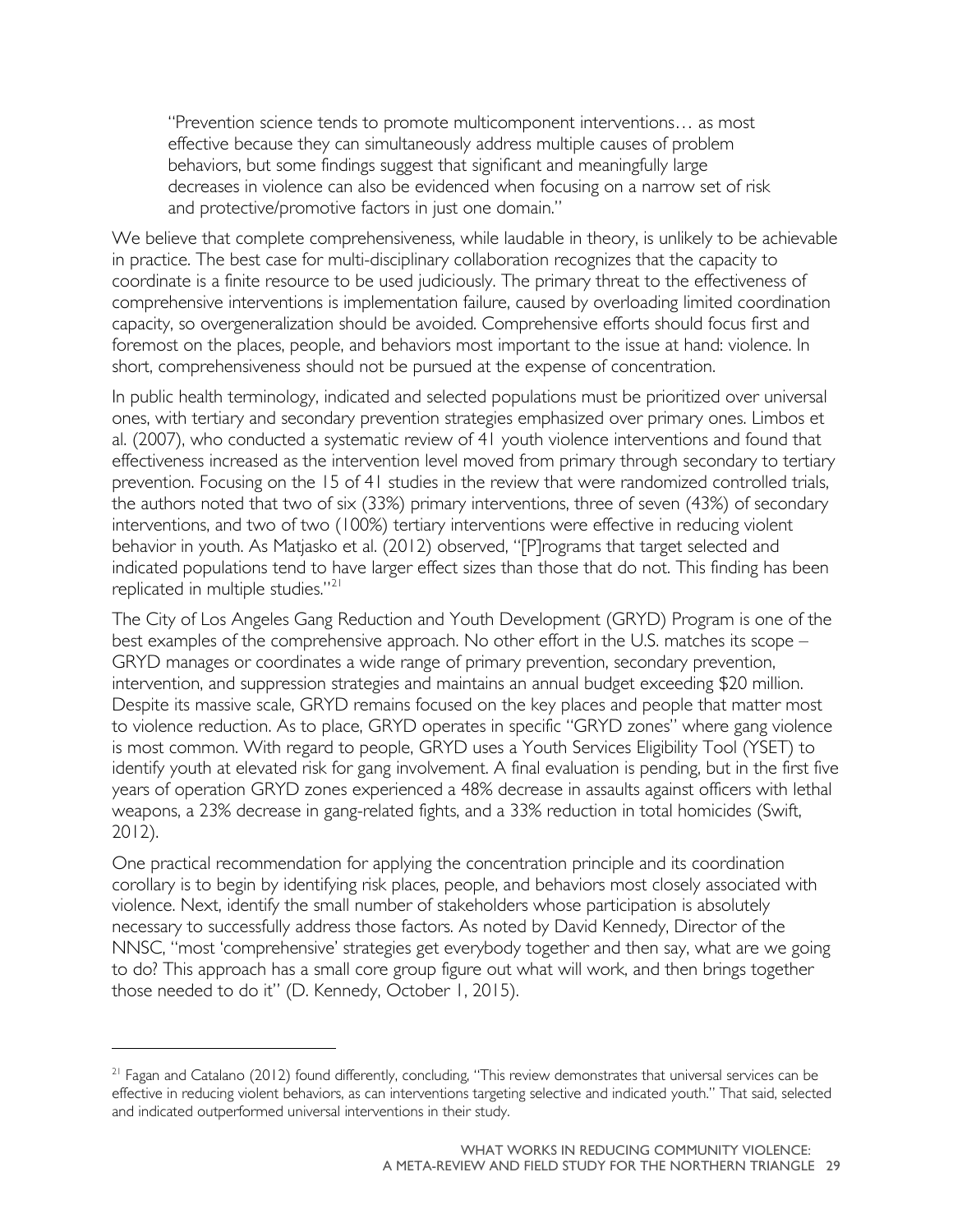## <span id="page-33-0"></span>**THE IMPLEMENTATION IMPERATIVE**

One does not need a meta-review to appreciate the importance of implementing interventions effectively, but given the importance of the point it may bear reemphasizing – strong program design plus weak implementation equals failure. Lipsey (2009) has noted that "in some analyses… a well-implemented intervention of an inherently less efficacious type can outperform a more efficacious one that is poorly implemented." Studies that examine implementation find without exception that it is strongly related to program effectiveness (Lipsey & Cullen, 2007; Hollin, 1999). It should also be noted that "model" programs do not necessarily outperform similarly welldesigned, well-implemented interventions that are generic and lack brand name recognition (Lipsey, 2009).

In order to implement effectively, careful attention must be paid to the quantity, intensity, and/or dosage of a given intervention. Not surprisingly, greater intensity and higher treatment doses are generally associated with larger effects (Matjasko et al., 2012). The Research National Council (2013), one of the most prestigious scientific bodies in the U.S., concluded that with regard to prevention, "Whatever the specific mechanism, the appropriate focusing of more intense (and costly) interventions on higher risk adolescents produces a greater reduction in subsequent offending and limits the negative effects of unwarranted intensive intervention on less serious offenders." It should also be noted that intensity does not necessarily mean longer in duration. In fact, several short-term but concentrated interventions (e.g., MST and MTFC) have generated significant and lasting effects (Fagan & Catalano, 2012). Consistent with the concentration principle, to be effective in reducing violence, policymakers should reserve scarce resources for a smaller number of high-intensity, high-cost interventions.

In the context of the Northern Triangle, a key component of implementation is the adaptation of interventions developed in a different setting in consultation with local stakeholders. In such instances, the critical challenge is identifying which intervention components can be changed to suit the new context and which must be preserved in order maintain fidelity to what made the intervention successful in the first instance (Petrosino et al., 2015).

## <span id="page-33-1"></span>**THE EVALUATION IMPERATIVE**

A disappointing but not surprising result of the meta-analysis was the fact that no reviews were identified from Latin America, although several reviews contained individual studies from the region. A recent preliminary investigation of Latin American citizen security interventions indicates that 7% of approximately 1,350 programs identified feature a strong evaluation component with positive findings, with more than 57% having no evaluation component whatsoever (Alvarado et al., 2015). "[R]esearch in this field has experienced a significant rise in importance and prominence in the developed world, while work focusing on LAC is extremely limited" (Jaitman & Compean, 2015). As noted by Klein (2011), when sound research is lacking, "almost everything is promising because so little has been tested properly." We see that reflected in our own meta-analysis, where fully two-thirds of the strategies reviewed would appear to fall into this category.

Evaluating interventions effectively means incorporating evaluation into program development from the beginning, starting with conceptually clear theory of change. In addition to the benefits of evaluation for guiding future action, we discovered an unanticipated current benefit in our field study: evaluation often assists and drives effective implementation. This finding was reinforced in the literature, where, as noted by Sherman (2012), "evaluation can provide an early warning to crime prevention leaders that the innovation is not being implemented as planned."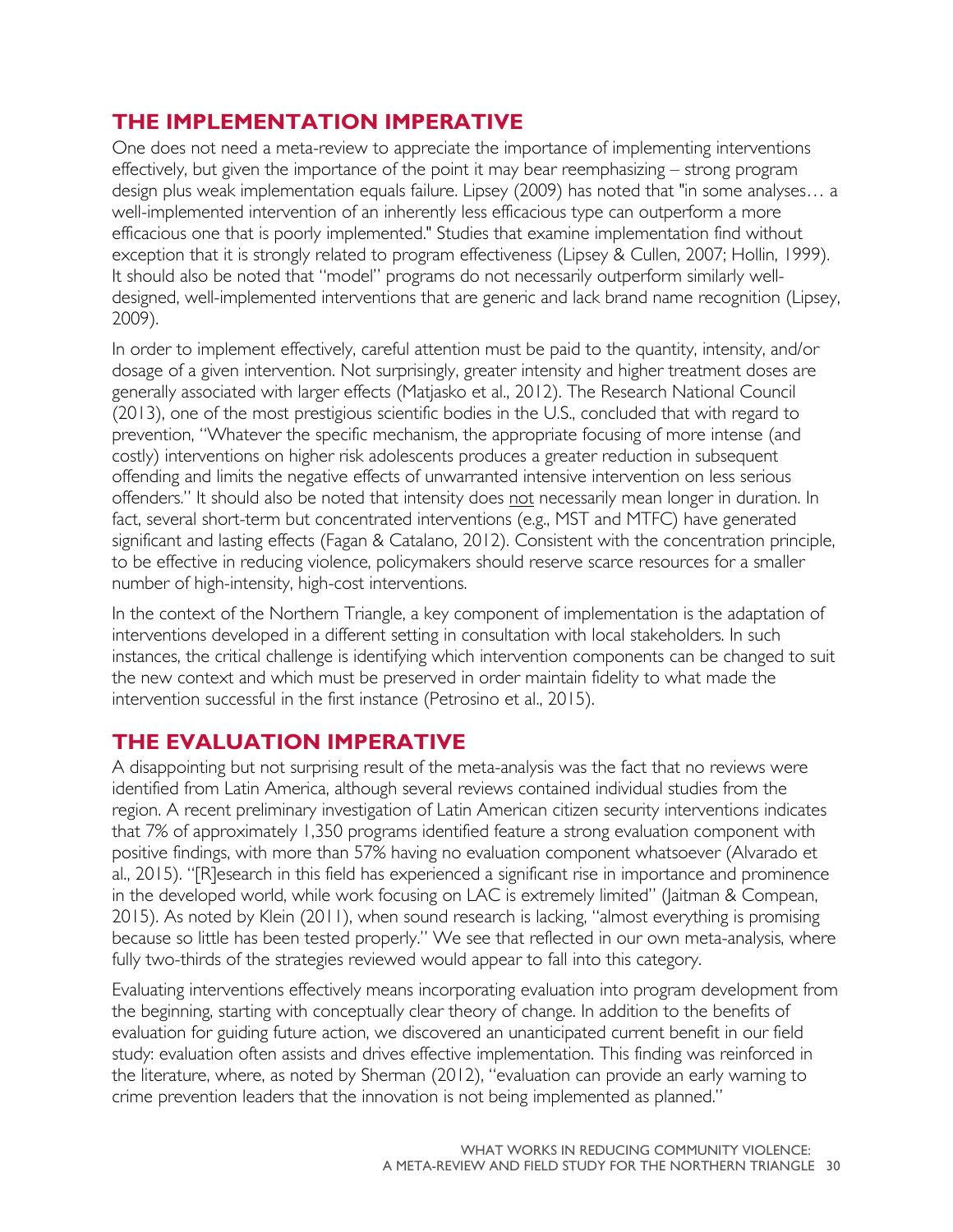A key component of effective programs identified in the meta-review was the effective use of analysis and data. This finding was also reinforced by our interviews with program leaders, developers, managers, and staff. Without analysis, it is impossible to identify the places, people, and behaviors most in need of change. In the U.S., data analysis is essential to success in crime and violence reduction (Braga, 2015), yet reliable statistics in Latin America are "at best scarce, typically of very bad quality and, at worst, not publicly available or simply not existent" (Jaitman & Compean, 2015).

Finally, in both the U.S. and Latin America, there is a paucity of useful cost-benefit information. "The criminal justice system has lagged behind fields such as engineering, medicine, public health, and environmental protection in efforts to monetize benefits" (Greenwood, 2008). This failure leads us to undervalue investment in public safety and robs policymakers of critical information that could be used to advocate for additional funds. Relatively small reductions in crime, especially violence, can be quite cost-beneficial. For example, even a 5% reduction in recidivism for high-risk offenders can generate substantial benefits to taxpayers and potential crime victims (Aos et al., 2006; Greenwood, 2008).

## <span id="page-34-0"></span>RECOMMENDATIONS

Governmental and non-governmental funders have a unique role to play in the development of effective policies and practices to reduce violence in El Salvador, Guatemala, and Honduras. While they must generally work through intermediaries to make change, freedom from operational and day-to-day responsibilities enables them to focus on middle and longer-term outcomes. Funders can support the implementation of evidence-informed strategies, promote the development and diffusion of scientific data and knowledge, offer training and technical assistance, and use their bully pulpit and convening power to promote policy and systems change (Robinson & Abt, 2016). Based on the findings and discussion above, we recommend the following to governmental and nongovernmental funders seeking positive outcomes in this important area.

First, funders should recognize the centrality of reducing violence to poverty reduction and development in the region and globally. As Gary Haugen writes in *The Locust Effect*, "[W]e must clearly elevate an aspect of poverty in our world that is both underappreciated and very distinct… That aspect of poverty is violence—common, everyday, predatory violence." In responding to this recognition, funders should create space within their portfolios for programming where reducing violence is the exclusive, or at least primary, focus.

Second, within that space, funders should review their activities and investments and begin to align them with the evidence presented in this report and elsewhere. Transitioning to evidenceinformed strategies ought to be a purposeful but incremental process. If there is strong evidentiary support for an anti-violence strategy that is not currently being pursued, funding for that strategy should be explored. For instance, funders could launch a multi-site experiment of focused deterrence across the three countries in the region. As noted by Braga and Weisburd (2012), "existing evidence [for focused deterrence] is strong enough to warrant a large investment in multisite experiments. Such experiments could solve the problem of small numbers of places in single jurisdictions, and would also allow for examination of variation in effectiveness across contexts."

If the weight of the evidence is clearly against a strategy already in operation, reducing or eliminating funding for that strategy should be considered. For instance, where funders support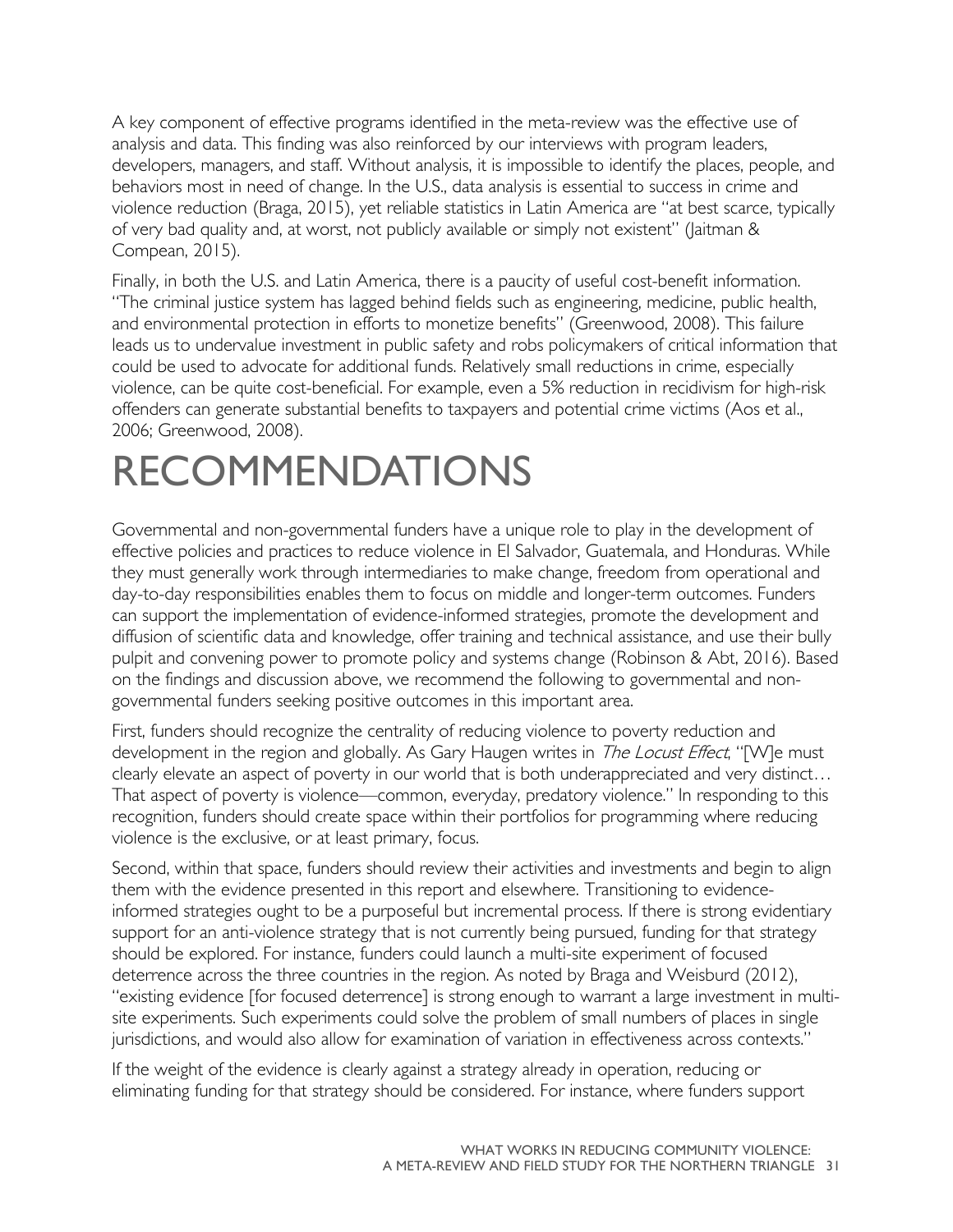overly punitive approaches to youth such as Scared Straight, those programs should be reconsidered or simply discarded.

If the evidence is unclear or equivocal with regard to a particular strategy, funding to enhance that strategy by applying the above-described elements of effectiveness, concentration principle, and the imperatives of implementation and evaluation should be contemplated. For example, many primary prevention programs could be significantly strengthened by the addition of a CBT component and a narrowed emphasis on secondary and tertiary prevention, i.e. an emphasis on the places, people, and behaviors most closely associated with violence.

We use qualified language here – explored, considered, contemplated – intentionally. Evidenceinformed strategies from the U.S. and elsewhere may not be equally effective in a dramatically different context, and it is only through a careful process of consultation and adaptation with the full participation of local stakeholders that these programs should be implemented.

Third, funders should build internal and external capacity for evidence-informed violence reduction. Internally, they should build expertise by recruiting new personnel and training existing staff with an emphasis on analysis and evaluation in criminal justice or a closely related field. Externally, funders should build capacity by creating local networks of interest, learning, and practice to identify leaders in violence reduction and support those leaders in their professional development by offering training and technical assistance in a variety of areas, including administration, accounting, statistics, and evaluation, among others (we expand on this further below with regard to research and evaluation).

Fourth, as noted by Sherman (2012), "In the long run, everyone benefits from knowing what works and what doesn't." The case for increased investment in analysis and research for crime and security has been made already by the World Health Organization and the Inter-American Development Bank (WHO, 2010; Jaitman & Compean, 2015), and we adopt their arguments here by reference. Despite the reams of evidence synthesized by this report, it is disturbing to note that many of our conclusions rest on a single relatively untested assumption: that violence behaves in the Northern Triangle at least somewhat similarly to how it behaves in the U.S. The case for the concentration principle, among other conclusions in this report, is dependent on this being true. Funders should launch coordinated regional research efforts to answer this and other fundamental questions in order to better understand the scope, scale, nature, and concentration of violence in each country, along with each country's capacity for evidence and data-informed policy. These research efforts would emphasize coordinated approaches and consistent methodologies across countries to ensure the comparability and generalizability of results.

In addition, funders should work to better coordinate and systematize their approaches to program evaluation. For instance, insisting that all evaluations be at least a level 3 or higher on the Maryland Scale of Scientific Methods (Sherman et al., 1998) and report results in a standardized manner would greatly facilitate meta-analysis. Funders should collaborate and plan together for the cumulative development of knowledge in violence reduction, building evidence study by study to inform policy across the region. Meta-analysis can play an essential role in this area, going beyond a simple documenting of programs to provide "a clear summary of evidence as well as a benchmark against which to assess a program's success" (Gravel et al., 2013). Meta-analysis is complicated or prevented when studies do not consistently report results in a manner suitable for statistical synthesis, "[t]hus, more consideration needs to be given to the use and reporting of standardized metrics in primary evaluations" (Johnson et al., 2014). Additionally, funders should considering requiring that evaluations include specific information concerning cost effectiveness.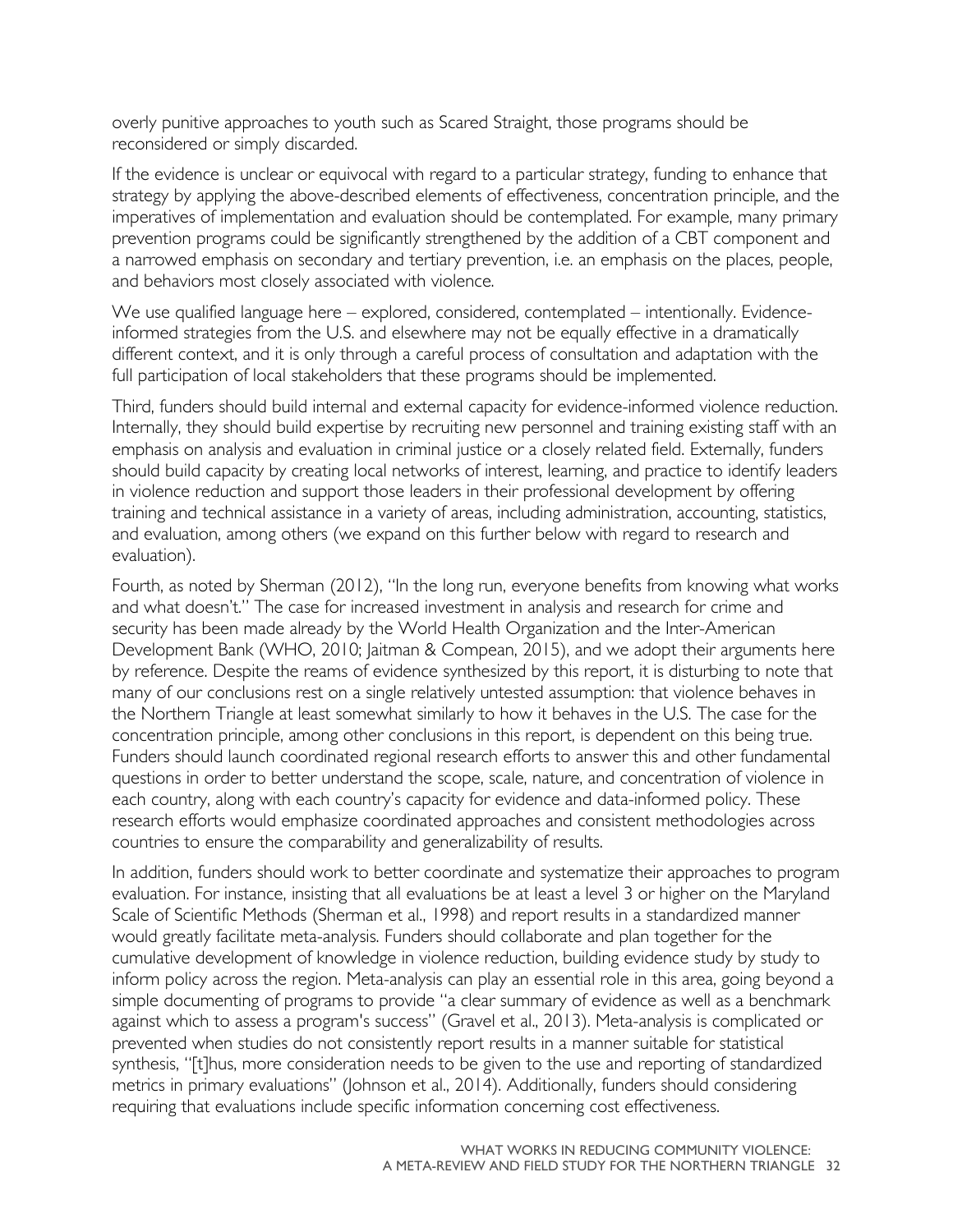Further, funders should promote local research networks and partnerships to stimulate the development of local research capacity. Care should be taken to build this capacity within traditional educational and governmental institutions and avoid overreliance on private vendors. Adding budget carve-outs and funding requirements to include local researchers could promote Ratcliffe's (2014) vision of "analytical localism." As noted by Sherman (2012), "It is a huge mistake to design an innovation without first diagnosing the problem locally. Many security programs, sadly, are designed without access to local crime data… if that is the situation, it is not an obstacle to solving an important problem. It is the most important problem."

## <span id="page-36-0"></span>**CONCLUSION**

Governmental and non-governmental funders seeking to reduce violence in El Salvador, Guatemala, and Honduras should develop and deploy evidence-informed programmatic interventions as described in this report. As noted previously, these interventions are not the only solution to violence in the region, but they are an important and potentially essential component of a broader successful effort. The findings from our systematic meta-review and field study indicate that, in order to successfully reduce community violence, policymakers should follow the principle of concentration, supported by the imperatives of sound implementation and rigorous evaluation. According to Sherman (2012), "The efficiency of crime prevention can be greatest when resources are concentrated on the power few units… Further support for this principle (and its key assumption) can come from a systematic review of all possible evidence." We believe this report at least partially answers that call. As Sherman anticipated, a broader review of the evidence confirms the commonsense thesis that one of the best, most efficient ways to reduce violence is to account for it specifically and directly.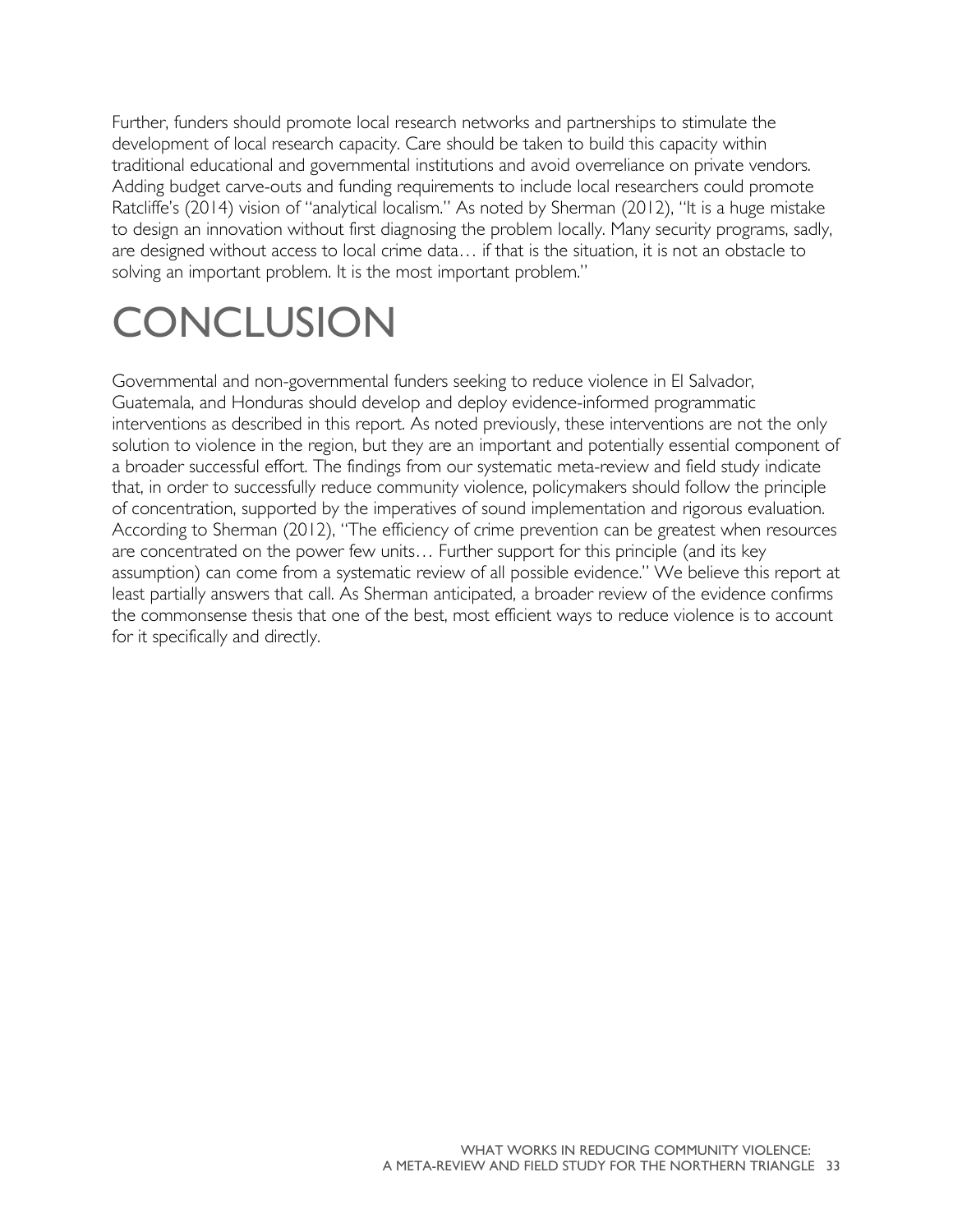# <span id="page-37-0"></span>ANNEX A: REFERENCES<sup>[22](#page-37-1)</sup>

Abt, T. (2014). Integrating Evidence to Stop Shootings: New York's GIVE (Gun-Involved Violence Elimination) Initiative. Translational Criminology, 7: 11-13.

Alvarado N., Muggah R., & Aguirre, K. (2015, Oct. 21). Some key good and bad takeaways from a citizen security mapping tool for Latin America. Inter-American Development Bank.

Aos, S., Miller, M.G., & Drake, E. (2006). *Evidence-based adult corrections programs: What works* and what does not. Washington State Institute for Public Policy.

Beliz, G. (2014). Promoting Rigorous Impact Evaluations on Citizen Security in Latin America and the Caribbean. Translational Criminology, Spring 2014.

Bernard, Harvey Russell. (1988). *Research methods in cultural anthropology*. Newbury Park, CA: Sage.

Blattman, C., Jamison, J. C., & Sheridan, M. (2015). *Reducing crime and violence: Experimental* evidence on adult noncognitive investments in Liberia. National Bureau of Economic Research.

Braga, A. (2015). Crime and Policing, Revisited. New Perspectives in Policing Bulletin. Washington, D.C.: U.S. Department of Justice, National Institute of Justice.

Braga, A. & Winship, C. (2015). StreetSafe Boston. Retrieved on November 23, 2015 from https://www.hks.harvard.edu/programs/criminaljustice/research-publications/gangs-guns-urbanviolence/streetsafe-boston.

Braga, A. A., & Weisburd, D. L. (2014). Must we settle for less rigorous evaluations in large areabased crime prevention programs? Lessons from a Campbell review of focused deterrence. Journal of Experimental Criminology, 10(4), 573-597.

Corsaro, N. & Engel, R. S. (2015). Most Challenging of Contexts. Criminology & Public Policy, 14: 471–505.

Development Bank of Latin America. (2014). Towards a Safer Latin America: a New Perspective to Prevent and Control Crime. Andean Development Corporation.

Eisner, M. (2015). How to reduce global homicide by 50% in the next 30 years. Igarapé Institute.

Fisher H., Montgomery P., & Gardner F. (2008). Cognitive-behavioural interventions for preventing youth gang involvement for children and young people (7-16). Campbell Systematic Reviews.

Fisher, H., Montgomery, P., & Gardner, F. (2008). Opportunities provision for preventing youth gang involvement for children and young people (7-16). Campbell Systematic Reviews..

Frydl, K., & Skogan, W. (Eds.). (2004). Fairness and Effectiveness in Policing: The Evidence. National Academies Press.

Gravel, J., Bouchard, M., Descormiers, K., Wong, J. S., & Morselli, C. (2013). Keeping promises: A systematic review and a new classification of gang control strategies. *Journal of Criminal Justice*, 41(4), 228-242.

 $\overline{a}$ 

<span id="page-37-1"></span> $22$  References from the systematic meta-review are listed in Annex B.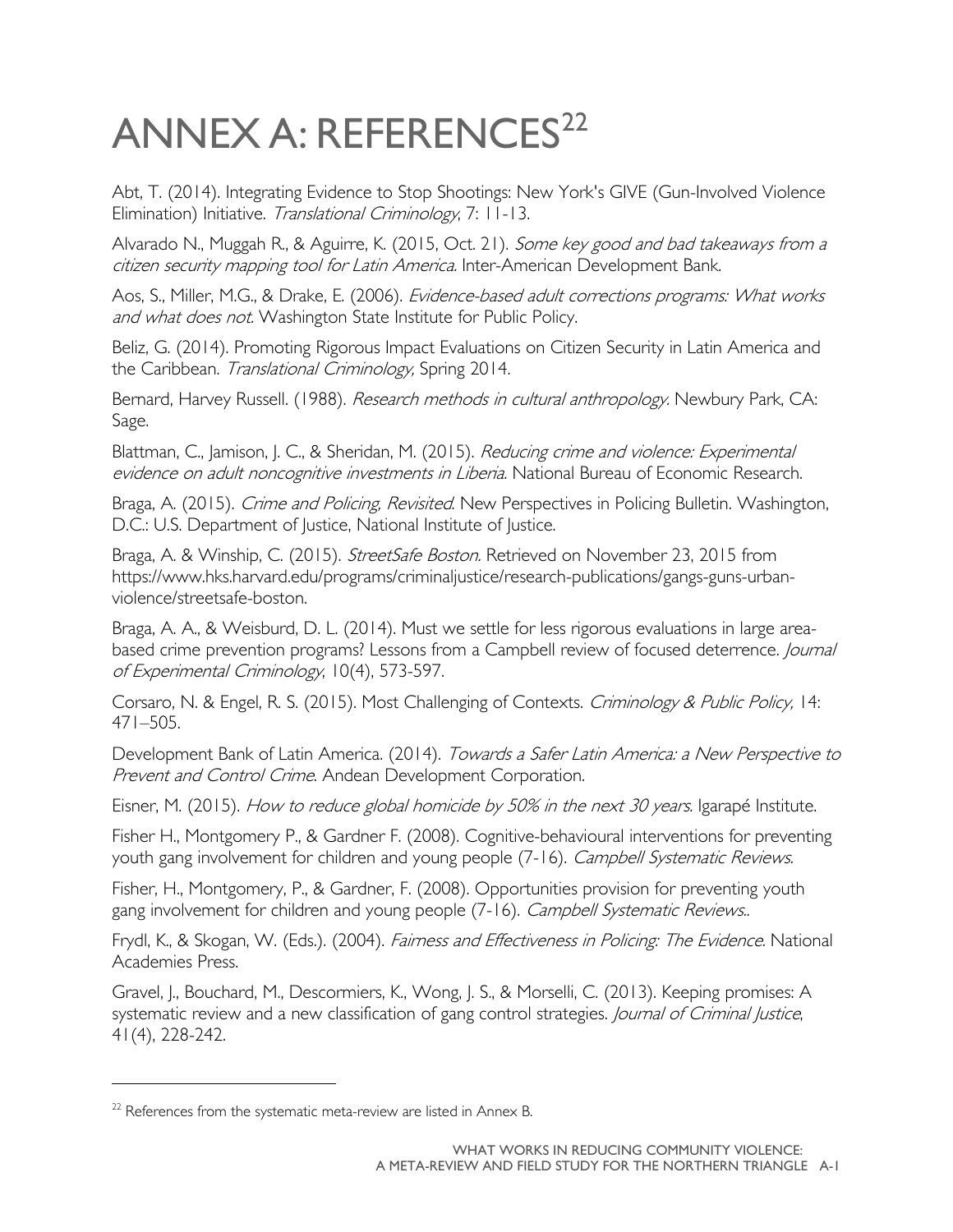Greenwood, P. (2008). Prevention and intervention programs for juvenile offenders. The future of Children, 18(2), 185-210.

Hahn, R. A., Bilukha, O., Crosby, A., Fullilove, M. T., Liberman, A., Moscicki, E., ... & Task Force on Community Preventive Services. (2005). Firearms laws and the reduction of violence: a systematic review. American journal of preventive medicine, 28(2), 40-71.

Haugen, G. A., & Boutros, V. (2014). The locust effect: why the end of poverty requires the end of violence. Oxford ; New York: Oxford University Press.

Heller, S. B., Shah, A. K., Guryan, J., Ludwig, J., Mullainathan, S., & Pollack, H. A. (2015). Thinking, Fast and Slow? Some Field Experiments to Reduce Crime and Dropout in Chicago. National Bureau of Economic Research.

Higginson A., Benier K., Shenderovich Y., Bedford L., Mazerolle .L, Murray J. (2015). Preventive Interventions to Reduce Youth Involvement in Gangs and Gang Crime in Low- and Middle-Income Countries: A Systematic Review. Campbell Systematic Reviews.

Hollin, C. R. (1999). Treatment programs for offenders: Meta-analysis, "what works," and beyond. International journal of law and psychiatry, 22(3), 361-372.

Igarapé Institute. Homicide Monitor. Retrieved on November 23, 2015 from http://www.igarape.org.br/en/homicide-monitor/.

Jaitman, L., & Guerrero Compeán, R. (2015). Closing Knowledge Gaps: Toward Evidence-Based Crime Prevention Policies in Latin America and the Caribbean. Inter-American Development Bank.

Jaitman, L., Soares, R., Olavarría-Gambi, M., & Guerrero Compeán, R. (2015). The Welfare Costs of Crime and Violence in Latin America and the Caribbean. Inter-American Development Bank.

Johnson, S. D., Guerette, R. T., & Bowers, K. (2014). Crime displacement: what we know, what we don't know, and what it means for crime reduction. Journal of Experimental Criminology, 10(4), 549-571.

Krug, E. G., Mercy, J. A., Dahlberg, L. L., & Zwi, A. B. (2002). The world report on violence and health. The Lancet, 360(9339), 1083-1088.

Lipsey, M. W. (2009). The primary factors that characterize effective interventions with juvenile offenders: A meta-analytic overview. Victims and offenders, 4(2), 124-147.

Lipsey, M. W., & Cullen, F. T. (2007). The effectiveness of correctional rehabilitation: A review of systematic reviews. Annu. Rev. Law Soc. Sci., 3, 297-320.

Littell, J., Popa, M., & Forsythe, B. (2005). Multisystemic therapy for social, emotional and behavioral problems in youth aged 10-17. Nordic Campbell Center.

Matjasko, J. L., Vivolo-Kantor, A. M., Massetti, G. M., Holland, K. M., Holt, M. K., & Cruz, J. D. (2012). A systematic meta-review of evaluations of youth violence prevention programs: Common and divergent findings from 25 years of meta-analyses and systematic reviews. Aggression and Violent Behavior, 17(6), 540-552.

Muggah, R. (2015, Jan. 15). Fixing Fragile Cities: Solutions for Urban Violence and Poverty. *Foreign* Affairs.

Office of the U.S. Surgeon General. (2001). Youth violence: A report of the Surgeon General.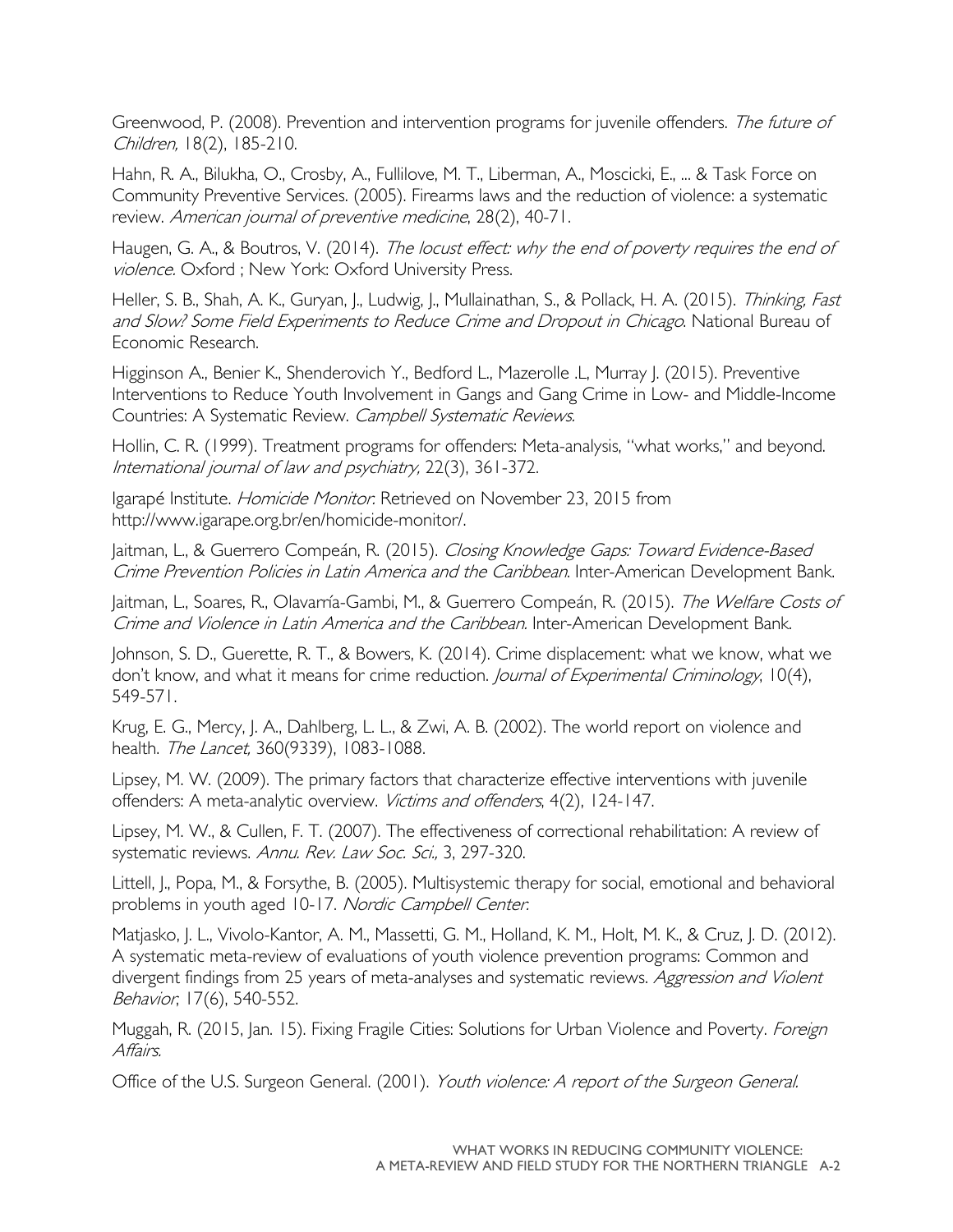Papachristos, A. V. & Kirk, D. S. (2015). Changing the Street Dynamic. Criminology & Public Policy, 14: 525–558.

Petrosino, A., & Lavenberg, J. (2007). Systematic Reviews and Meta-Analyses: Best Evidence on What Works for Criminal Justice Decision Makers. W. Criminology Rev., 8, 1.

Ratcliffe, J. H., Sorg, E. T., & Rose, J. W. (2014). Intelligence-Led Policing in Honduras: Applying Sleipnir and Social Psychology to Understand Gang Proliferation. Journal of Police and Criminal Psychology, 30(2), 112-123.

Robinson, L. & Abt, T. (2016). Opportunities and Obstacles for Evidence-Informed Criminal Justice Policy. Blomberg, T., Brancale, J.M., Beaver, K., & Bales, W. (eds.). Advancing Criminology and Criminal Justice Policy. London: New York: Routledge.

Sampson, R. J., Winship, C., & Knight, C. (2013). Translating causal claims. *Criminology & Public* Policy, 12(4), 587-616.

Secretariat, G. D. (2015). Global Burden of Armed Violence 2015: Every Body Counts. Cambridge University Press.

Sherman, L. W. (2012). Developing and Evaluating Citizen Security Programs in Latin America: A Protocol for Evidence-Based Crime Prevention. Inter-American Development Bank.

Sherman, L. W., Gottfredson, D. C., MacKenzie, D. L., Eck, J., Reuter, P., & Bushway, S. D. (1998). What Works, What Doesn't, What's Promising: a report to the United States Congress. National Institute of Justice.

Sherman, L. W., Gartin, P. R., & Buerger, M. E. (1989). Hot spots of predatory crime: Routine activities and the criminology of place. Criminology, 27(1), 27-56.

Swift, J. (2012, October 19). Community Key to Reducing Gang Violence, Expert Says. Juvenile Justice Information Exchange.

Telep, C. W., Weisburd, D., Gill, C. E., Vitter, Z., & Teichman, D. (2014). Displacement of crime and diffusion of crime control benefits in large-scale geographic areas: A systematic review. *Journal* of Experimental Criminology,10(4), 515-548.

UNODC. (2014). UNODC Global Study on Homicide 2013. Vienna: United Nations publication.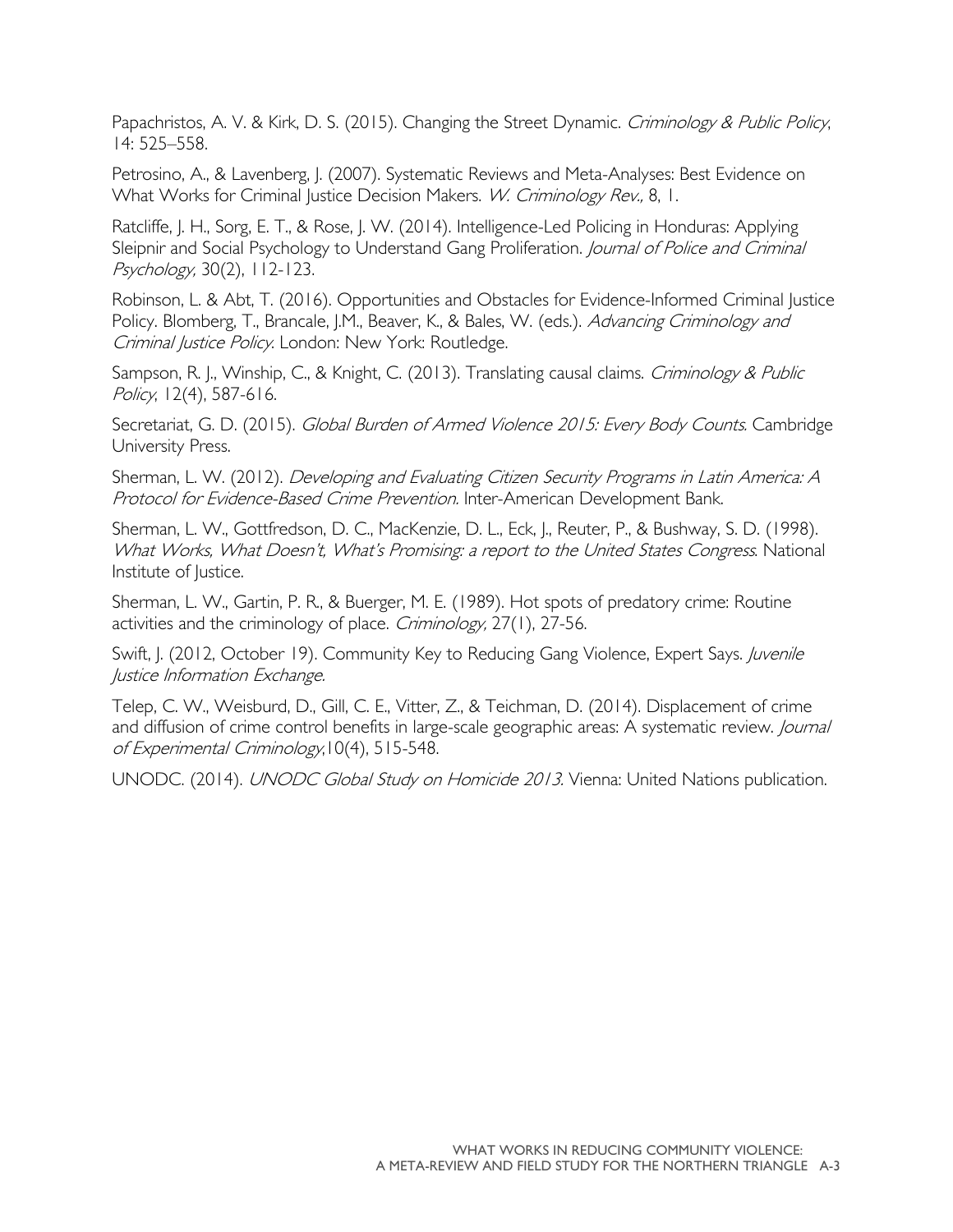## <span id="page-40-0"></span>ANNEX B: PROTOCOL FOR SYSTEMATIC META-REVIEW ON COMMUNITY VIOLENCE REDUCTION

#### **INTRODUCTION**

Our systematic meta-review assessed the effects of interventions aimed at reducing interpersonal violence at the community level by collecting and synthesizing evidence compiled in analytic reviews, meta-analyses and other compendia of scientific findings. The scope of this review was expansive but not exhaustive, incorporating literature from the criminological, behavioral, public health and educational field and reflecting the multidisciplinary nature of the research question. The review was conducted within a limited timeframe of several months, necessitating a focus on sensitivity over precision in the search process.

The review drew upon methodologically sound practices in the areas of information retrieval, assessment and reliability testing. More specifically, the Campbell Collaboration (C2), the exemplar for systematic reviews in the criminal justice field is the inspiration for our review protocols. However, there is noteworthy distinction between the two approaches, namely the unit of analysis – the C2 methodology compiles individual studies into a systematic review while our methodology compiled individual systematic reviews into a single meta-review. The protocols for this metareview address the (i) search strategy inclusive of eligibility criteria, search terms and sources of information as well as (ii) the systematic coding and analysis of findings including the peer-reviewed tools for assessing the quality of meta-analysis tools.

### **SEARCH STRATEGY**

#### **ELIGIBILITY CRITERIA**

 $\overline{a}$ 

Effective analytic reviews are aided by robust eligibility criteria and narrowly defined search concepts $^{23}$ . In an effort to be comprehensive and responsive to the open-ended nature of our client's request for information on violence reduction, we chose to focus our search on five related but distinct concepts of crime, violence, victimization, recidivism, and community disorder. We managed the content of the searches generated by employing a strict eligibility criteria as described in Table 1 on the next page.

[http://www.campbellcollaboration.org/artman2/uploads/1/C2\\_Information\\_retrieval\\_policy\\_brief\\_new\\_draft.pdf](http://www.campbellcollaboration.org/artman2/uploads/1/C2_Information_retrieval_policy_brief_new_draft.pdf) \_\_ on July 6, 2015

<span id="page-40-1"></span><sup>&</sup>lt;sup>23</sup> Key findings from the Campbell Collaboration brief "Searching for studies: Information retrieval methods group policy brief" retrieved from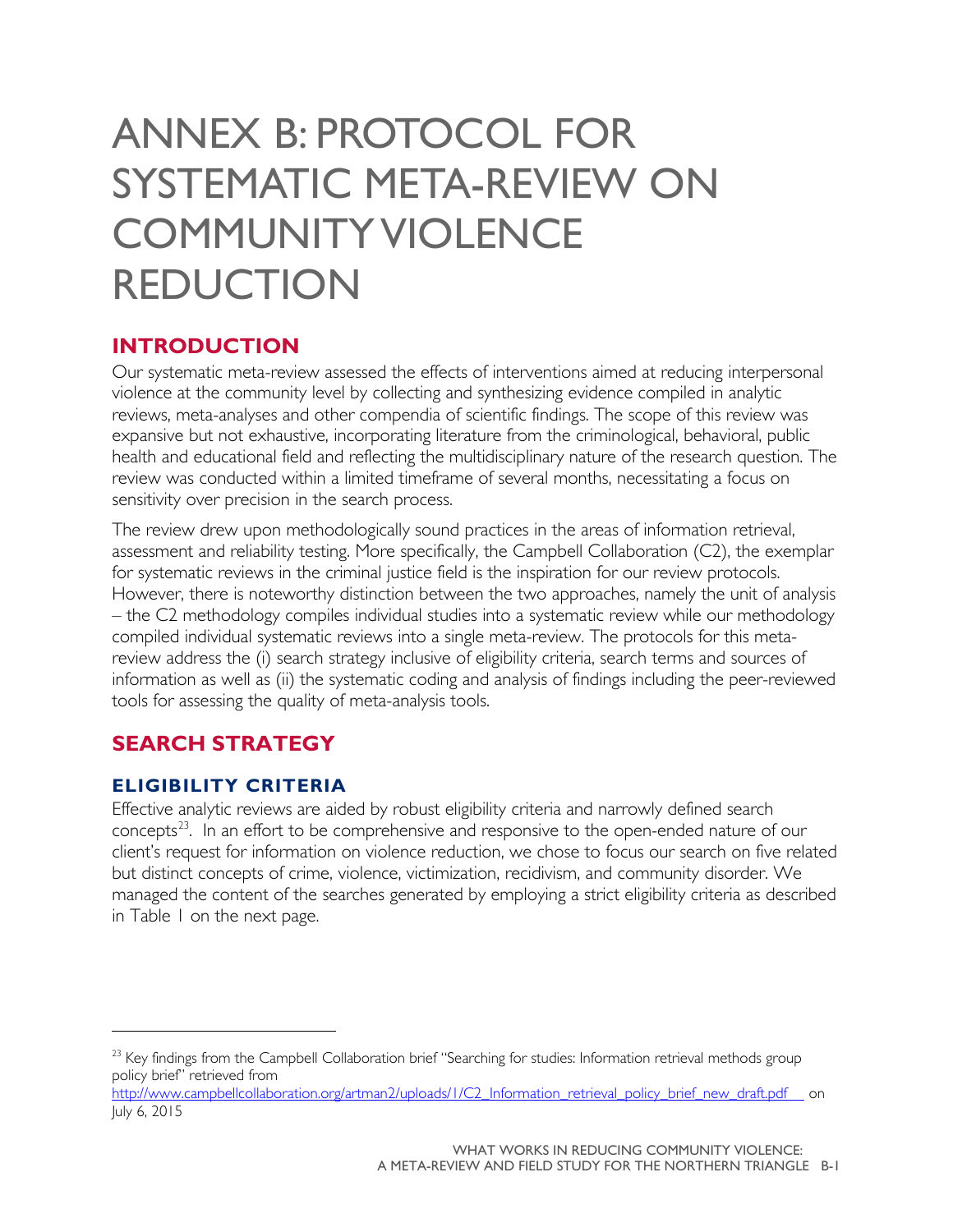|  |  |  |  | Table 1: Eligibility criteria for systematic review |  |
|--|--|--|--|-----------------------------------------------------|--|
|--|--|--|--|-----------------------------------------------------|--|

| Criterion        | Description                                                                 |
|------------------|-----------------------------------------------------------------------------|
| Topic            | Crime, violence, victimization, recidivism, and<br>community disorder       |
| Temporal scope   | 1990-2015                                                                   |
| Geographic scope | North America, Central America, South America,<br>the Caribbean, and Europe |
| Language         | English and Spanish                                                         |
| Research design  | Experimental or quasi-experimental                                          |
| Relevance        | Determined from abstract or executive summary                               |

There are three noteworthy features of these criteria. First, the criteria reflect our aforementioned emphasis on sensitivity over precision as our search topics consists of fairly broad concepts commonly used in the violence prevention discourse. Second, the geographic scope prioritizes lesson learning from similar criminogenic environments such as those found in other developing states in Latin America as well as countries that have recent experience addressing levels of violent interpersonal crime with evidence-based interventions such as the United States, Canada and European states. Third, the interest of our sponsoring agency in data-driven, evidence-based platforms for interventions necessitated a focus on research designs that seek to quantify causal effects. We omitted studies that are based solely on qualitative research for this reason. We also omitted studies concerning specialized types of offenders and forms of violence not directly related to community violence (e.g. mentally ill offenders, sex offenders, family/intimate partner violence).

#### **SEARCH TERMS**

Search terms should capture the essential aspects of the research component and allow for an exhaustive search of relevant information. For all our source searches, we used the same search terms based on the study type (systematic review or meta-analysis) and topic of interest (crime, violence, victimization and community disorder). We primarily used the Boolean operators of AND and NOT as well as the standard truncation character of the asterisk (\*) to search on a stem word. Finally, we limited search commands, where the source allowed, restricting by date, language and location based on our eligibility criteria. The search terms are depicted in Figure 1 on the next page.

Search strategies evolve as they progress and we anticipate that additional terms may be added, especially for specific search engines. To manage these differences in terms as well as their respective commands and operators we saved our search histories for each source where possible. This will allow for independent replication of our results if necessary to test the sensitivity of our search strategy. In addition, we pilot tested these search terms and assessed the need for alternate terms based on synonyms and variant spelling using the source's thesaurus when available.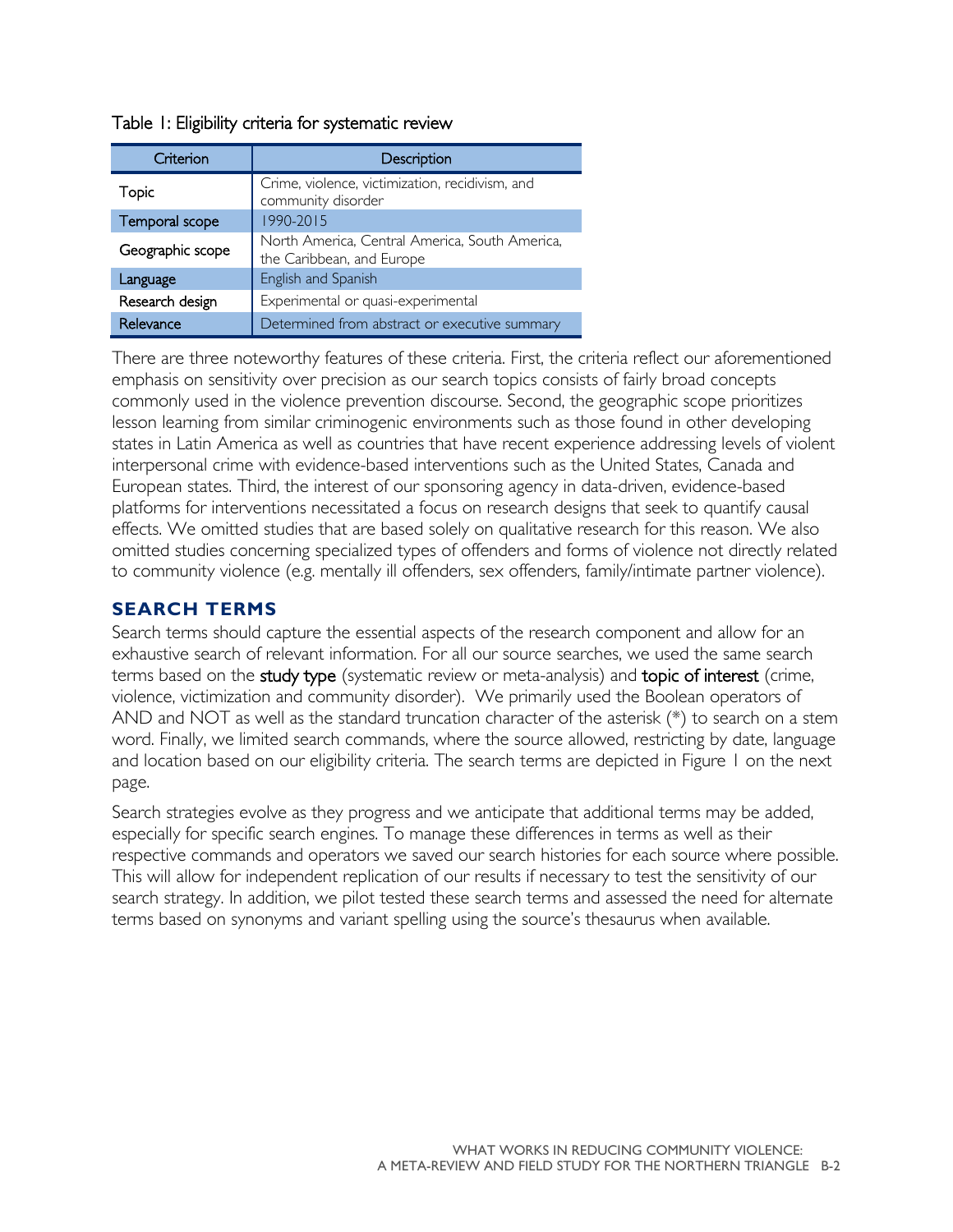

Figure 1: Search terms for systematic review

#### **SOURCES**

Good search strategies attempt to perform a census of the available research and represent the full range of findings, be they positive or negative. Our search strategy relied heavily on published sources but was complemented by a number of other literature sources to mitigate publication bias (Wilson, 2009; Rothstein & Hopewell, 2009). Our search strategy included the following three types of sources:

- 1. Bibliographic database sources in the social sciences
	- Subject-specific databases pertaining to criminal justice and public health
	- Dissertations and theses databases
	- National and regional databases
	- Citation indexes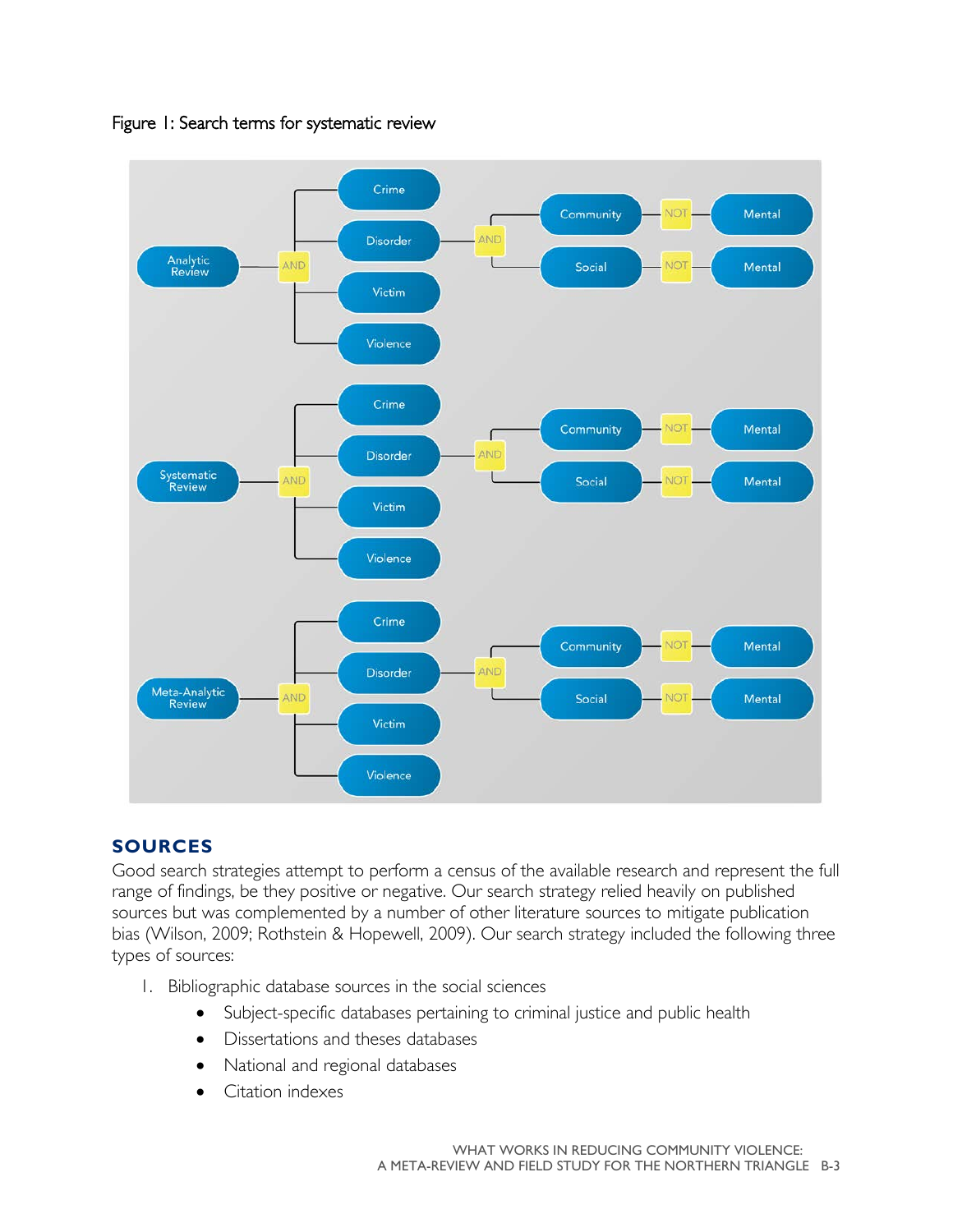- Grey literature databases
- 2. Non-bibliographic database sources
	- Hand searches of criminal justice and public health journals
	- Conference proceedings of major criminal justice and public health associations
	- Supplementary information retrieval strategy: Google searches, sponsoring foundations, and government web sites
	- Unpublished studies
- 3. Expert opinions
	- Criminal justice scholars
	- Public health scholars

#### **BIBLIOGRAPHIC SOURCES**

We performed searches with our search terms and their Spanish equivalents in 13 reputable English- and Spanish-language online criminal justice and public health databases.<sup>[24](#page-43-0)</sup> These databases are repositories for peer-reviewed articles as well as theses and dissertations that may have used a meta-analytical methodology in investigating one of our outcomes of interest. The inclusion of 4 Spanish-language databases increases the likelihood of finding evidence available from Central American cases and from similar Latin American contexts. The online databases are listed in Table 2 below:

| English Language Databases               | Spanish Language Databases |
|------------------------------------------|----------------------------|
| Criminal Justice Periodical Index        | Pais International         |
| The Campbell Collaboration Library       | Scielo                     |
| The Cochrane Collaboration               | Red Alyc                   |
| Criminal Justice Abstracts               | <b>LAPTOC</b>              |
| ProOuest                                 |                            |
| <b>Educational Resources Information</b> |                            |
| Clearinghouse                            |                            |
| Web of Science                           |                            |
| <b>ISTOR</b>                             |                            |
| Medline                                  |                            |

#### Table 2: List of Online Databases

 $\overline{a}$ 

We also used these online databases to perform cited reference searching. This entails reviewing the references of meta-analyses and identifying prior meta-analyses that they may cite. This technique is deemed helpful in instances where different words that could describe our topics of interest were not included in the online database's thesaurus and could have led to eligible studies not being picked up by our searches (White 2009). The Web of Science is one such database that allows us to do cited reference searches and we will also search four other citation indices, namely:

<span id="page-43-0"></span><sup>&</sup>lt;sup>24</sup> The English-language databases derive from Campbell Collaboration meta-analysis studies. The Spanish-language databases are included based on their appearance on multiple rankings of top Latin American databases.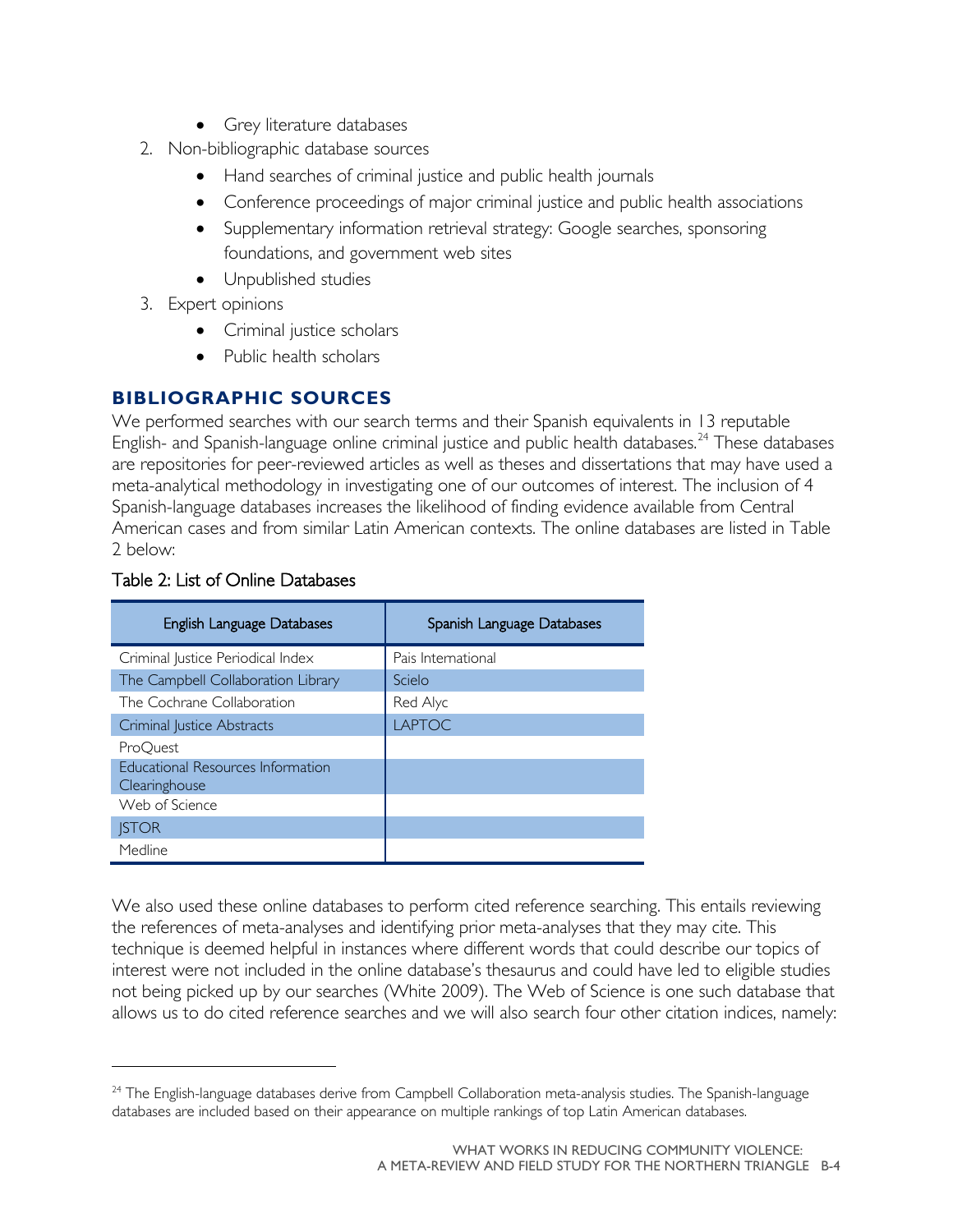Arts & Humanities Citation Index, Science Citation Index Expanded (SCI), Social Sciences Citation Index (SSCI) AND Conference Proceedings Citation Index.

We accessed grey literature derived from government, academics, business and industry sources from 4 data sources, namely: ISI Index to Social Sciences & Humanities Proceedings, CrimDoc, NCJRS Abstracts Database and the Social Science Research Network (SSRN) eLibrary.

#### **NON-BIBLIOGRAPHIC SOURCES**

Hand-searching is a labor intensive process but we scanned the Table of Contents of journal issues within our time period to identify potentially eligible studies. This ensured the identification of reviews that had not yet been indexed by the indexing tools. We used our search terms to perform a hand search of ten of the top-ranked criminal justice-related and public health-related journals such as Criminology, Criminology & Public Policy, Journal of Research in Crime and Delinquency, Journal of Criminal Justice, Police Quarterly, Policing, Police Practice and Research, Journal of Quantitative Criminology, Crime & Delinquency and Policing and Society. In addition, we included two of the five highest ranked Latin American journals with criminal justice related content: the Journal of Latin American Studies and Latin American Research Review.

#### **EXPERT OPINIONS**

We stored the retrieved studies in the RefWorks bibliographic management system. We created two separate files for our eligible and ineligible studies after reliability checks by two reviewers working independently. We then shared our list of eligible studies with noted academia in criminal justice and public health to review the list for completeness. Based on their recommendations, the list of eligible studies was finalized and entered into an Excel file for further analysis.

### **SYSTEMATIC CODING AND ANALYSIS**

Our coding system provided a transparent and basic description of the eligible studies identified by our search strategy. The dataset assigned a serial number to each eligible study. Table 3 on the next page illustrates the main components of the dataset.

| Author(s)<br>country       | Research<br>Question(s)                                                                 | <b>Number</b><br>of Studies | Contours of<br>Interventions<br>Studied | <b>Effect</b><br>size | Change<br>in.<br>Outcome | Quality |          | P        | Information on <sup>A</sup><br>O | B | M |
|----------------------------|-----------------------------------------------------------------------------------------|-----------------------------|-----------------------------------------|-----------------------|--------------------------|---------|----------|----------|----------------------------------|---|---|
| Winship &<br>Abt<br>Canada | The impact of<br>hot-spot<br>policing on (i)<br>drug<br>trafficking<br>(ii)prostitution | 13                          | Suppression                             | 0.27                  | $-15%$                   | 9       | $\times$ | $\times$ | $\times$                         | Χ |   |

#### Table 3: Coding template for eligible studies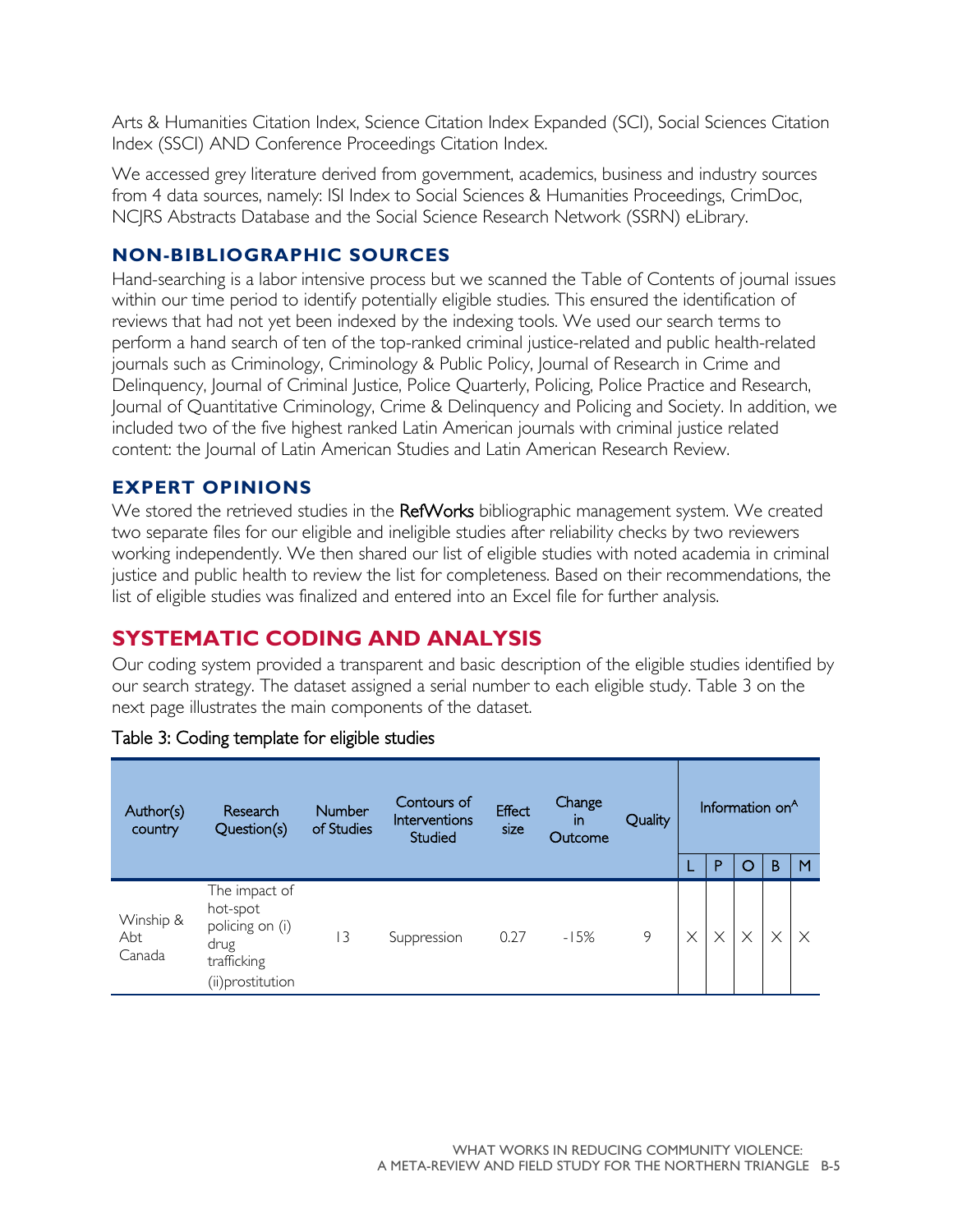| Patino<br>Cuba           | The impact<br>on cognitive<br>behavioral<br>therapy on<br>juvenile sex<br>offender<br>recidivism<br>rates | 35 | Tertiary<br>prevention | 0.09 | $-8%$ | 7 | $\times$ | $\times$ | $\times$ |
|--------------------------|-----------------------------------------------------------------------------------------------------------|----|------------------------|------|-------|---|----------|----------|----------|
| <b>Wilks</b><br>Honduras | The effect of<br>Scared-<br>Straight<br>initiatives on<br>juvenile<br>offender<br>arrest rates            | 7  | Tertiary<br>prevention | 0.07 | 11%   | 6 | $\times$ | $\times$ | $\times$ |

<sup>A</sup>Presence of information on five key correlates of location, people, opportunity, behavior and motivation.

The coding system included summative details on each study's characteristics including effect size<sup>[25](#page-45-0)</sup> and reported change in the outcome(s) of interest (%). The dataset has three important components for the purpose of analysis. First, we attempted to summarize the main contours of the studies investigated in each meta-level study. The contours represent general descriptions of the interventions found in the study that can be coded to create a sub-level of data to aid analysis. Second, we assessed the quality of each meta-level study using the AMSTAR tool for methodological quality assessment. As shown in Table 4 on the next page, the tool assesses 11 criteria that can guide how we prioritize evidence when making our recommendations. Third, we investigated each study for the relationship between the outcome of interest and five correlates that we will use when presenting our findings. These correlates can also be used to create a sublevel of coding for data analysis.

| Ouestion                                                         | Descriptive                                                                                                                                                                                                             |  |  |  |  |
|------------------------------------------------------------------|-------------------------------------------------------------------------------------------------------------------------------------------------------------------------------------------------------------------------|--|--|--|--|
| Was an 'a priori' design provided?                               | The research question and inclusion criteria should be established<br>before the conduct of the review.                                                                                                                 |  |  |  |  |
| Was there duplicate study selection and data<br>extraction?      | There should be at least two independent data extractors and a<br>consensus procedure for disagreements should be in place.                                                                                             |  |  |  |  |
| Was a comprehensive literature search<br>performed?              | At least two electronic sources should be searched. The report must<br>include years and databases used. Key words and/or MESH terms<br>must be stated and where feasible the search strategy should be<br>provided.    |  |  |  |  |
| Was the status of publication used as an inclusion<br>criterion? | The authors should state that they searched for reports regardless of<br>their publication type. The authors should state whether or not they<br>excluded any reports, based on their publication status, language etc. |  |  |  |  |

| Table 4: AMSTAR measurement tool used to assess the methodological quality of studies |
|---------------------------------------------------------------------------------------|
|---------------------------------------------------------------------------------------|

 $\overline{a}$ 

<span id="page-45-0"></span><sup>&</sup>lt;sup>25</sup> Our analysis does not make an attempt to report effect sizes in a comparative manner. Meta-analyses often report on multiple outcomes of interest when addressing their research question and the statistical method chosen to communicate effect sizes also varies among meta-analytical studies. While it is possible in most cases to convert effect sizes to a common method such as a phi coefficient, limited time precluded us from conducting this more robust approach.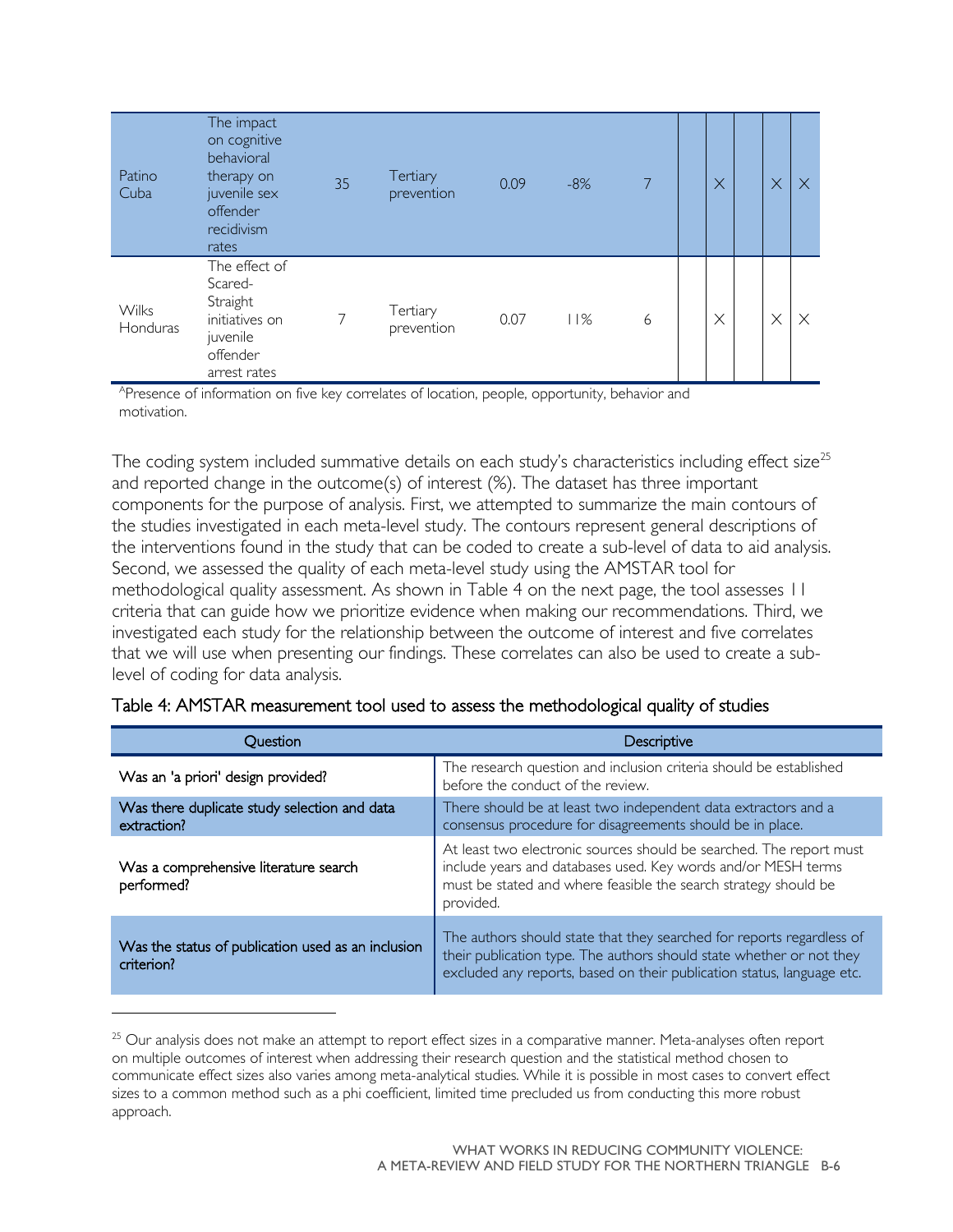| Was a list of studies provided?                                                                      | A list of included and excluded studies should be provided.                                                                                                                                                                      |  |  |  |  |
|------------------------------------------------------------------------------------------------------|----------------------------------------------------------------------------------------------------------------------------------------------------------------------------------------------------------------------------------|--|--|--|--|
| Were the characteristics of the included studies<br>provided?                                        | In an aggregated form such as a table, data from the original studies<br>should be provided on the participants, interventions and outcomes.<br>The ranges of characteristics in all the studies analyzed should be<br>reported. |  |  |  |  |
| Was the scientific quality of the included studies<br>assessed and documented?                       | 'A priori' methods of assessment should be provided.                                                                                                                                                                             |  |  |  |  |
| Was the scientific quality of the included studies<br>used appropriately in formulating conclusions? | The results of the methodological rigor and scientific quality should be<br>considered in the analysis and the conclusions of the review, and<br>explicitly stated in formulating recommendations.                               |  |  |  |  |
| Were the methods used to combine the findings<br>of studies appropriate?                             | For the pooled results, a test should be done to ensure the studies<br>were combinable, to assess their homogeneity.                                                                                                             |  |  |  |  |
| Was the likelihood of publication bias assessed?                                                     | An assessment of publication bias should include a combination of<br>graphical aids and/or statistical tests.                                                                                                                    |  |  |  |  |
| Was the conflict of interest stated?                                                                 | Potential sources of support should be clearly acknowledged in both<br>the systematic review and the included studies.                                                                                                           |  |  |  |  |

#### **REFERENCES**

Rothstein, H. & Hopewell, S. (2009). Grey literature. In H. Cooper, L. V. Hedges & J. C. Valentine (Eds.), Handbook of research synthesis and meta-analysis (2nd ed.). New York: Russell Sage Foundation.

White, H. D. (2009). Scientific communication and literature retrieval. In H. Cooper, L. V. Hedges & J. C. Valentine (Eds.), Handbook of research synthesis and meta-analysis (2nd ed.). New York: Russell Sage Foundation.

Wilson, D. B. (2009). Missing a critical piece of the pie: simple document search strategies inadequate for systematic reviews. Journal of Experimental Criminology, 5(4), 429-440.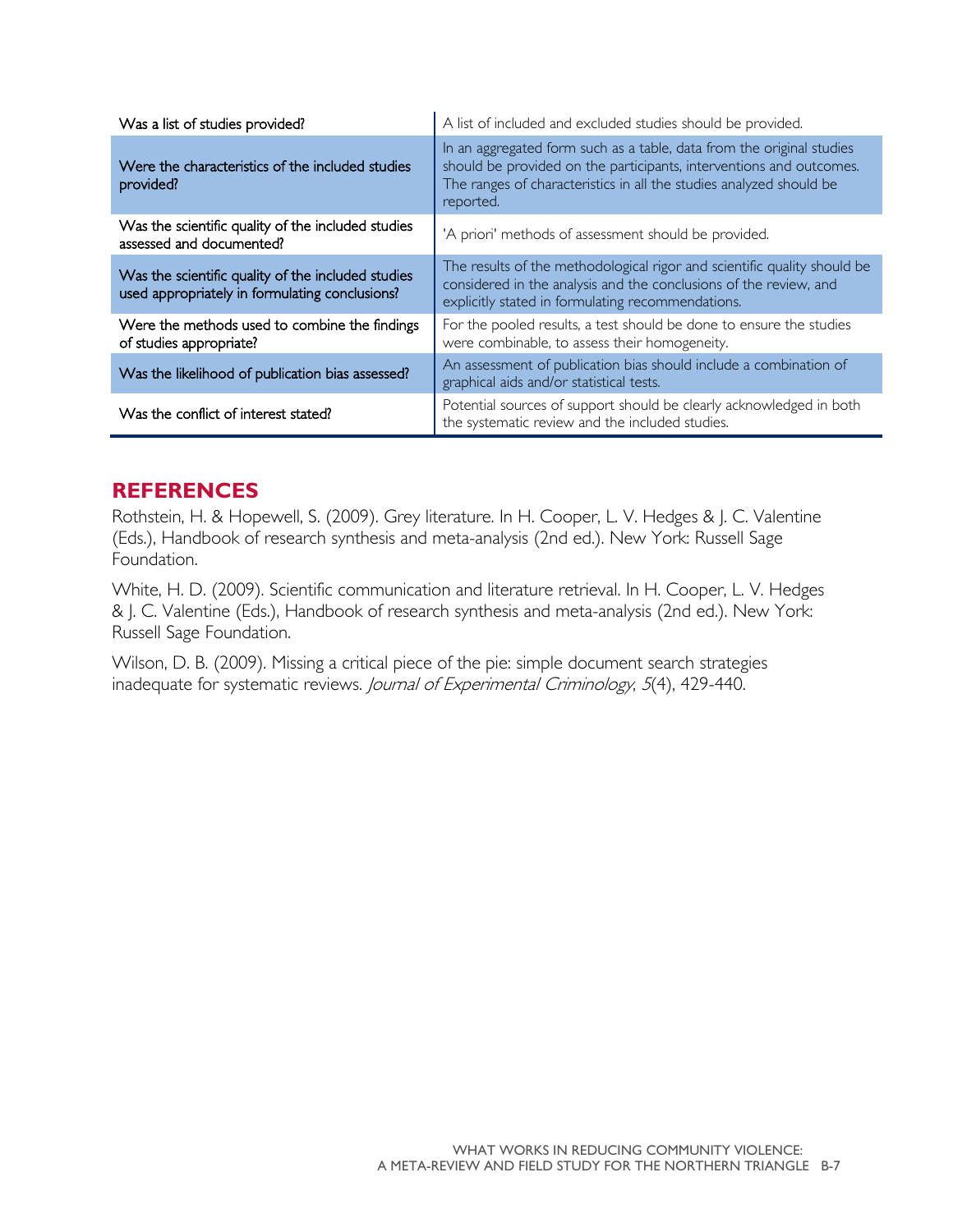## <span id="page-47-0"></span>ANNEX C: SYSTEMATIC META-REVIEW RESULTS – IDENTIFIED REVIEWS AND ANALYSES

Adams, K. (2003). The effectiveness of juvenile curfews at crime prevention. The Annals of the American Academy of Political and Social Science, 587(1), 136-159.

Alford, A. A., & Derzon, J. (2012). Meta-analysis and systematic review of the effectiveness of school-based programs to reduce multiple violent and antisocial behavioral outcomes. Handbook of School Violence and School Safety: International Research and Practice.

Bennett, T., Holloway, K., & Farrington, D. P. (2006). Does neighborhood watch reduce crime? A systematic review and meta-analysis. Journal of Experimental Criminology, 2(4), 437-458.

Braga, A. A., Welsh, B. C., & Schnell, C. (2015). Can Policing Disorder Reduce Crime? A Systematic Review and Meta-analysis. Journal of Research in Crime and Delinquency, 52(4), 567-588.

Braga, A. A., Papachristos, A. V., & Hureau, D. M. (2014). The effects of hot spots policing on crime: An updated systematic review and meta-analysis. Justice Quarterly, 31(4), 633-663.

Braga, A., & Weisburd, D. (2012). The Effects of "Pulling Levers" Focused Deterrence Strategies on Crime. Campbell Systematic Reviews.

Cassidy, T., Inglis, G., Wiysonge, C., & Matzopoulos, R. (2014). A systematic review of the effects of poverty deconcentration and urban upgrading on youth violence. Health & place, 26, 78-87.

Di Tella, R., & Schargrodsky, E. (2013). Criminal recidivism after prison and electronic monitoring. Journal of Political Economy, 121(1), 28-73.

Distler, M. R. (2011). Less Debate, More Analysis: A Meta-Analysis of Literature on Broken Windows Policing (Doctoral dissertation).

Dowden, C., Antonowicz, D., & Andrews, D. A. (2003). The effectiveness of relapse prevention with offenders: A meta-analysis. International journal of offender therapy and comparative criminology, 47(5), 516-528.

Dowden, C., & Andrews, D. A. (2000). Effective correctional treatment and violent reoffending: A meta-analysis. Canadian J. Criminology, 42, 449.

Fagan, A. A., & Catalano, R. F. (2013). What works in youth violence prevention: A review of the literature. Research on social work practice, 23(2), 141-156.

Farrington, D. P., Gill, M., Waples, S. J., & Argomaniz, J. (2007). The effects of closed-circuit television on crime: Meta-analysis of an English national quasi-experimental multi-site evaluation. Journal of Experimental Criminology, 3(1), 21-38.

Farrington, D. P., & Welsh, B. C. (2002). *Effects of improved street lighting on crime: a systematic* review. London, England: Home Office.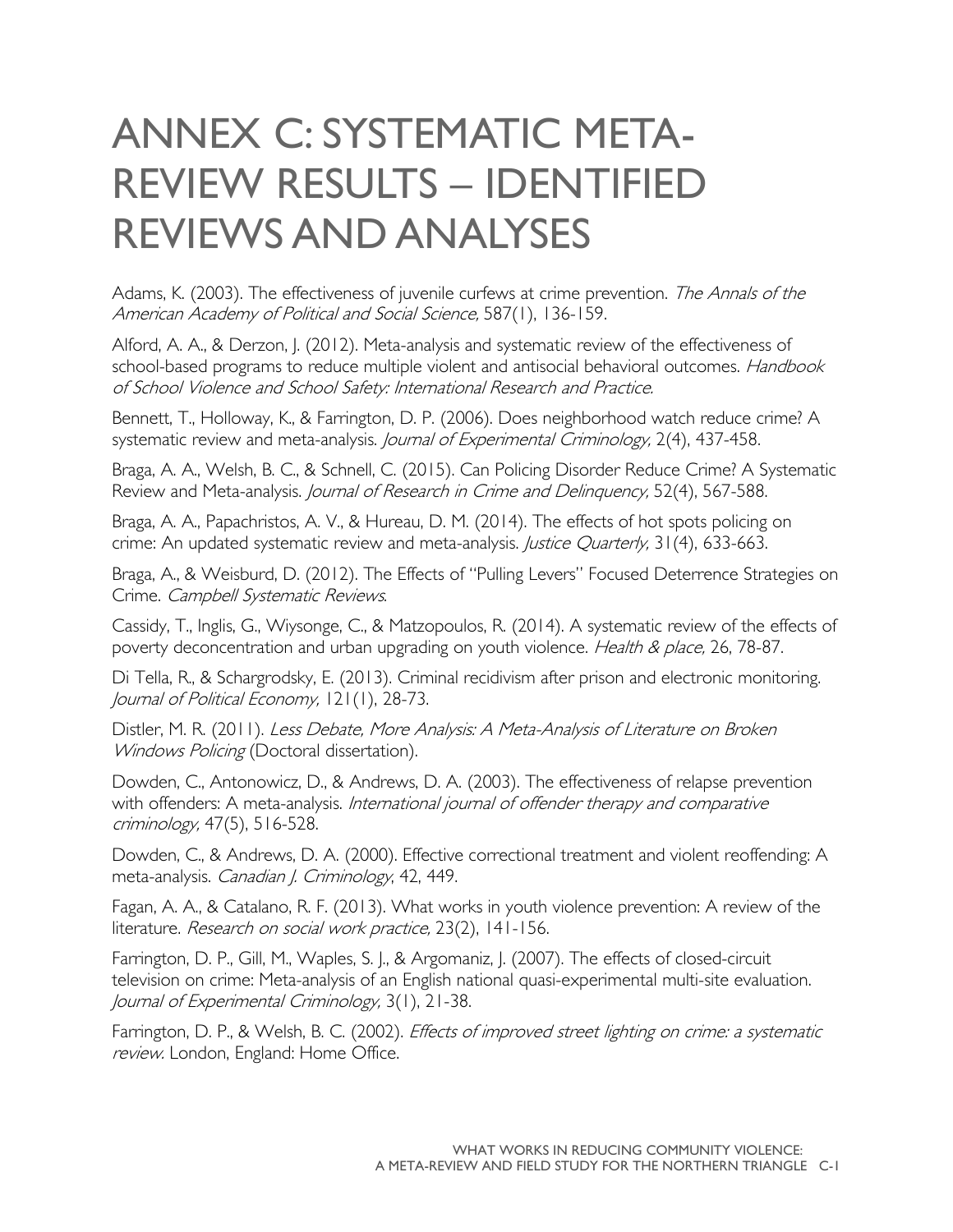Garrido, V., & Quintro, L. A. M. (2007). Serious (violent and chronic) juvenile offenders: A systematic review of treatment effectiveness in secure corrections. Campbell Systematic Reviews,  $3(7)$ .

Gill, C., Weisburd, D., Telep, C. W., Vitter, Z., & Bennett, T. (2014). Community-oriented policing to reduce crime, disorder and fear and increase satisfaction and legitimacy among citizens: a systematic review. Journal of Experimental Criminology, 10(4), 399-428.

Gravel, J., Bouchard, M., Morselli, C., & Descormiers, K. (2012). *Effectiveness of street gang control* strategies: A systematic review and meta-analysis of evaluation studies. Public Safety Canada.

Hockenhull, J. C., Whittington, R., Leitner, M., Barr, W., McGuire, J., Cherry, M. G., ... & Dickson, R. (2012). A systematic review of prevention and intervention strategies for populations at high risk of engaging in violent behaviour: update 2002–8.

Hodgkinson J., Marshall S., Berry G., Newman M., Reynolds P., Burton E., Dickson K., Anderson J. (2009). Reducing gang related crime: A systematic review of 'comprehensive' interventions. Technical report. Research Evidence in Education Library. London: EPPI-Centre, Social Science Research Unit, Institute of Education, University of London.

Holloway, K. R., Bennett, T. H., & Farrington, D. P. (2006). The effectiveness of drug treatment programs in reducing criminal behavior: A meta-analysis. Psicothema, 18(3), 620-629.

Jolliffe, D., & Farrington, D. P. (2007). A systematic review of the national and international evidence on the effectiveness of interventions with violent offenders. Ministry of Justice.

Jolliffe, D., & Farrington, D. P. (2007). A rapid evidence assessment of the impact of mentoring on re-offending: A summary. London: Home Office.

Killias, M., & Villetaz, P. (2008). The effects of custodial vs. non-custodial sanctions on reoffending: Lessons from a systematic review. Psicothema, 20(1), 29-34.

Koper, C. S., & Mayo-Wilson, E. (2006). Police crackdowns on illegal gun carrying: a systematic review of their impact on gun crime. Journal of Experimental Criminology, 2(2), 227-261.

James C., Stams G.J., Asscher J.J., De Roo A.K., der Laan P.H. (2013). Aftercare programs for reducing recidivism among juvenile and young adult offenders: a meta-analytic review. Clinical Psychology Review; 33(2): 263-274

Latimer, J., Dowden, C., & Muise, D. (2005). The effectiveness of restorative justice practices: A meta-analysis. The Prison Journal, 85(2), 127-144.

Limbos, M. A., Chan, L. S., Warf, C., Schneir, A., Iverson, E., Shekelle, P., & Kipke, M. D. (2007). Effectiveness of interventions to prevent youth violence: A systematic review. American journal of preventive medicine, 33(1), 65-74.

Lipsey, M., Landenberger, N. A., & Wilson, S. J. (2007). Effects of Cognitive-Behavioral Programs for Criminal Offenders: A Systematic Review. Campbell systematic reviews, 3(6).

Lipsey, M. W. (1999). Can intervention rehabilitate serious delinquents? The Annals of the American Academy of Political and Social Science, 564(1), 142-166.

Makarios, M. D., & Pratt, T. C. (2012). The effectiveness of policies and programs that attempt to reduce firearm violence: a meta-analysis. Crime & Delinquency, 58(2), 222-244.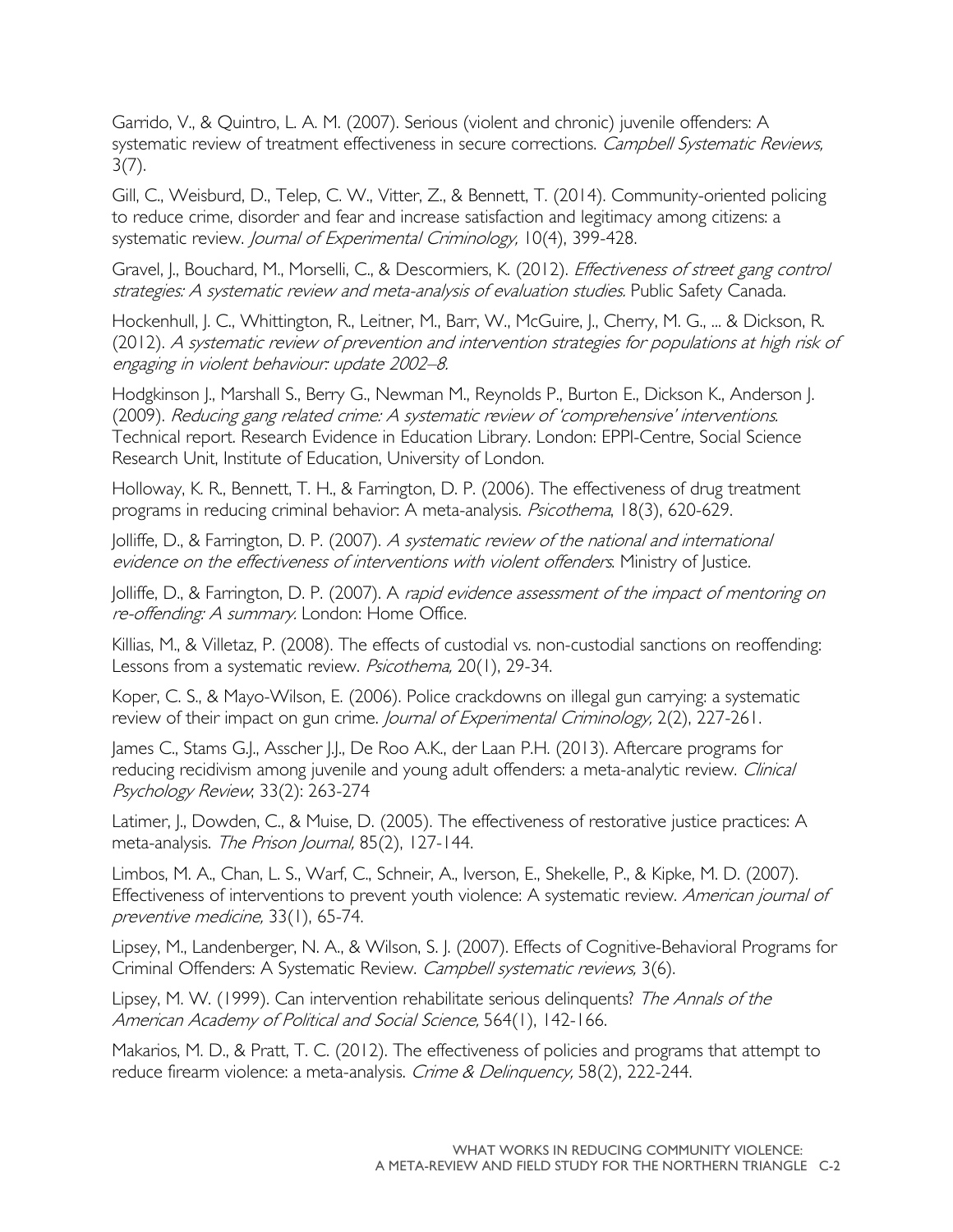Mazerolle, L., Bennett, S., Davis, J., Sargeant, E., & Manning, M. (2013). Legitimacy in policing: A systematic review. Campbell systematic reviews, 9(1).

Mazerolle, L., Soole, D. W., & Rombouts, S. (2006). Street-level drug law enforcement: A metaanalytical review. Journal of experimental criminology, 2(4), 409-435.

Mitchell, O., Wilson, D. B., Eggers, A., & MacKenzie, D. L. (2012). Assessing the effectiveness of drug courts on recidivism: A meta-analytic review of traditional and non-traditional drug courts. Journal of Criminal Justice, 40(1), 60-71.

Mitchell, O., Wilson, D. B., & MacKenzie, D. L. (2007). Does incarceration-based drug treatment reduce recidivism? A meta-analytic synthesis of the research. Journal of Experimental Criminology, 3(4), 353-375.

Petrosino, A., Campie, P., Pace, J., Fronius, T., Guckenburg, S., Wiatrowski, M., & Rivera, L. (2015). Cross-sector, multi-agency interventions to address urban youth firearms violence: A Rapid Evidence Assessment. Aggression and Violent Behavior, 22, 87-96.

Petrosino A., Turpin-Petrosino C., Hollis-Peel M., Lavenberg J.G. (2013). Scared Straight and Other Juvenile Awareness Programs for Preventing Juvenile Delinquency: A Systematic Review. Campbell Systematic Reviews.

Renzema, M., & Mayo-Wilson, E. (2005). Can electronic monitoring reduce crime for moderate to high-risk offenders?. Journal of Experimental Criminology, 1(2), 215-237.

Shaffer, D. K. (2006). Reconsidering drug court effectiveness: A meta-analytic review (Doctoral dissertation, University of Cincinnati).

Sherman, L. W., Strang, H., Mayo-Wilson, E., Woods, D. J., & Ariel, B. (2015). Are restorative justice conferences effective in reducing repeat offending? Findings from a Campbell systematic review. Journal of quantitative criminology, 31(1), 1-24.

Visher, C. A., Winterfield, L., & Coggeshall, M. B. (2005). Ex-offender employment programs and recidivism: A meta-analysis. Journal of Experimental Criminology, 1(3), 295-316.

Weaver, R. D., & Campbell, D. (2014). Fresh Start: A Meta-Analysis of Aftercare Programs for Juvenile Offenders. Research on Social Work Practice, 1049731514521302.

Weisburd, D., Telep, C. W., Hinkle, J. C., & Eck, J. E. (2010). Is problem-oriented policing effective in reducing crime and disorder?. Criminology & Public Policy, 9(1), 139-172.

Welsh, B. C., & Farrington, D. P. (2009). Public Area CCTV and Crime Prevention: An Updated Systematic Review and Meta-Analysis. Justice Quarterly, 26(4), 716-745.

Werb, D., Rowell, G., Guyatt, G., Kerr, T., Montaner, J., & Wood, E. (2011). Effect of drug law enforcement on drug market violence: A systematic review. International Journal of Drug Policy, 22(2), 87-94.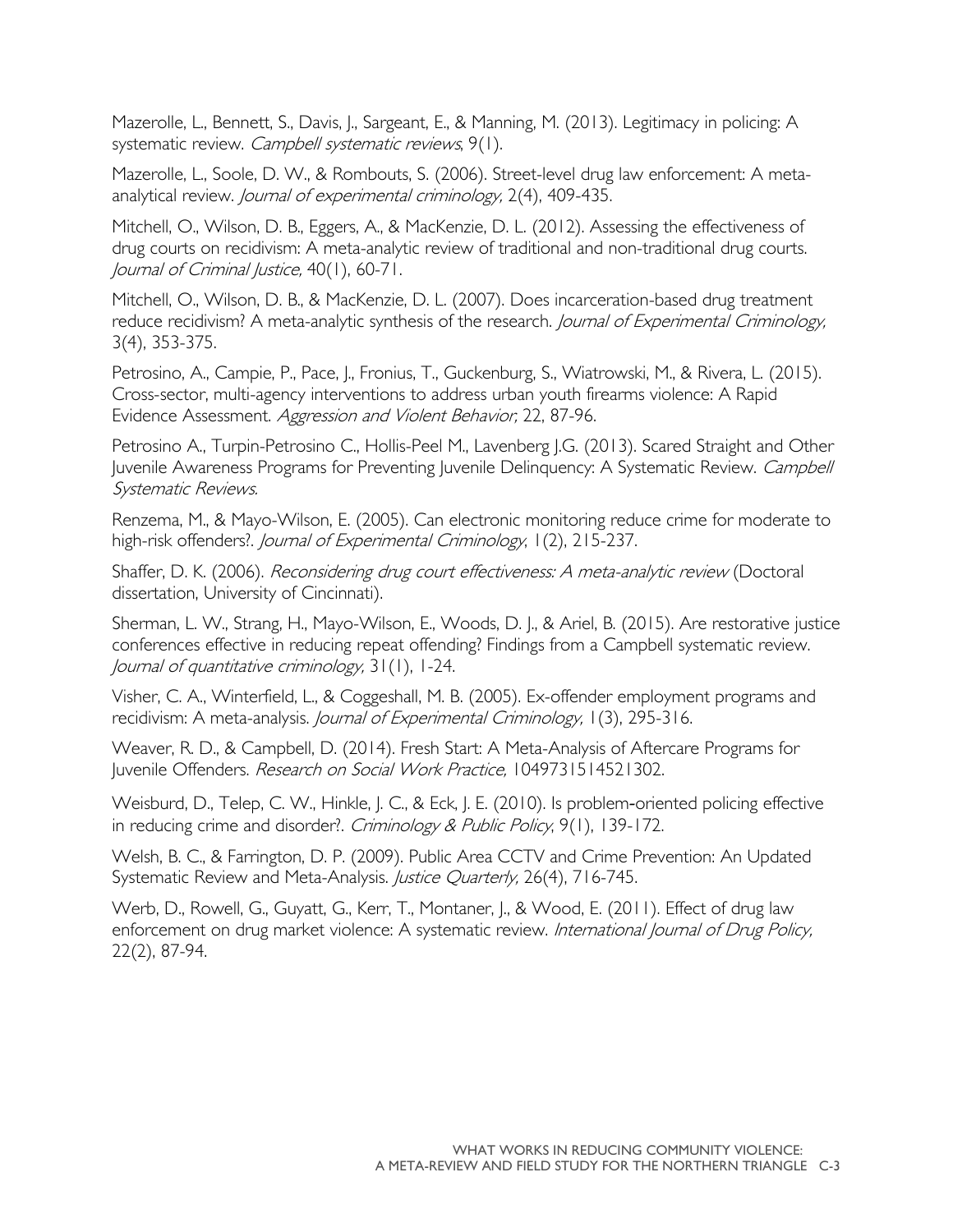## <span id="page-50-0"></span>ANNEX D: PROTOCOL FOR FIELD STUDY ON VIOLENCE REDUCTION

### **INTRODUCTION**

A field study was performed in order to supplement the findings of the systematic meta-review with additional practical guidance concerning implementation and adaptation. This research was conducted in the United States and in El Salvador, Guatemala, and Honduras during a brief but intensive 30-day period. In the United States, we sought to identify and analyze leading examples of evidence-informed interventions in an effort to identify common "elements of effectiveness." In the Northern Triangle, we pursued a deeper understanding of the contexts to which our evidenceinformed recommendations would be applied. More specially, we sought to better understand the nature of the violence challenge confronting each country along with the local capacity to adapt and implement evidence-informed solutions.

### **FIELDWORK STRATEGY**

#### **LOCATIONS**

In the United States, we performed field research in Philadelphia, Providence, Chicago, Los Angeles, New York, and Boston, in that order. In the Northern Triangle, we conducted research in Tegucigalpa and San Pedro Sula, Honduras; Guatemala City in Guatemala; and San Salvador in El Salvador, in that order.

#### **TIME PERIOD**

Field research was conducted between July  $23<sup>rd</sup>$  and August  $21<sup>st</sup>$ , 2015, excepting phone interviews and site visits on October  $2^{nd}$  and  $7^{th}$ ,  $2015$ .

#### **METHODOLOGY**

Field research consisted of subject interviews, site visits, field observations, and document review. In the United States, we selected interventions and sites in consultation with experts and/or the developers of each intervention. In the Northern Triangle, interventions and sites were selected largely by USAID professionals in consultation with us.

We faced significant time constraints and therefore interviewed each subject only once in order to reach a sufficient number of interview subjects. According to Bernard (1988), a semi-format is most appropriate for such interviews. In total, we conducted 51 semi-structured interviews, each approximately one hour in length.

In the United States, our goal was to understand how to identify, adapt, and implement evidenceinformed interventions by developing "elements of effectiveness" that such interventions had in common. Consistent this goal, we interviewed a range of subjects for each intervention, including intervention developers, leaders, evaluators, managers, staff, and participants. In each interview, we asked the following questions, with discussion thereafter:

1. From your perspective, what are the key conceptual elements of [intervention name] that drive its success?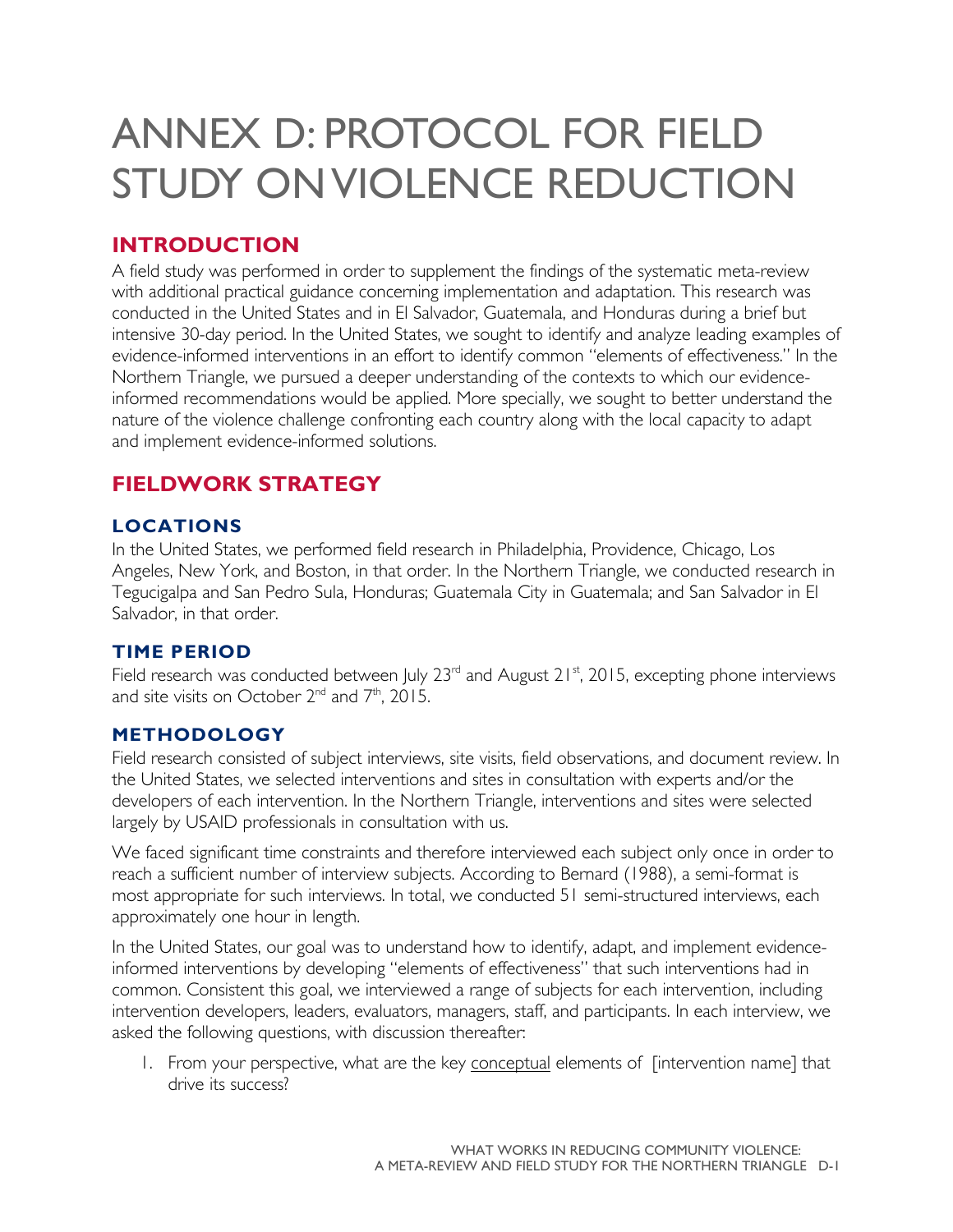- 2. What are the key operational elements of [intervention name] that are responsible for its success?
- 3. What are the key contextual elements around [intervention name] that contribute its success?
- 4. Would recommendations would you offer to someone seeking to replicate [intervention name] in the Northern Triangle?

In the Northern Triangle, a more fulsome understanding of local challenges and capacity for solutions was our goal. We interviewed a broad range of subjects, including representatives from local government, law enforcement, non-governmental organizations, the faith-based community, and community representatives, along with USAID and INL leadership, management, and staff, among others. In each interview, we asked the following questions, with discussion thereafter:

- 1. Is violence increasing or decreasing in your community? Why?
- 2. Where does violence occur most frequently?
- 3. Who are the most frequent perpetrators of violence? Who are the most frequent victims?
- 4. When does violence occur most frequently?
- 5. How does most violence occur? What behaviors are responsible for most violence?
- 6. Why is violence occurring? What motivates the perpetrators to commit violence?
- 7. Is the violence you see predictable? Unpredictable? How so?
- 8. What is [organization name] doing to reduce violence?
	- Are you targeting the highest risk places?
	- Are you targeting the highest risk people?
	- Are you targeting the highest risk behaviors?
- 9. Who are your partners in reducing violence? What additional partners do you need?
- 10. What is missing from your efforts to reduce? What would improve your ability to reduce violence?
- 11. Do you use data in your efforts to reduce violence? Why or why not? Would you like to?
- 12. Do you use research in your efforts to reduce violence? Why or why not? Would you like to?

Consent was obtained from each subject in advance, with assurances that subject confidentiality would be preserved unless permission was granted otherwise. Interviews were memorialized in writing and with audio recordings. Photographs and short video recordings were also taken were feasible and appropriate.

#### **REFERENCES**

Bernard, Harvey Russell. (1988). Research methods in cultural anthropology. Newbury Park, CA: Sage.